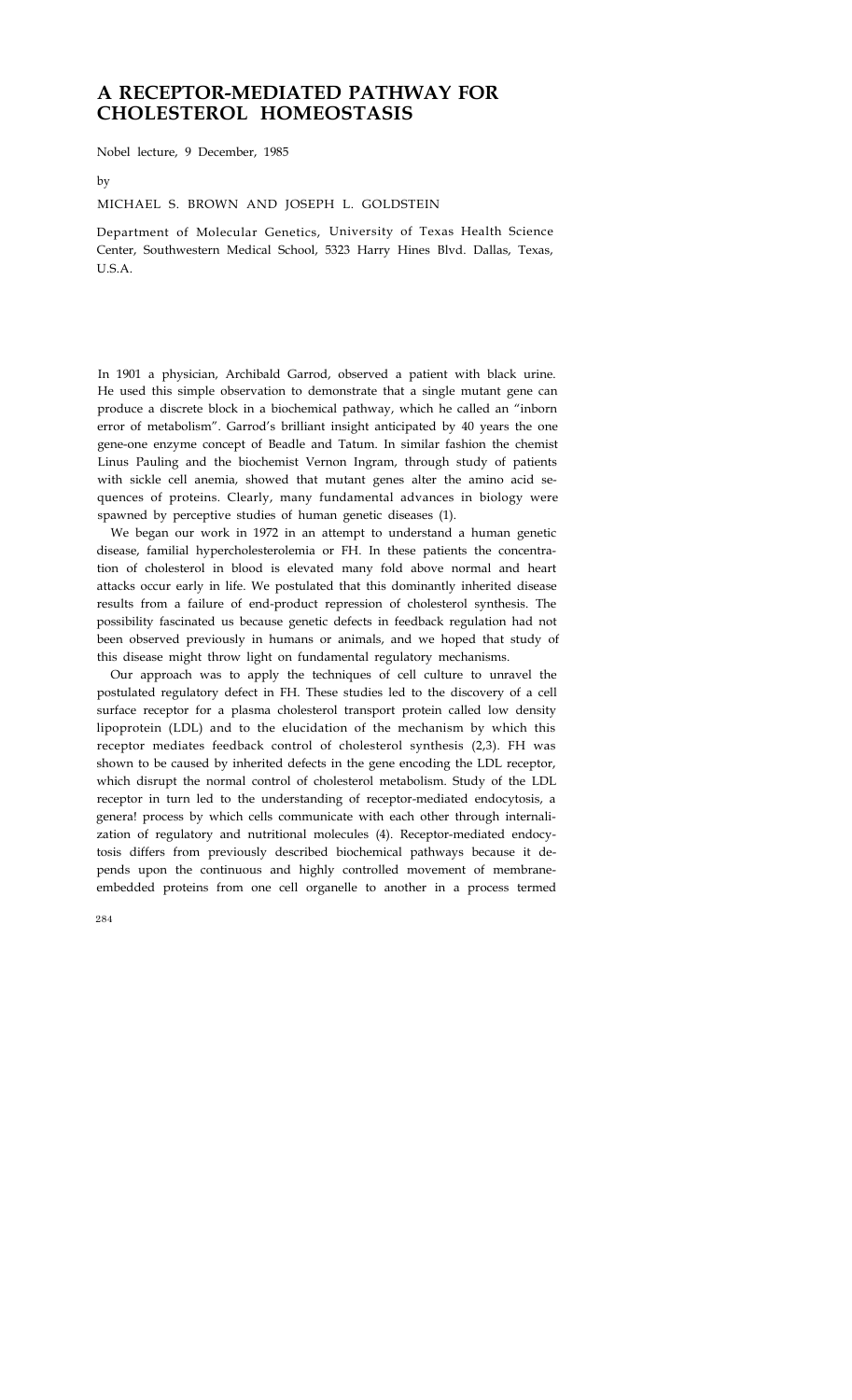receptor recycling (4). Many of the mutations in the LDL receptor that occur in FH patients disrupt the movement of the receptor between organelles. These mutations define a new type of cellular defect that has broad implications for normal and deranged human physiology.

In this lecture we first discuss the peculiar problem of plasma cholesterol transport. We then present some historical aspects of FH and the origin of the LDL receptor concept. Next, we summarize current knowledge of this receptor and the mechanism by which it functions in cells. Finally, we relate these findings to the pathogenesis of FH and to the common clinical problem of high blood cholesterol levels and atherosclerosis in human subjects.

### THE PROBLEM OF CHOLESTEROL TRANSPORT

Cholesterol is the most highly decorated small molecule in biology. Thirteen Nobel Prizes have been awarded to scientists who devoted major parts of their careers to cholesterol (5). Ever since it was first isolated from gallstones in 1784, almost exactly 200 years ago, cholesterol has exerted a hypnotic fascination for scientists from the most diverse domains of science and medicine. Organic chemists have been fascinated with cholesterol because of its complex four-ring structure. Biochemists have been fascinated because cholesterol is synthesized from a simple two-carbon substrate, acetate, through the action of at least 30 enzymes, many of which are coordinately regulated. Physiologists and cell biologists have been fascinated with cholesterol because of its essential function in membranes of animal cells, where it modulates fluidity and maintains the barrier between cell and environment, and because cholesterol is the raw material for the manufacture of steroid hormones and bile acids. And finally, physicians have been fascinated because elevated levels of blood cholesterol accelerate the formation of atherosclerotic plaques leading to heart attacks and strokes. The studies of cholesterol therefore embrace almost all disciplines of modern biology. If the role of cholesterol in biomedicine is to be elucidated, all of these disciplines must be employed.

Cholesterol is a Janusfaced molecule. The very property that makes it useful in cell membranes, namely its absolute insolubility in water, also makes it lethal. For when cholesterol accumulates in the wrong place, for example within the wall of an artery, it cannot be readily mobilized, and its presence eventually leads to the development of an atherosclerotic plaque. The potential for errant cholesterol deposition is aggravated by its dangerous tendency to exchange passively between blood lipoproteins and cell membranes. If cholesterol is to be transported safely in blood, its concentration must be kept low, and its tendency to escape from the bloodstream must be controlled.

Multicellular organisms solve the problem of cholesterol transport by esterifying the sterol with long-chain fatty acids and packaging these esters within the hydrophobic cores of plasma lipoproteins (Fig. 1). With its polar hydroxyl group esterified, cholesterol remains sequestered within this core, which is essentially an oil droplet composed of cholesteryl esters and triglycerides, solubilized by a surface monolayer of phospholipid and unesterified cholesterol and stabilized by protein. The small amounts of unesterified cholesterol on the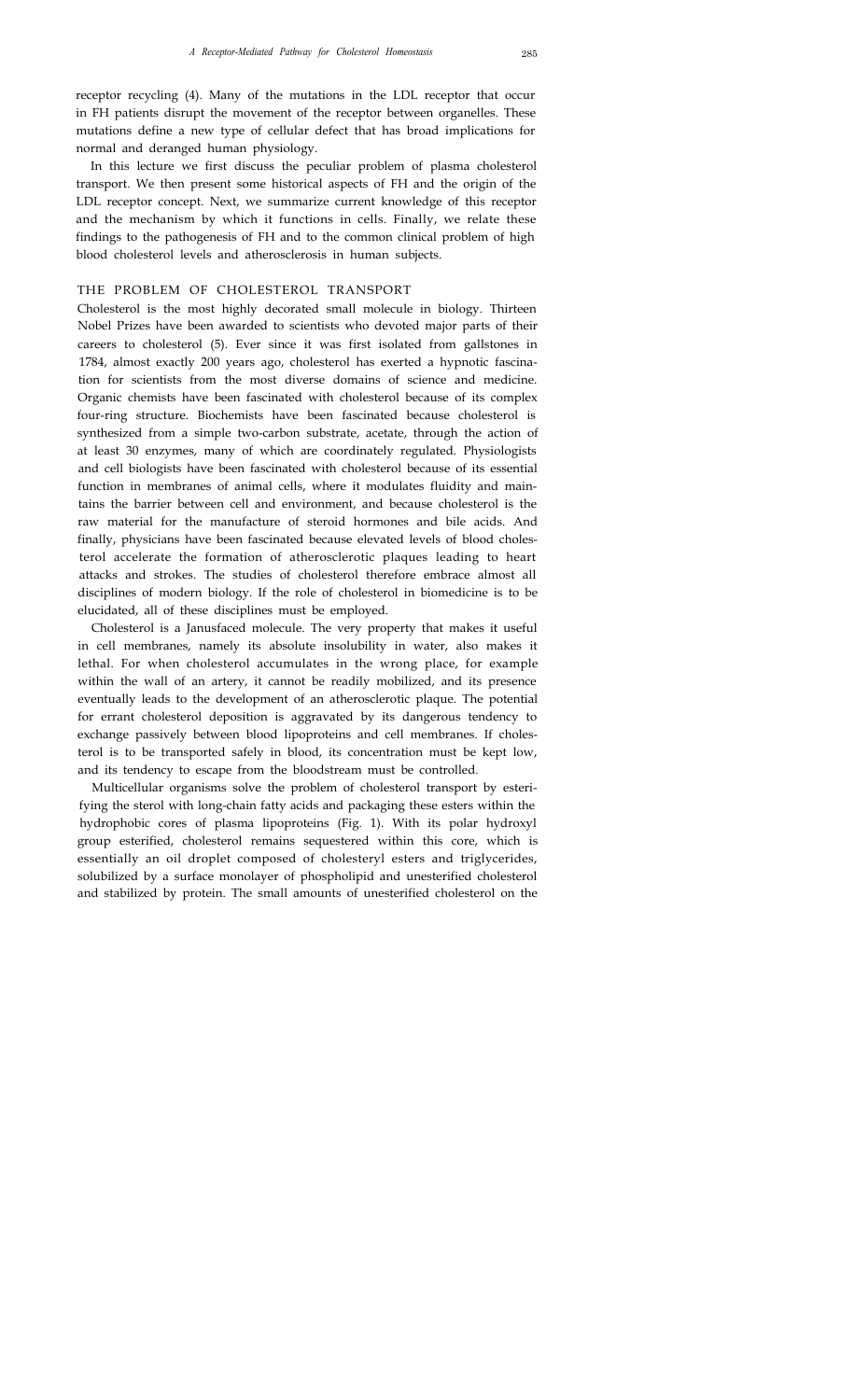

*Fig. 1.* Structure of plasma LDL *(left)* and its cholesterol and cholesteryl ester components (right). LDL is a spherical particle with a mass of  $3X$  l0° daltons and a diameter of 22 nanometers. Each LDL particle contains about 1500 molecules of cholesteryl ester in an oily core that is shielded from the aqueous plasma by a hydrophilic coat composed of 800 molecules of phospholipid, 500 molecules of unesterified cholesterol, and 1 molecule of a 387,000-dalton protein called apoprotein B-100 (129). Elevations in blood cholesterol are usually attributable to an increase in the number of LDL particles.

surface of the particle are maintained in equilibrium exchange with the cholesterol of cell membranes, but the larger amounts of cholesteryl esters remain firmly trapped in the core of the particle and leave the particle only as the result of highly controlled processes.

The major classes of plasma lipoproteins were delineated in the 1950's and 1960's through work in many laboratories, most notably those of Oncley (6), Gofman (7), and Fredrickson (8). The four major classes are very low density lipoprotein (VLDL), intermediate density lipoprotein (IDL), low density lipoprotein (LDL), and high density lipoprotein (HDL). A schematic representation of LDL, the most abundant cholesterol-carrying lipoprotein in human plasma, is shown in Fig. 1.

Packaging of cholesteryl esters in lipoproteins solves the problem of nonspecific partitioning of cholesterol into cell membranes, but it creates another problem, namely one ofdelivery. Cholesteryl esters are too hydrophobic to pass through membranes. How then can esterified cholesterol be delivered to cells? The delivery problem is solved by lipoprotein receptors, of which the prototype is the LDL receptor (9). Strategically located on the surfaces of cells, these receptors bind LDL and carry it into the cell by receptor-mediated endocytosis. The internalized lipoprotein is delivered to lysosomes where its cholesteryl esters are hydrolyzed. The liberated cholesterol is used by the cell for the synthesis of plasma membranes, bile acids, and steroid hormones, or stored in the form of cytoplasmic cholesteryl ester droplets. Two properties of the receptor - its high affinity for LDL and its ability to cycle multiple times in and out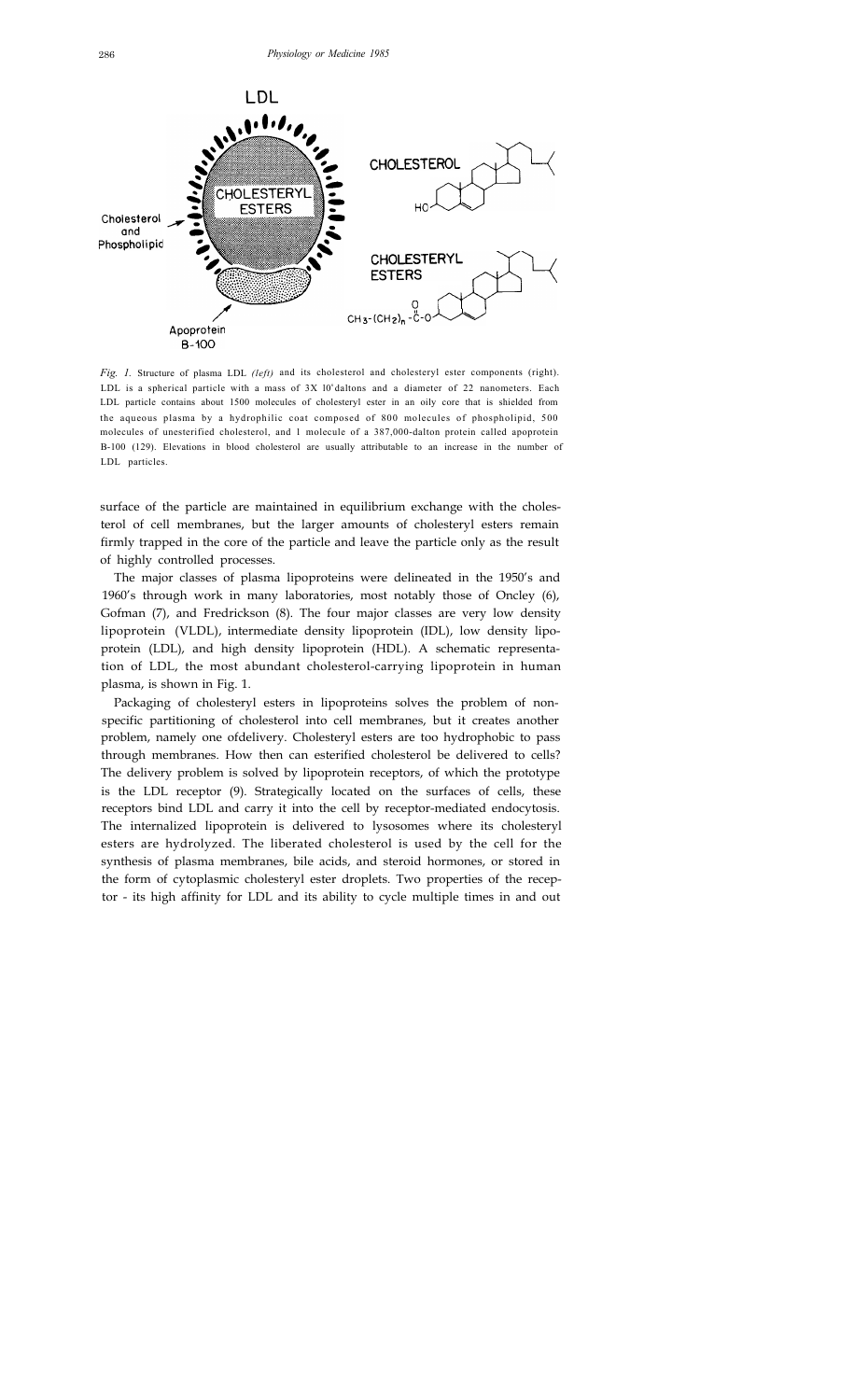of the cell - allow large amounts of cholesterol to be delivered to body tissues, while at the same time keeping the concentration of LDL in blood low enough to avoid the buildup of atherosclerotic plaques. When LDL receptor function is inappropriately diminished as a result of genetic defects or in response to regulatory signals, the protective mechanism is lost, cholesterol builds up in plasma, and atherosclerosis ensues ( 10).

## FAMILIAL HYPERCHOLESTEROLEMIA:

### ORIGIN OF THE LDL RECEPTOR CONCEPT

As a disease, FH has a rich clinical history. It was first described in 1938 by Carl Müller, a clinician at the Oslo Community Hospital in Norway, as an "inborn error of metabolism" that produced high blood cholesterol levels and myocardial infarctions in young people (11). Müller astutely concluded that FH is transmitted as a single gene-determined autosomal dominant trait. In the mid 1960's and early 1970's, Khachadurian (12) at the American University in Beirut, Lebanon, and Fredrickson and Levy (13) at the National Institutes of Health showed that FH exists clinically in two forms: the less severe heterozygous form and the more severe homozygous form.

FH heterozygotes, who carry a single copy of a mutant LDL receptor gene, are quite common, accounting for 1 out of every 500 persons among most ethnic groups throughout the world ( 14). These individuals have a two-fold increase in the number of LDL particles in plasma from the time of birth. They begin to have heart attacks at 30 to 40 years of age. Among people under age 60 who suffer myocardial infarctions, about 5% have the heterozygous form of FH, a 25-fold enrichment over the incidence in the general population (15-17).

The attractiveness of FH as an experimental model stems from the existence of homozygotes. These rare individuals, who number about 1 in 1 million persons, inherit two mutant genes at the LDL receptor locus, one from each parent. Their disease is much more severe than that of heterozygotes. They have six to ten-fold elevations in plasma LDL levels from the time of birth, and they often have heart attacks in childhood (12-14). The severe atherosclerosis that develops in these patients without any other risk factors is formal proof that high levels of plasma cholesterol can produce atherosclerosis in humans. Experimentally, the availability of FH homozygotes permits study of the manifestations of the mutant gene without any confounding effects from the normal gene.

At the time that our studies began in 1972, it was generally felt that all important events in cholesterol metabolism-take place in the liver or intestine (18). It was obviously impossible to perform meaningful studies in livers of humans with FH. Our only chance to explain its mysteries depended on the mutant phenotype being faithfully manifest in long-term cultured cells such as skin fibroblasts. Techniques for growing such cells had been established over the preceding two decades. Moreover, inherited enzyme defects were known to be expressed in cultured fibroblasts from patients with rare recessive diseases such as galactosemia, the Lesch Nyhan syndrome, and Refsum's syndrome. By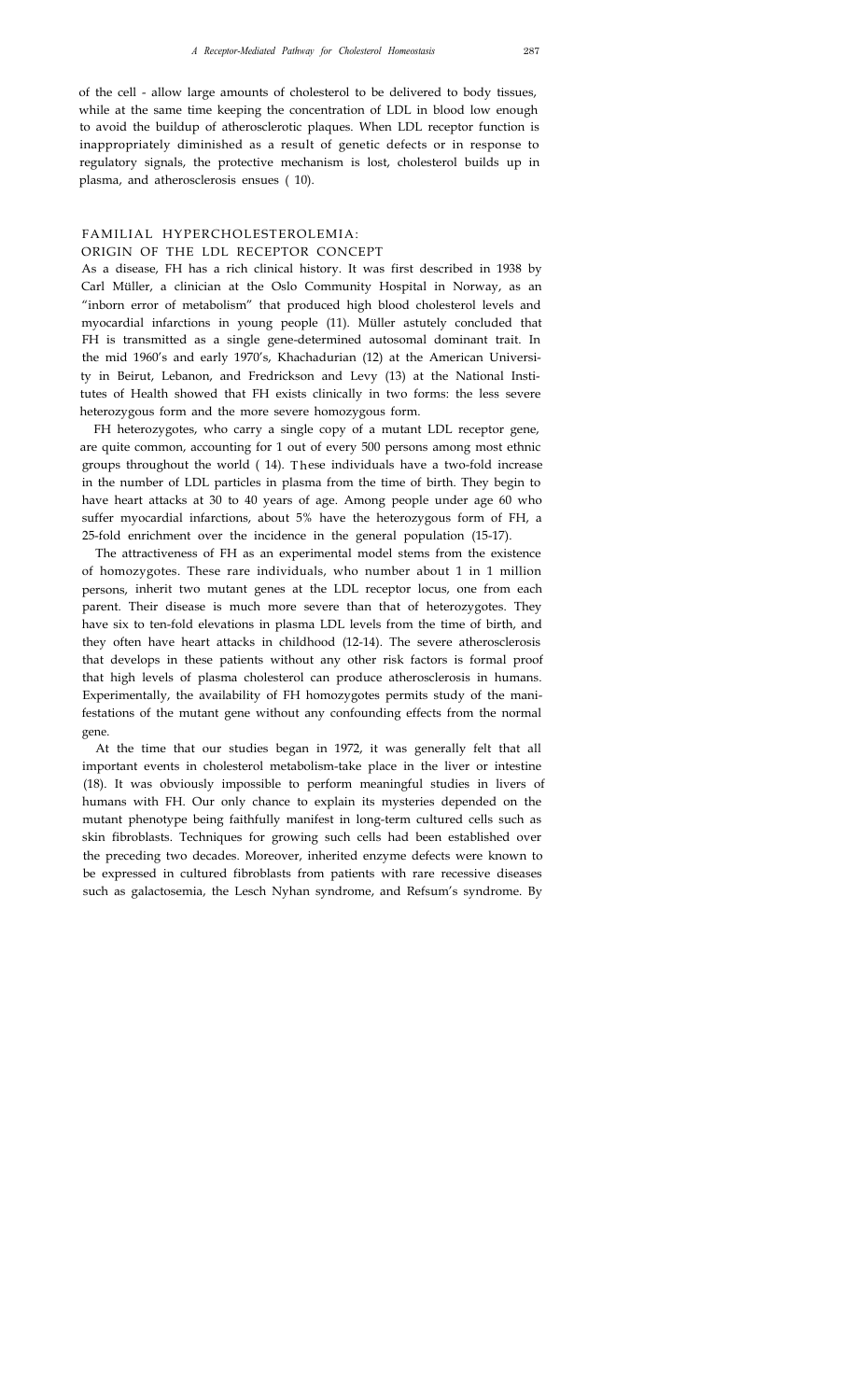1970, Neufeld's classic studies of the mucopolysaccharidoses, a form of lysosomal storage disease, were beginning to establish the value of cultured skin fibroblasts in elucidating complex cellular pathways (19).

There was some reason to believe that the FH derangement might be manifest in cultured skin fibroblasts. Studies in the 1960's by Bailey (20) and Rothblat (21) had demonstrated that several types of cultured animal cells synthesize cholesterol and that this synthesis is subject to negative feedback regulation. When serum was present in the medium, cultured cells produced little cholesterol from radioactive acetate. When serum lipoproteins were removed from the culture medium, cholesterol synthesis increased.

### *Regulation of HMG CoA Reductase by LDL in Fibroblasts*

We began our work by setting up a micro-assay for 3-hydroxy-3-methylglutaryl coenzyme A reductase (HMG CoA reductase), the rate-determining enzyme of cholesterol biosynthesis. This assay was used to measure HMG CoA reductase activity in extracts of cultured fibroblasts (2,22). Earlier studies in rat livers by Bucher and Lynen (23) and by Siperstein (24) had shown that the activity of this enzyme was reduced when rats ingested cholesterol and that this reduction limited the rate of cholesterol synthesis. We soon found that the activity of HMG CoA reductase was subject to negative regulation in fibroblasts (2,22). As shown in Fig. 2A, when normal human fibroblasts were grown in the presence of serum, HMG CoA reductase activity was low. When the lipoproteins were removed from the culture medium, the activity of HMG CoA reductase rose by at least 50-fold over 24 hr period. The induced enzyme was rapidly suppressed when lipoproteins were added back to the medium (Fig. 2B).

Not all lipoproteins could suppress HMG CoA reductase activity. Of the two major cholesterol-carrying lipoproteins in human plasma, LDL and HDL, only LDL was effective (22,25). This specificity was the first clue that a receptor might be involved. The second clue was the concentration of LDL that was required. The lipoprotein was active at concentrations as low as 5 µg of protein per ml, which is less than  $10^8$  molar (22,25). A high affinity receptor mechanism must be responsible for enzyme suppression.

The key to this mechanism emerged from studies of cells from patients with homozygous FH (2,25). When grown in serum containing lipoproteins, the homozygous FH cells had HMG CoA reductase activities that were 50 to l00 fold above normal (Fig. 2A). This activity did not increase significantly when the lipoproteins were removed from the serum, and there was no suppression when LDL was added back. Clearly, the genetic defect was expressed in cell culture (Figs. 2A and 2B).

The simplest interpretation of these results was that FH homozygotes had a defect in the gene encoding HMG CoA reductase that rendered the enzyme resistant to feedback regulation by LDL-derived cholesterol. This working hypothesis was immediately disproved by the next experiment. Cholesterol, dissolved in ethanol, was added to normal and FH homozygote cells. When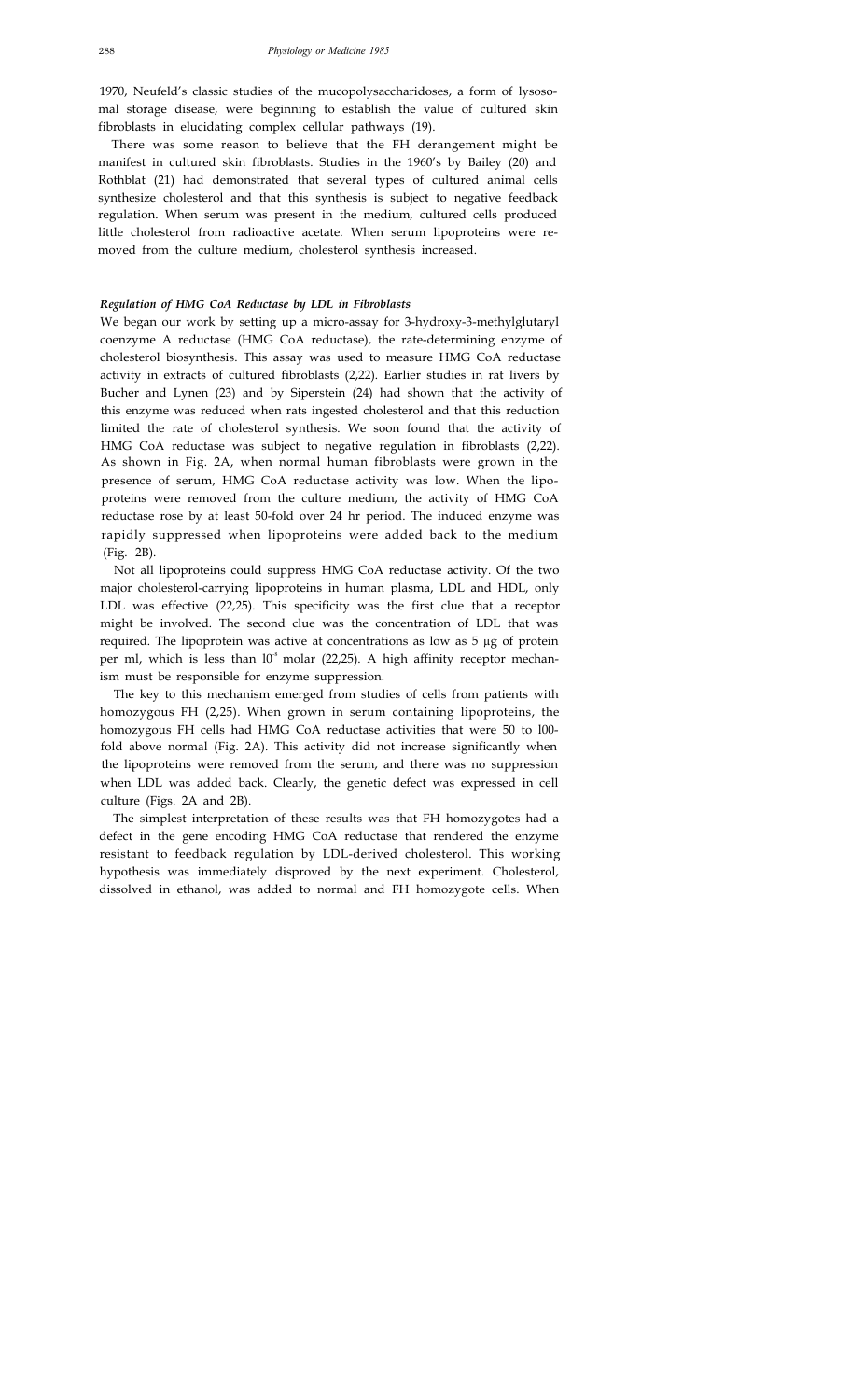

*Fig. 2.* Regulation of HMG CoA reductase activity in fibroblasts from a normal subject (0) and from an FH homozygote  $\left(\bullet\right)$ . Panel *A:* Monolayers of cells were grown in dishes containing 10% fetal calf serum. On day 6 of cell growth (zero time), the medium was replaced with fresh medium containing 5% human serum from which the lipoproteins had been removed. At the indicated time, extracts were prepared and HMG CoA reductase activity was measured. *Panel B: 24* hours after addition of 5% human lipoprotein-deficient serum, human LDL was added to give the indicated cholesterol concentration. HMG CoA reductase activity was measured in cell free extracts at the indicated time. (Reprinted from ref. 2.)

mixed with albumin-containing solutions, cholesterol forms a quasi-soluble emulsion that enters cells passively, apparently by diffusion through the plasma membrane. When cholesterol was added in this form, the HMG CoA reductase activities of normal and FH homozygote fibroblasts were suppressed at the same rate and to the same extent (25).

Clearly, the defect in the FH homozygote cells must reside in their ability to extract cholesterol from the lipoprotein, and not in the ability of the cholesterol, once extracted by the cells, to act. But how do normal cells extract the cholesterol of LDL? The high affinity of the process suggested that a cell surface receptor was involved. The existence of cell surface receptors for protein hormones and other chemical messengers had been known for many years. It was generally thought that these receptors acted by binding the ligand at the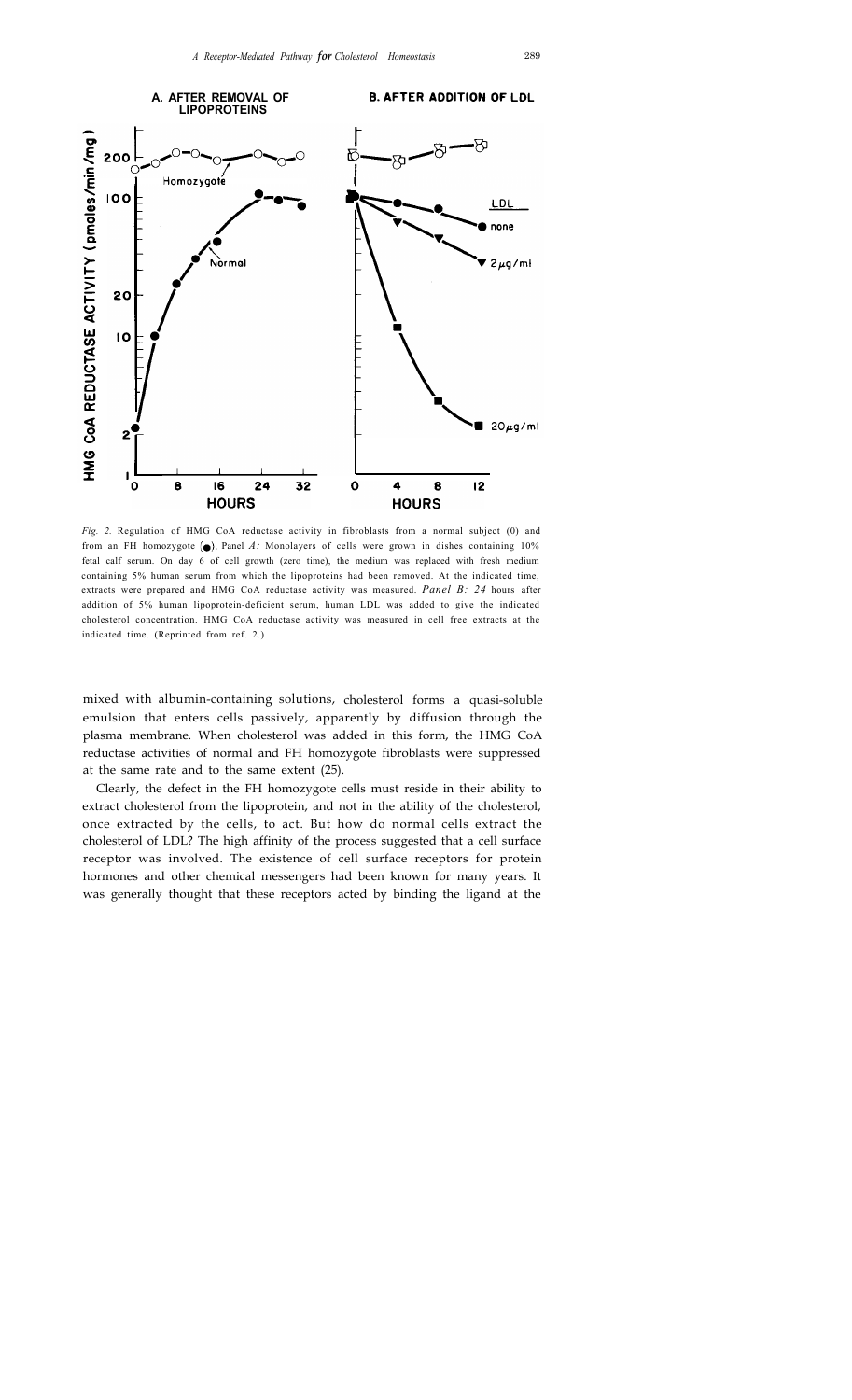surface and then generating a "second messenger" on the intracellular side of the plasma membrane. The classic second messenger was cyclic adenosine monophosphate (cyclic AMP) (26). Perhaps LDL was binding to a receptor and generating some second messenger that suppressed HMG CoA reductase.

### *Delineation of the LDL Receptor Pathway*

The existence of an LDL receptor was confirmed when LDL was radiolabeled with <sup>125</sup>Iodine and incubated with normal and FH homozygote fibroblasts. These studies showed that normal cells had high affinity binding sites for  $1251-$ LDL, whereas FH homozygote cells lacked high affinity receptors (3,27). This seemed to explain the genetic defect in FH, but it did not reveal how LDL generated the signal that suppressed HMG CoA reductase. The answer came from studies of the fate of the surface-bound <sup>125</sup>1-LDL. Techniques were developed to distinguish surface-bound from intracellular <sup>125</sup>1-LDL (28), and these revealed that the receptor-bound LDL remained on the surface for less than 10 min on average *(Fig. 3A).* Within this time most of the surface-bound LDL particles entered the cell; within another 60 min the protein component of  $125$ 1-LDL was digested completely to amino acids and the  $125$ 1, which had been attached to tyrosine residues on LDL, was released into the culture medium as  $1251$ -monoiodotyrosine (27,28). Meanwhile, the cholesteryl esters of LDL were hydrolyzed, generating unesterified cholesterol which remained within the cell (29).

The only cellular organelle in which LDL could have been degraded so completely and rapidly was the lysosome. Originally described by de Duve (30), lysosomes were known to contain a large number of acid hydrolases that could easily digest all of the components of LDL. The hypothesis of lysosomal digestion of LDL was confirmed through the use of inhibitors such as chloroquine (31), which raises the pH of lysosomes and inhibits lysosomal enzymes (32), and through studies of cultured fibroblasts from patients with a genetic deficiency of lysosomal acid lipase (29). Cells from the latter patients bound and internalized LDL but failed to hydrolyze its cholesteryl esters, even though they were able to degrade its protein component.

The cholesterol that was generated from LDL within the lysosome proved to be the second messenger responsible for suppressing HMG CoA reductase activity. We now know that cholesterol (or an oxygenated derivative that is formed within the cell) acts at several levels, including suppression of transcription of the HMG CoA reductase gene (33) and acceleration of the degradation of the enzyme protein (34). The LDL-derived cholesterol also regulates two other cellular processes in a coordinated action that stabilizes the cell's cholesterol content. It activates a cholesterol-esterifying enzyme, acyl CoA: cholesterol acyltransferase (ACAT), so that excess cholesterol can be stored in the cytoplasm as cholesteryl ester droplets (35). It also suppresses synthesis of LDL receptors by lowering the concentration of receptor mRNA (36,37). The latter action allows cells to adjust the number of LDL receptors to provide sufficient cholesterol for metabolic needs without causing cholesterol overaccumulation (9). Through these regulatory mechanisms, cells keep their level of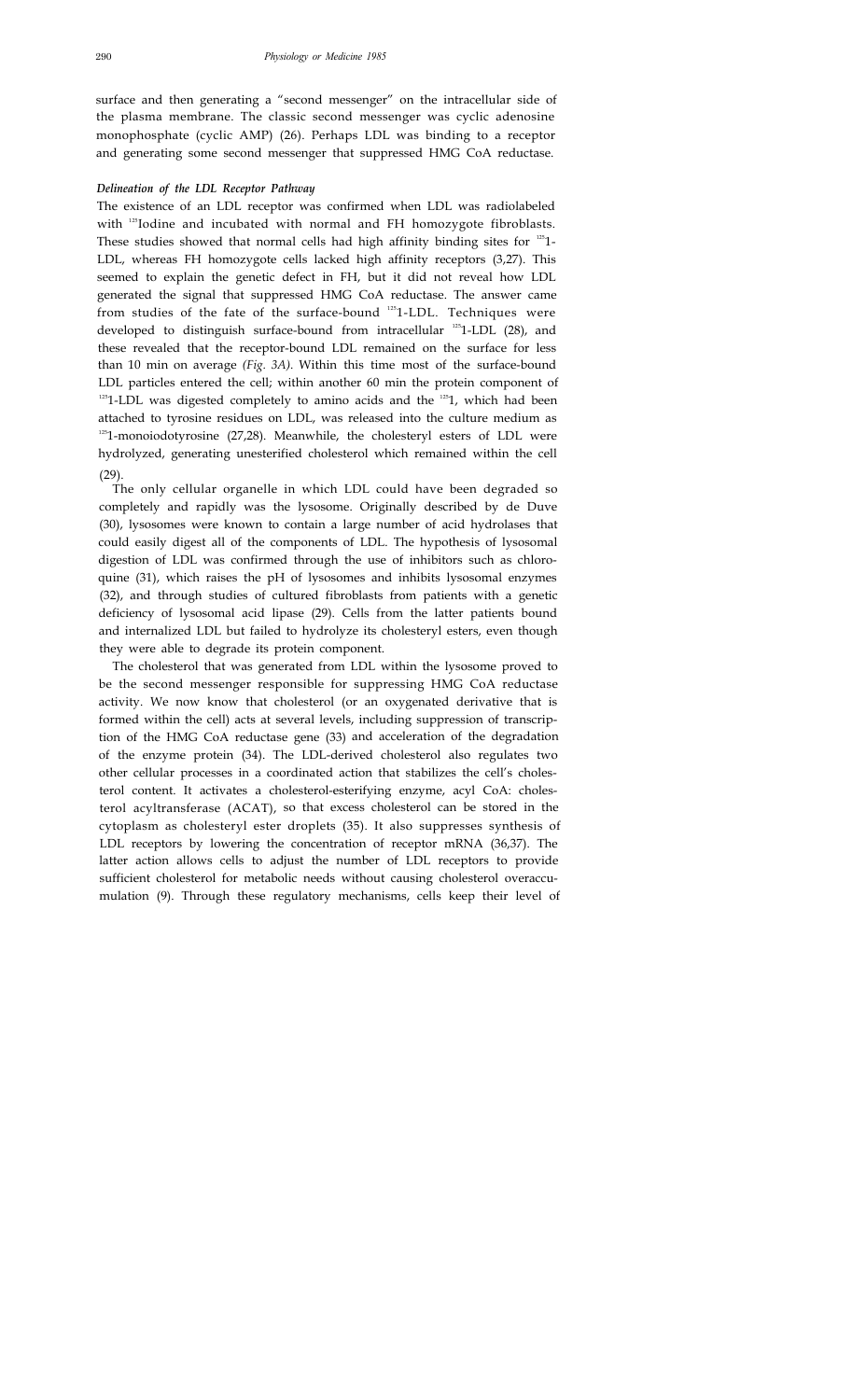

*Fig. 3.* Internalization and degradation at 37°C of <sup>125</sup>I-LDL previously bound to the LDL receptor at 4°C in fibroblasts from a normal subject *(Panel* A) and from J.D., a patient with the internalization-defective form of FH *(Panel B)*. Each cell monolayer was allowed to bind <sup>125</sup>I-LDL (10 µg protein/ml) at 4°C for 2 hr, after which the cells were washed extensively. In one set ofdishes, the amount of <sup>125</sup>I-LDL was determined by measuring the amount of <sup>125</sup><sub>I-LDL</sub> that could be released from the surface by treatment with heparin. Each of the other dishes then received warm medium, after which they were incubated at 37°C. After the indicated interval, the dishes were rapidly chilled to  $4^{\circ}$ C, and the amounts of surface-bound (heparin-releasable)  $^{125}$ 1-LDL ( $\bullet$ ), internalized (heparin-resistant) <sup>125</sup>I-LDL (A), and degraded (trichloroacetic acid-soluble) <sup>125</sup>I-LDL ( $\blacksquare$ ) were measured. (Reprinted with permission from ref. 41.)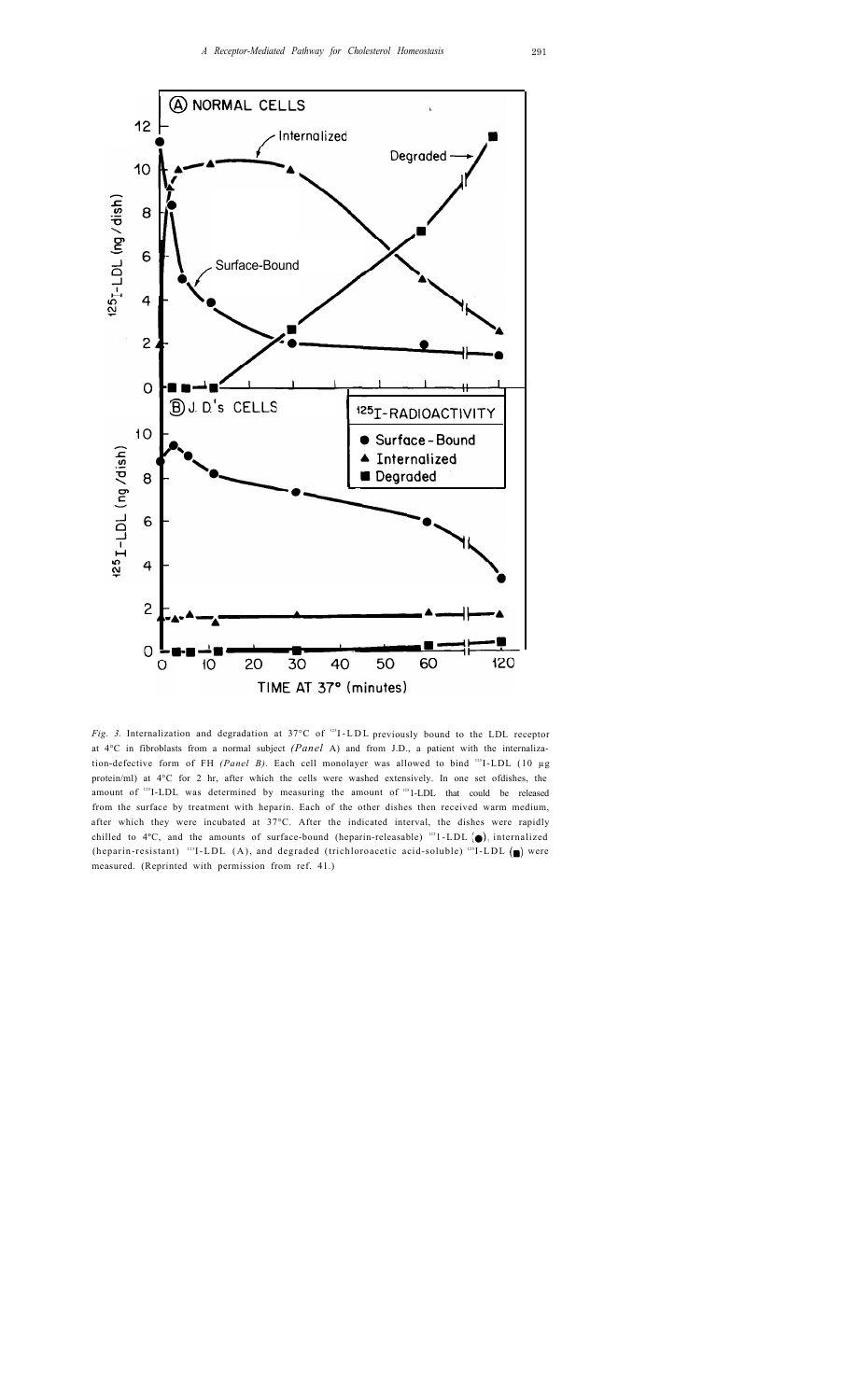unesterified cholesterol remarkably constant despite wide fluctuations in cholesterol requirements and exogenous supply.

### *Receptor-Mediated Endocytosis of LDL: Binding Coupled to Internalization in Coated Pits*

The rapidity of internalization of receptor-bound LDL and the completeness with which the protein of LDL was hydrolyzed implied that fibroblasts have a special mechanism for transport of the lipoprotein from the cell surface to the lysosome. The likely mechanism was endocytosis, the process by which surface membranes pouch inward and pinch off to form vesicles that eventually fuse with lysosomes. Endocytosis was first demonstrated by cinematography of phagocytic cells in the 1930's, and its universal occurrence in all cells was established in the 1950's by the electron microscopic studies of Palade (38). Endocytosis was felt to be a nonspecific process that transported bulk fluid and its contents into cells. There was no precedent for entry of specific receptors into cells by this route.

To determine whether endocytosis was involved in LDL uptake, we began in 1975 a collaboration with Richard G.W. Anderson, a cell biologist at our medical school in Dallas. Through the use of LDL coupled to electron-dense ferritin, we found that receptor-bound LDL was internalized by endocytosis. More important, however, these morphological studies explained the efficiency of internalization: efficiency was contingent upon the clustering of the LDL receptors in small pockets on the surface called coated pits (39). Coated pits had been described in detail by Roth and Porter (40) in 1964 during electron microscopic studies of the uptake of yolk proteins by mosquito oocytes. These investigators showed that coated pits pinch off from the surface to form coated endocytic vesicles that carry extracellular fluid and its contents into the cell.

The finding that LDL receptors were clustered in coated pits raised the general possibility that these structures serve as gathering-places for cell surface receptors that are destined for endocytosis (4). Other cell surface proteins, being excluded from coated pits, could not rapidly enter the cell.

This interpretation of coated pit function was strengthened by study of fibroblasts from a unique FH homozygote. Cells from most of these subjects simply failed to bind LDL. But cells from one FH patient, whose initials are J.D., bound LDL, but failed to internalize it (Fig. 3B and refs. 41 and 42). In collaboration with Anderson, we showed that the receptors in these mutant cells were excluded from coated pits (43). This was an important finding, for it established the essential role of coated pits in the high efficiency uptake of receptor-bound molecules (4).

Figure 4 summarizes the sequential steps in the LDL receptor pathway as deduced from the biochemical, genetic, and ultrastructural studies performed between 1972 and 1976. Figure 5 shows the striking "all-or-none" biochemical differences in the metabolism of LDL and its regulatory actions in fibroblasts derived from a normal subject and from an FH homozygote with a complete deficiency of LDL receptors.

Soon after the initial studies of the LDL receptor pathway, Pearse (44)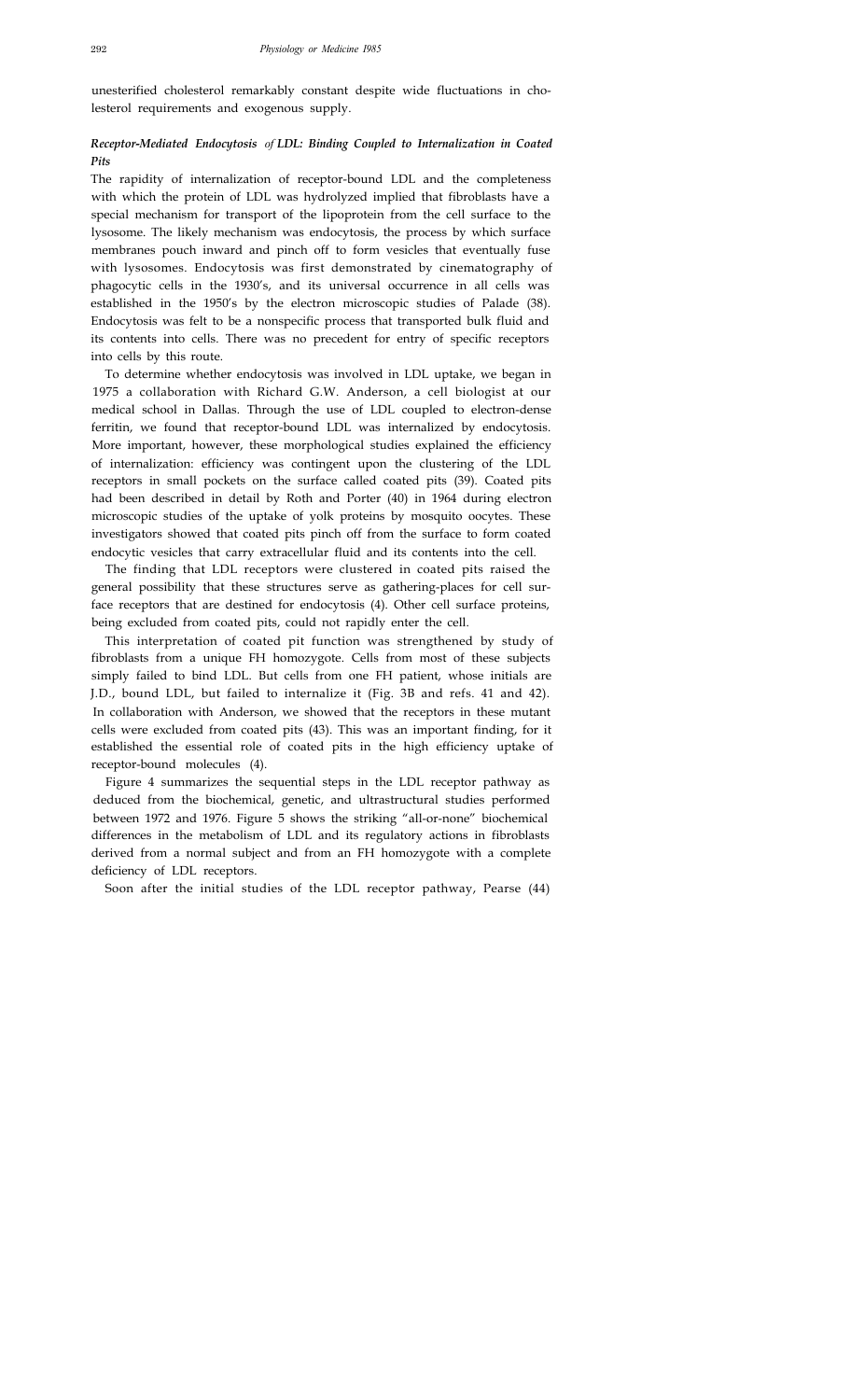

*Fig. 4.* Sequential steps in the LDL receptor pathway of mammalian cells. HMG CoA reductase denotes 3-hydroxy-3-methylglutaryl CoA reductase; ACAT denotes acyl-CoA: cholesterol acyltransferase. Vertical arrows indicate the directions of regulatory effects. (Reprinted from ref. 130.)



*Fig. 5.* Actions attributable to the LDL receptor in fibroblasts from a normal subject  $\left(\bullet\right)$  and from a homozygote with the receptor-negative form of FH  $(\Delta)$  incubated with varying concentrations of <sup>125</sup>I-LDL or unlabeled LDL at 37°C for 5 hr. Assays were performed in growing cells in monolayers as previously described (128). All data are normalized to 1 mg of total cell protein. The units for each assay are as follows: Binding, µg of <sup>125</sup>1-LDL bound to cell surface; *Internalization* µg of <sup>125</sup>1-LDL contained within the cell; *Hydrolysis of apoprotein B-100*, µg of <sup>125</sup>I-LDL degraded to <sup>125</sup>1monoiodotyrosine per hr; Hydrolysis of cholesteryl esters, nmol of [3H]cholesterol formed per hr from the hydrolysis of LDL labeled with [<sup>3</sup>H]cholesteryl linoleate; *Cholesterol Synthesis*, nmol of [<sup>14</sup>C]acetate incorporated into [14C]cholesterol per hr by intact cells; *Cholesterol esterification,* nmol of  $\int_0^{14}C$ ]oleate incorporated into cholesteryl  $\int_0^{14}C$ ]oleate per hr by intact cells. (Reprinted from ref. 130.)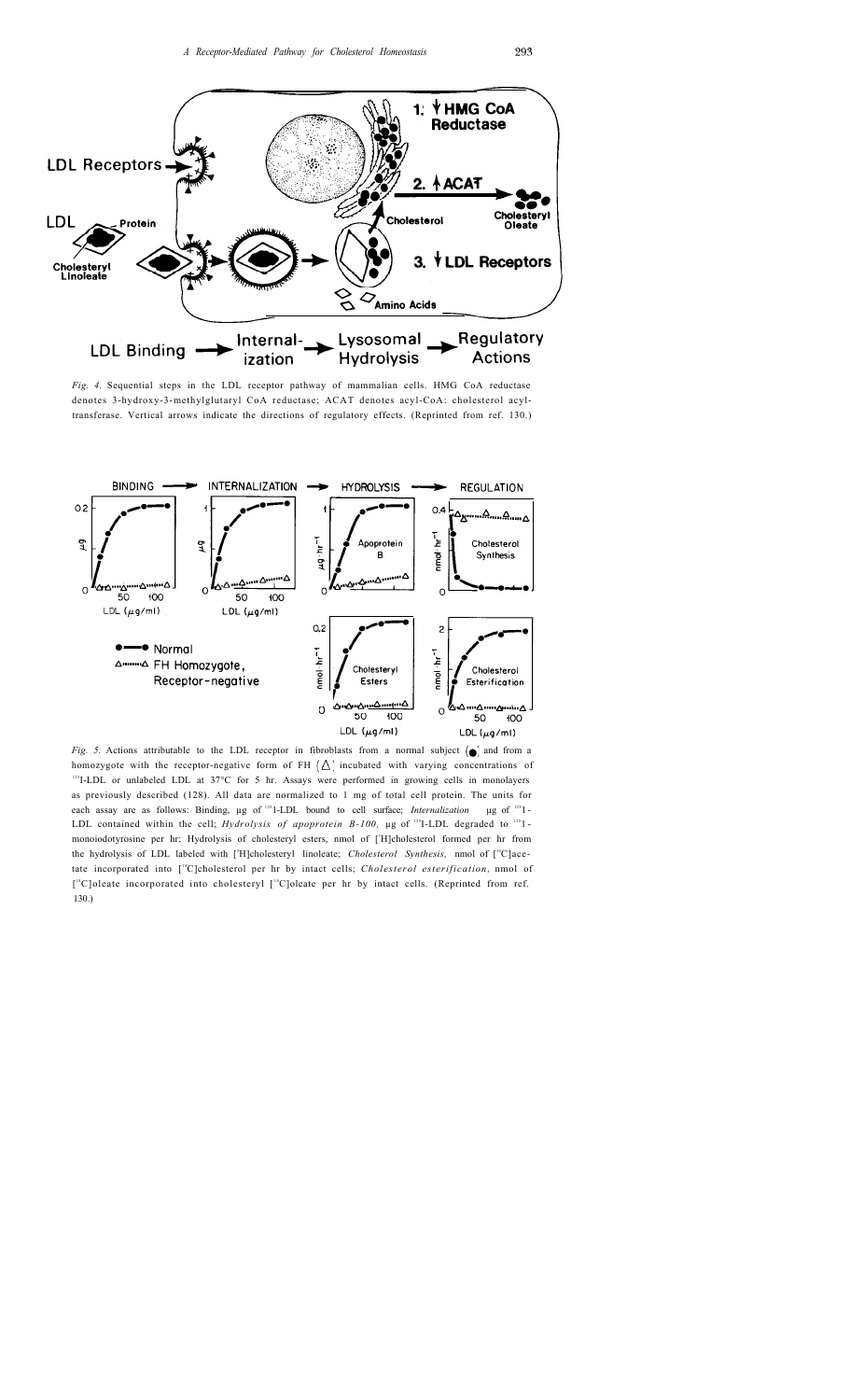purified coated vesicles and found that the cytoplasmic coat was composed predominantly of a single protein that she named clathrin. At the same time, Cohen and his collaborators performed their elegant studies of the action of epidermal growth factor (EGF) on cultured fibroblasts (45). They found that this peptide hormone was internalized by cells in a manner that was indistinguishable from that of LDL. Similar observations were made by Terris and Steiner (46) with insulin in hepatocytes, by Neufeld and coworkers (47) and by Sly and coworkers (48) with lysosomal enzymes in fibroblasts, and by Ashwell, Morell, and coworkers (49) with asialoglycoproteins in hepatocytes. Moreover, Helenius, Simons, and their coworkers (50) showed that several lipid-enveloped viruses enter cells by this route. Clearly, receptor-mediated endocytosis did not exist solely for cholesterol delivery: it was a general process by which cells internalized and degraded many extracellular molecules (4,51). In all instances in which adequate morphologic studies were performed, this internalization was attributable to clustering of receptors in coated pits. Indeed, Pastan and Willingham (51) and Carpentier, *et al.* (52) showed that receptors for several different ligands co-localize in the same coated pit.

The early LDL receptor studies also exposed another feature of receptormediated endocytosis - namely, that receptors can be recycled (4,28). After internalization the receptors dissociate from their ligands. From the work of Maxfield (53) and of Helenius and coworkers (54), we now know that such dissociation is triggered by a drop in pH within a special class of endocytic vesicles called endosomes (discussed below). After dissociation the receptors find their way back to the cell surface. The LDL receptor makes one round trip into and out of the cell every 10 min for a total of several hundred trips in its 20 hr lifespan (4,28).

### THE LDL RECEPTOR: STRUCTURE ADAPTED TO FUNCTION

The LDL receptor is a cell surface glycoprotein that contains approximately two asparagine-linked (N-linked) oligosaccharide chains of the complex type and approximately 18 serine/threonine-linked (O-linked) oligosaccharide chains (55,56). About two-thirds of the O-linked sugars are clustered in one region of the molecule (57). The LDL receptor binds two proteins: 1) apo B-100, the 387,000-dalton glycoprotein that is the sole protein of LDL (27); and 2) apo E, a 34,000-dalton protein that is found in multiple copies in intermediate density lipoprotein (IDL) and a subclass of HDL (58,59). Innerarity and Mahley (59) demonstrated that lipoproteins which contain multiple copies of apo E bind to LDL receptors with up to 20-fold higher affinity than LDL, which contains only one copy of apo B.

Figure 6 illustrates the circuitous itinerary followed by the LDL receptor from its site of synthesis to its site of internalization in coated pits and its site of recycling in endosomes. The receptor is synthesized in the rough endoplasmic reticulum (ER) as a precursor (60) that contains high mannose N-linked carbohydrate chains and the core sugar (N-acetylgalactosamine) of the *O*  linked chains (56). The O-linked core sugars are added before the mannose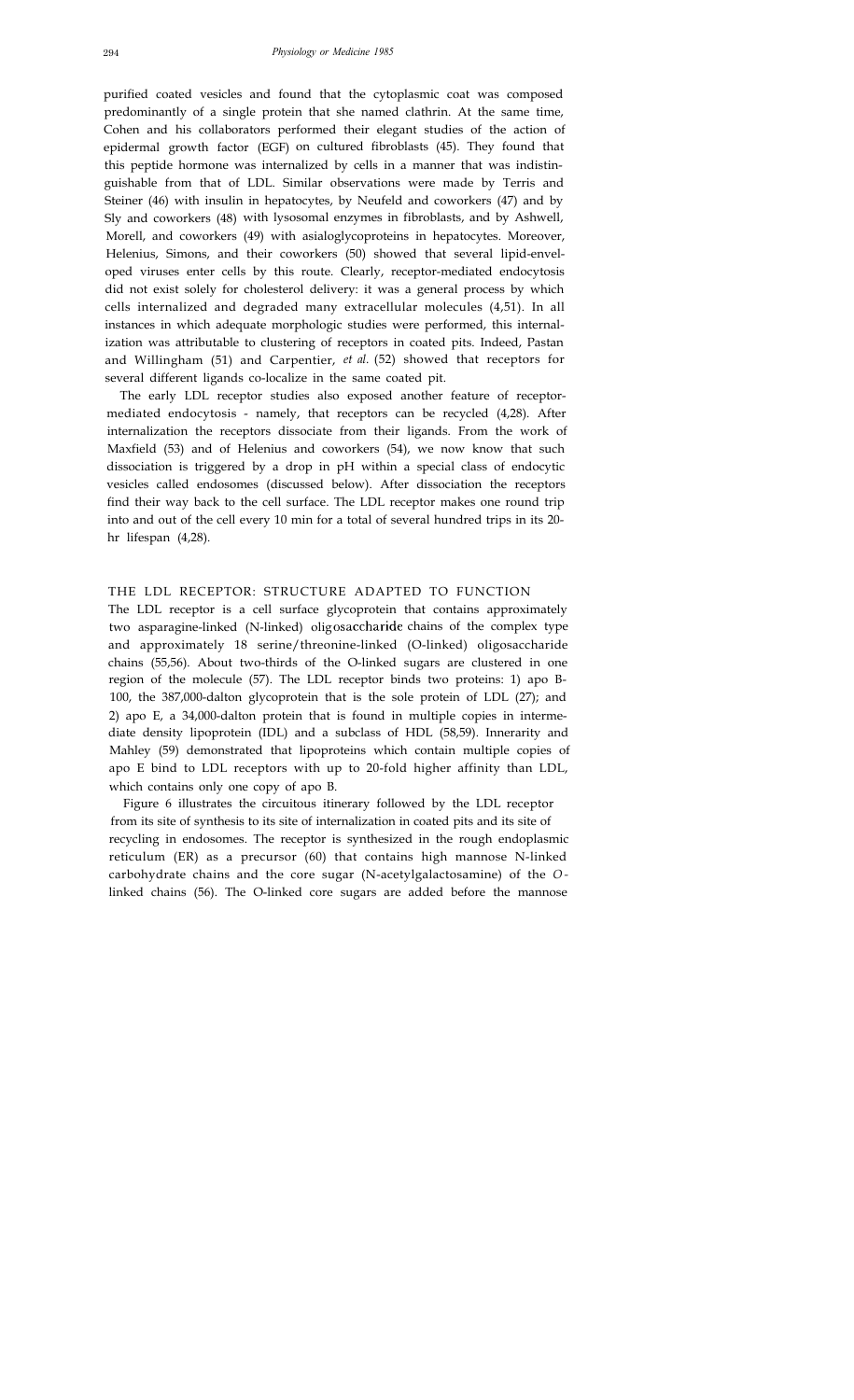

*Fig. 6.* Itinerary of the LDL receptor in mammalian cells. The receptor begins life in the endoplasmic reticulum from which it travels to the Golgi complex, cell surface, coated pit, endosome, and back to the surface. HMG CoA reductase denotes 3-hydroxy-3-methylglutary1 CoA reductase; ACAT denotes acyl-CoA: cholesterol acyltransferase. Vertical arrows indicate the direction of regulatory effects. (Reprinted from ref. 131 with permission.)

residues of the N-linked chains are trimmed, i.e., while the receptor is still in the endoglycosidase H-sensitive stage. Thus, the O-linked sugars must be added either in the ER or in a transitional zone between the ER and the Golgi apparatus. The receptor precursor migrates on sodium dodecyl sulfate (SDS) polyacrylamide gel electrophoresis as a single band corresponding to an apparent molecular weight of 120,000 (60).

Within 30 min after its synthesis, the LDL receptor decreases in mobility on SDS gels. The apparent molecular weight increases from 120,000 to 160,000 (60). This change is coincident with the conversion of the high-mannose *N*linked oligosaccharide chains to the complex endoglycosidase H-resistant form (56). At the same time, each O-linked chain is elongated by the addition of one galactose and one or two sialic acid residues (56). The amount of carbohydrate is not sufficient to account for an increase in molecular mass of 40,000 daltons. Rather, the decrease in electrophoretic mobility is primarily caused by a change in conformation of the protein that results from the elongation of the clustered  $\ddot{\textbf{O}}$ -linked sugars (56,57).

About 45 min after synthesis, LDL receptors appear on the cell surface, where they gather in coated pits. Within 3 to 5 min of their formation, the coated pits invaginate to form coated endocytic vesicles. Very quickly, the clathrin coat dissociates. Multiple endocytic vesicles then fuse to create larger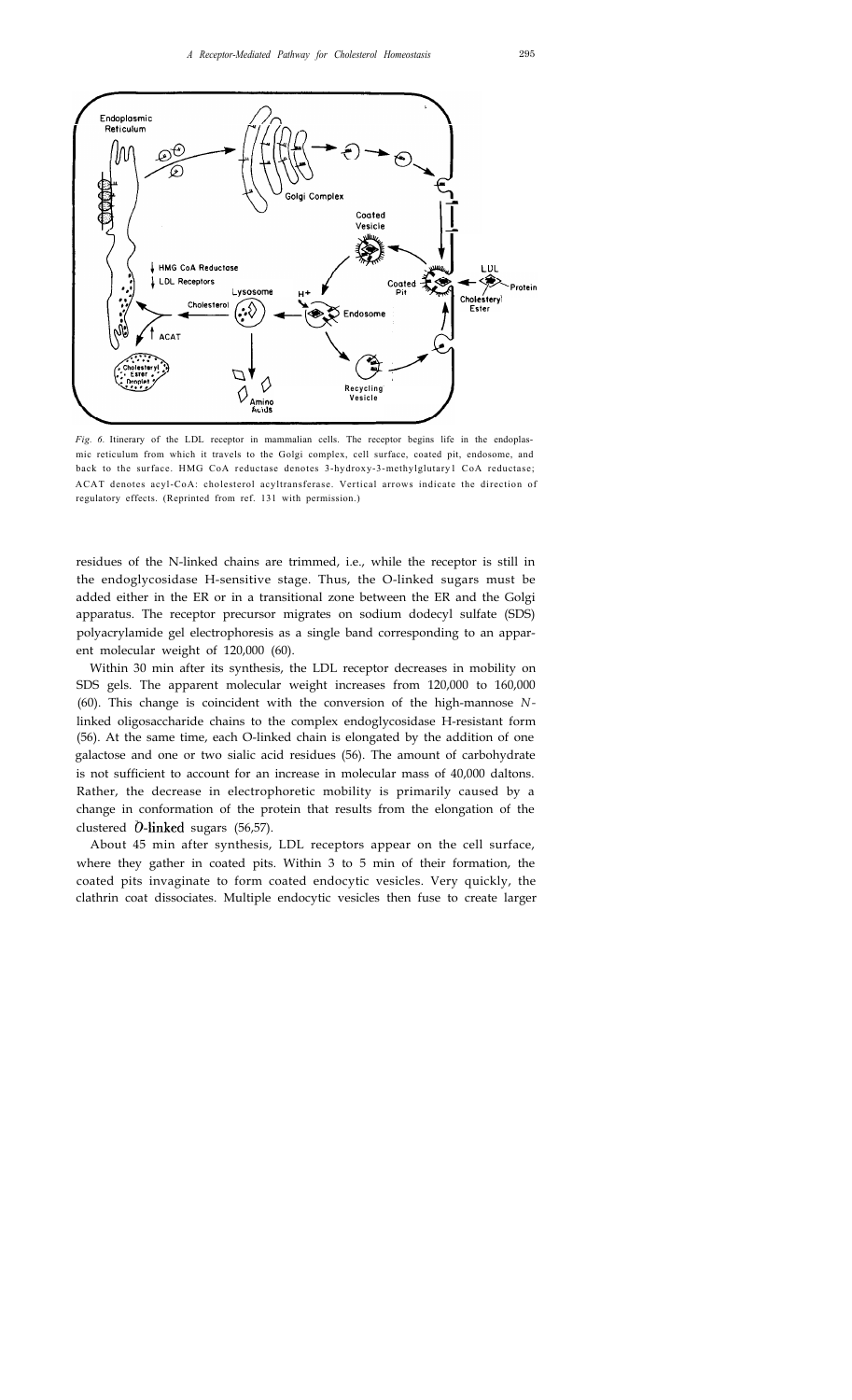sacs of irregular contour called endosomes or receptosomes (4,61). The pH of the endosomes falls below 6.5, owing to the operation of ATP-driven proton pumps in the membrane (53,54,61). At this acid pH, the LDL dissociates from the receptor. The latter returns to the surface, apparently by clustering with other receptors in a segment of the endosomal membrane that pinches off to form a recycling vesicle. Once it reaches the surface, the receptor binds another lipoprotein particle and initiates another cycle of endocytosis (4). Each LDL receptor makes one round-trip every 10 min in continuous fashion whether or not it is occupied with LDL (4,62). The LDL that dissociates from the receptor is delivered to a lysosome when the membranes of the endosome and lysosome fuse. There the protein component of LDL is hydrolyzed to amino acids and the cholesteryl esters are hydrolyzed by an acid lipase, liberating cholesterol (discussed above).

The striking feature of this pathway is that it requires the continuous movement of a membrane embedded protein from one organelle to another in a highly ordered fashion. Each time it moves, the receptor must be segregated from neighboring membrane proteins that do not follow the same route. This raises a crucial question: What are the signals that direct the highly selective movement of receptors from one membrane organelle to another? Clearly, the signals must lie in the structures of the receptors. What do we know about the structure of the LDL receptor?

### *The LDL Receptor: A Multi-Domain Protein*

The LDL receptor was purified from bovine adrenal cortex by Wolfgang Schneider in our laboratory (55). A partial amino acid sequence was obtained, and this sequence was used by David Russell and Tokuo Yamamoto to isolate a full-length cDNA for the human LDL receptor (37,63). Biochemical studies of the receptor protein, coupled with the amino acid sequence that was deduced from the nucleotide sequence of the cDNA, have provided insight into the structural domains of the LDL receptor (Fig. 7 and refs. 63-65).

At the extreme NH<sub>2</sub>-terminus of the LDL receptor, there is a hydrophobic sequence of 21 amino acids that is cleaved from the receptor immediately after it is translated. This segment functions as a classic signal sequence to direct the receptor-synthesizing ribosomes to the ER membrane. Because it does not appear in the mature receptor, the signal sequence is omitted from the structural domain that is described below. The mature receptor (without the signal sequence) consists of 839 amino acids (63).

The first domain of the LDL receptor consists of the  $NH<sub>2</sub>$ -terminal 292 amino acids, which is composed of a sequence of 40 amino acids that is repeated with some variation seven times (65,66). Studies of anti-peptide antibody binding to intact cells revealed that this domain is located on the external surface of the plasma membrane (67). Each of the seven 40-amino acid repeats contains six cysteine residues, which are in register for all of the repeats. The receptor cannot be labeled with [<sup>3</sup>H]iodoacetamide without prior reduction, suggesting that all of these cysteines are disulfide-bonded (65). This region of the receptor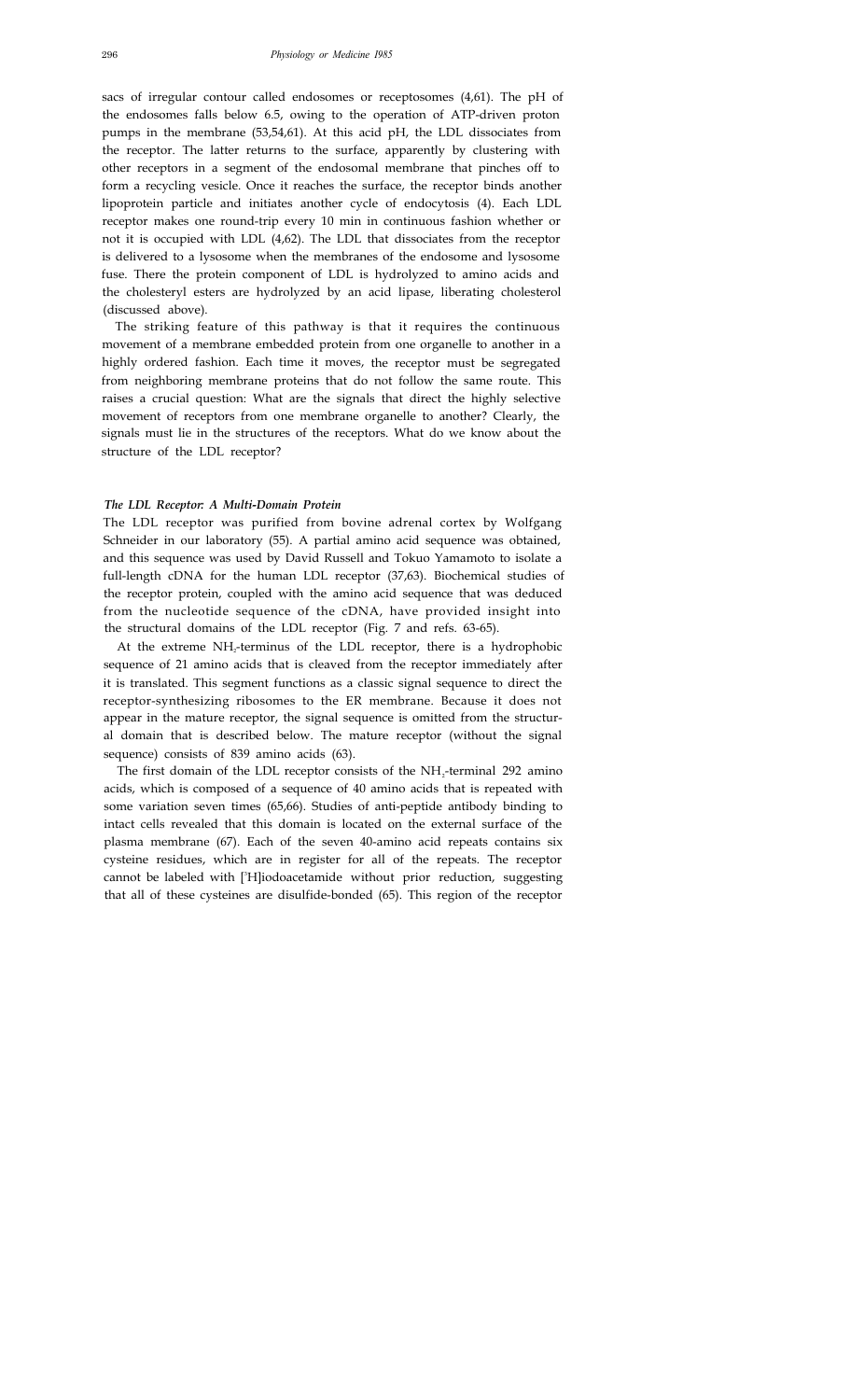

*Fig. 7.* The LDL receptor: a single protein with five domains. The significance of each domain is discussed in the text. Each black dot in the protein structure denotes the position of a cysteine residue.

must therefore exist in a tightly cross-linked, convoluted state. This explains the extreme stability of the binding domain of the receptor; the receptor can be boiled in strong denaturants and still retain its binding activity as long as the disulfide bonds are intact (65).

A striking feature of each cysteine-rich repeat sequence is a cluster of negatively-charged amino acids near the COOH-terminus of each repeat (65,66). The charges on these sequences are complementary to a cluster of positively-charged residues that are believed to occupy one face of a single  $\alpha$ helix in apo E, the best studied ligand for the LDL receptor (68). Elegant studies by Mahley and Innerarity (68) with mutant and proteolyzed forms of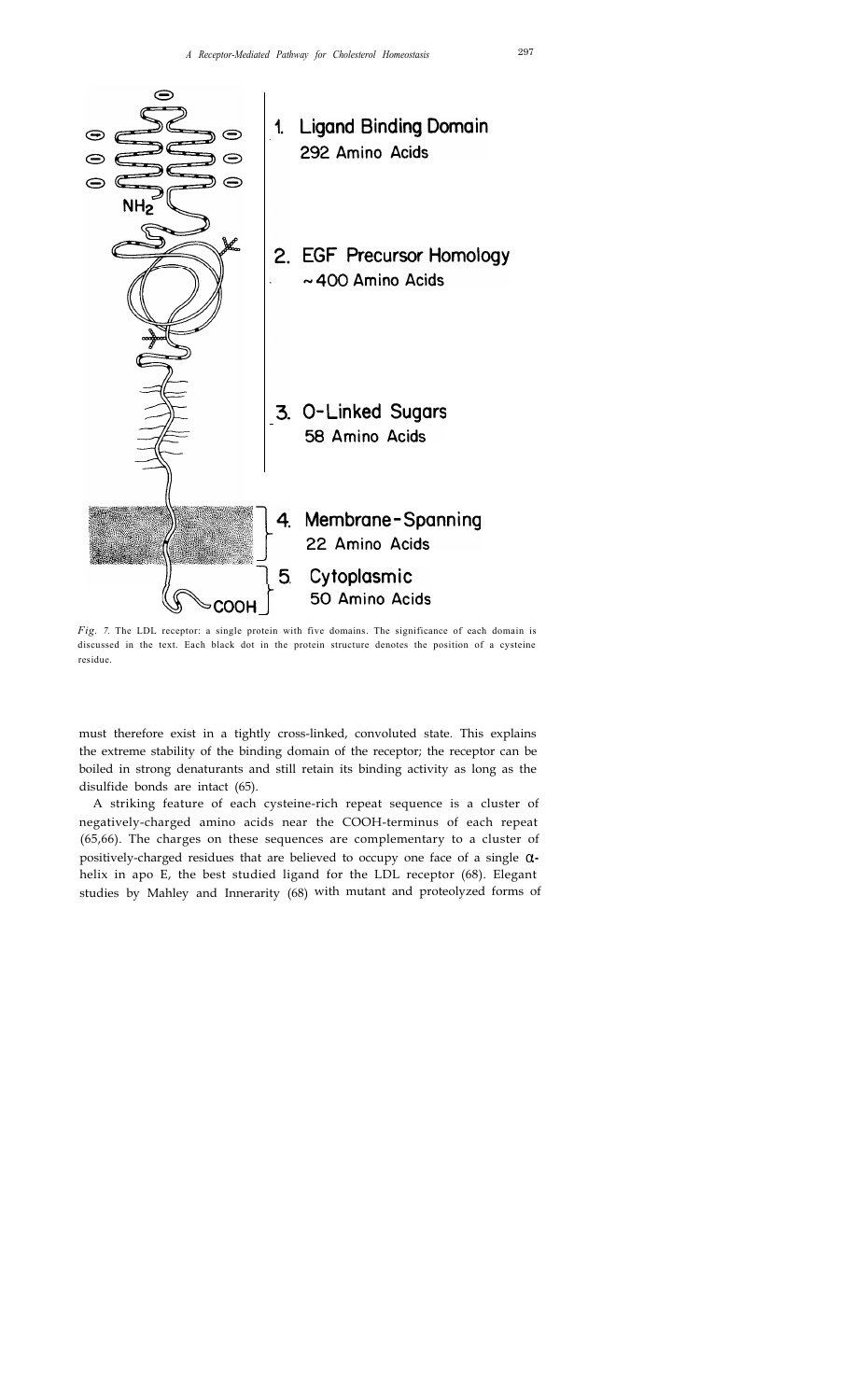apo E and with monoclonal antibodies against different regions of apo E showed that the positively-charged region contains the site whereby this protein binds to the LDL receptor. It is therefore tempting to speculate that the negatively-charged clusters of amino acids within the cysteine-rich repeat sequence of the LDL receptor constitute multiple binding sites, each of which binds a single apo E molecule by attaching to its positively-charged  $\alpha$ -helix (65).

The *second domain* of the LDL receptor, consisting of  $\sim$  400 amino acids, is 35% homologous to a portion of the extracellular domain of the precursor for epidermal growth factor (EGF) (63,64,69). The EGF precursor is a molecule of 1217 amino acids that appears to span the plasma membrane one time like the LDL receptor (69-72). Analysis of the amino acid sequence of the EGF precursor, as revealed from the sequence of the cloned cDNA (70,71), suggests that EGF, a peptide of 53 amino acids, is liberated from the EGF precursor by proteolysis. The sequence of EGF is not homologous to the LDL receptor. Rather, the homology involves a part of the EGF precursor that is on the  $NH<sub>2</sub>$ terminal side of EGF itself. The function of this region in either the LDL receptor or the EGF precursor is unknown.

The *third domain* of the LDL receptor lies immediately external to the membrane-spanning domain and consists of a stretch of 58 amino acids that contains 18 serine or threonine residues (63,66). This domain is encoded within a single exon (see below). Proteolysis studies reveal that this region contains the clustered O-linked sugar chains (64).

The *fourth domain* consists of a stretch of 22 hydrophobic amino acids that span the plasma membrane, as demonstrated by proteolysis experiments (63,64). Comparison of the amino acid sequences of the human and bovine LDL receptors reveals that the membrane-spanning region is relatively poorly conserved (65). Of the 22 amino acids in this region, 7 differ between human and cow, but all of the substitutions retain a hydrophobic character.

The *fifth domain* is the cytoplasmic tail. The human and bovine LDL receptors each contain a COOH-terminal segment of 50 amino acids that projects into the cytoplasm (63,64). Localization of this domain to the cytoplasmic side of the membrane was determined through use of an anti-peptide antibody directed against the COOH-terminal sequence (64). When inside-out membrane vesicles containing receptor were digested with pronase, the antibodyreactive material was removed, and the molecular weight of the receptor was reduced by approximately 5000. The cytoplasmic sequence is strongly conserved among species. Of the 50 amino acids in this region, only 4 differ between human and cow, and each of these substitutions is conservative with respect to charge (65).

The cytoplasmic domain of the LDL receptor plays an important role in clustering in coated pits, either through interaction with clathrin itself or with some protein that is associated with clathrin on the cytoplasmic side of the membrane (4). This conclusion is based on a molecular analysis of three naturally-occurring mutations at the LDL receptor locus that produce receptors that bind LDL normally but fail to cluster in clathrin-coated pits. All three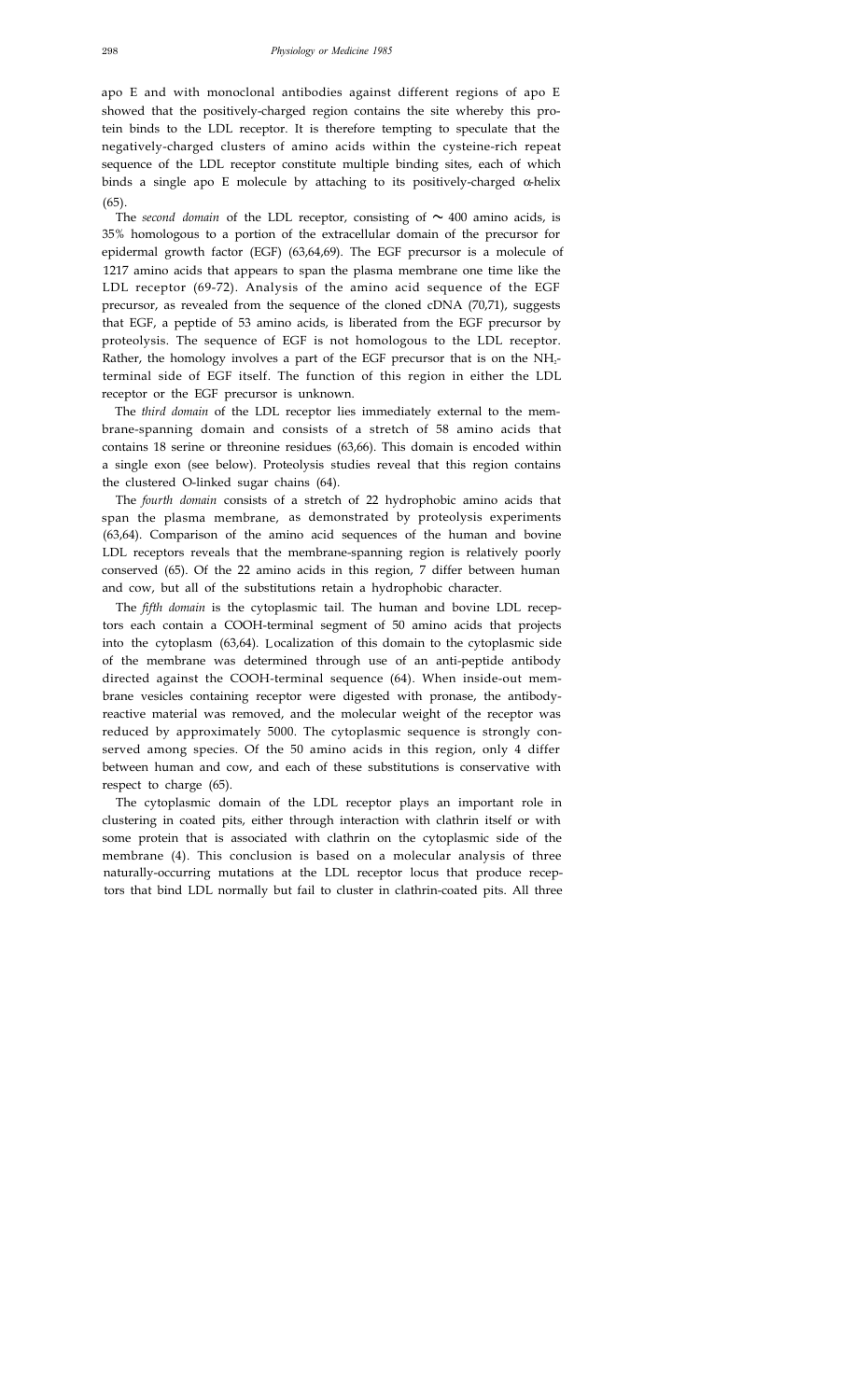of these mutations produce defects in the cytoplasmic tail (discussed below and refs. 65 and 73).

### *The LDL Receptor: A Mosaic Gene*

The haploid human genome contains a single copy of the LDL receptor gene (66) on chromosome 19 (74). Sequences representing almost the entire gene were isolated from bacteriophage lambda and cosmid libraries by Thomas Südhof and David Russell (66). The position of each intron within the gene was mapped, and the sequence of each exon-intron junction was determined.

The LDL receptor gene spans  $\sim$  45 kilobases and is made up of 18 exons separated by 17 introns (66). There is a striking correlation between the exons in the gene and the functional domains of the protein (Fig. 8). The first intron is locatedjust at the end of the DNA encoding the cleaved signal sequence. The binding domain is encoded by exons 2 to 6. Within this domain (which contains the seven cysteine-rich repeats), introns occur precisely at the ends of repeats I, II, V, VI, and VII (Fig. 8). Repeats III, IV, and V are included in one exon. The binding domain is terminated by an intron at amino acid 292, the last residue in the seventh repeat. Thus, the binding domain is composed of a single exon that has been duplicated multiple times to produce seven repeats of a single 40 amino acid sequence. Each of these seven repeats in the LDL receptor is strongly homologous with a stretch of 40 amino acids that occurs in the middle of the C9 component of complement, a plasma protein of 537 amino acids that participates in the complement cascade (66,75).

The next eight exons in the LDL receptor gene (exons 7 to 14) encode the region that is homologous with the EGF precursor (Fig. 8). The gene for the EGF precursor contains the same eight exons (69). These exons form a cassette that has been lifted out of some ancestral gene during evolution and placed in the middle of the EGF precursor gene and the LDL receptor gene. Three of these exons have also been used by another class of genes. These exons encode a cysteine-rich sequence of 40 amino acids (labeled A, B, and C in Fig. 8) that is repeated three times in the LDL receptor and occurs once in several proteins of the blood clotting system, including factor IX, factor X, and protein C (69,76). Thus, these exons have been used by members of at least three different gene families.

The O-linked sugar domain is also encoded by a single exon (exon 15). However, not all domains of the protein are encoded by single exons. Thus, the membrane-spanning region is encoded by parts of two exons (exons 16 and 17). The cytoplasmic tail is also encoded by two exons (exons 17 and 18) (Fig. 8).

The sharing of exons between the LDL receptor gene and other genes provides strong evidence to support Gilbert's hypothesis concerning the nature and function of introns (77). As originally proposed by Gilbert, introns permit functional- domains encoded by discrete exons to shuffle between different proteins, thus allowing proteins to evolve as mosaic combinations of preexisting functional units. The LDL receptor is a vivid example of such a mosaic protein (66,78). It seems likely that other cell surface receptors will also be found to be mosaic structures assembled from exons shared with other genes.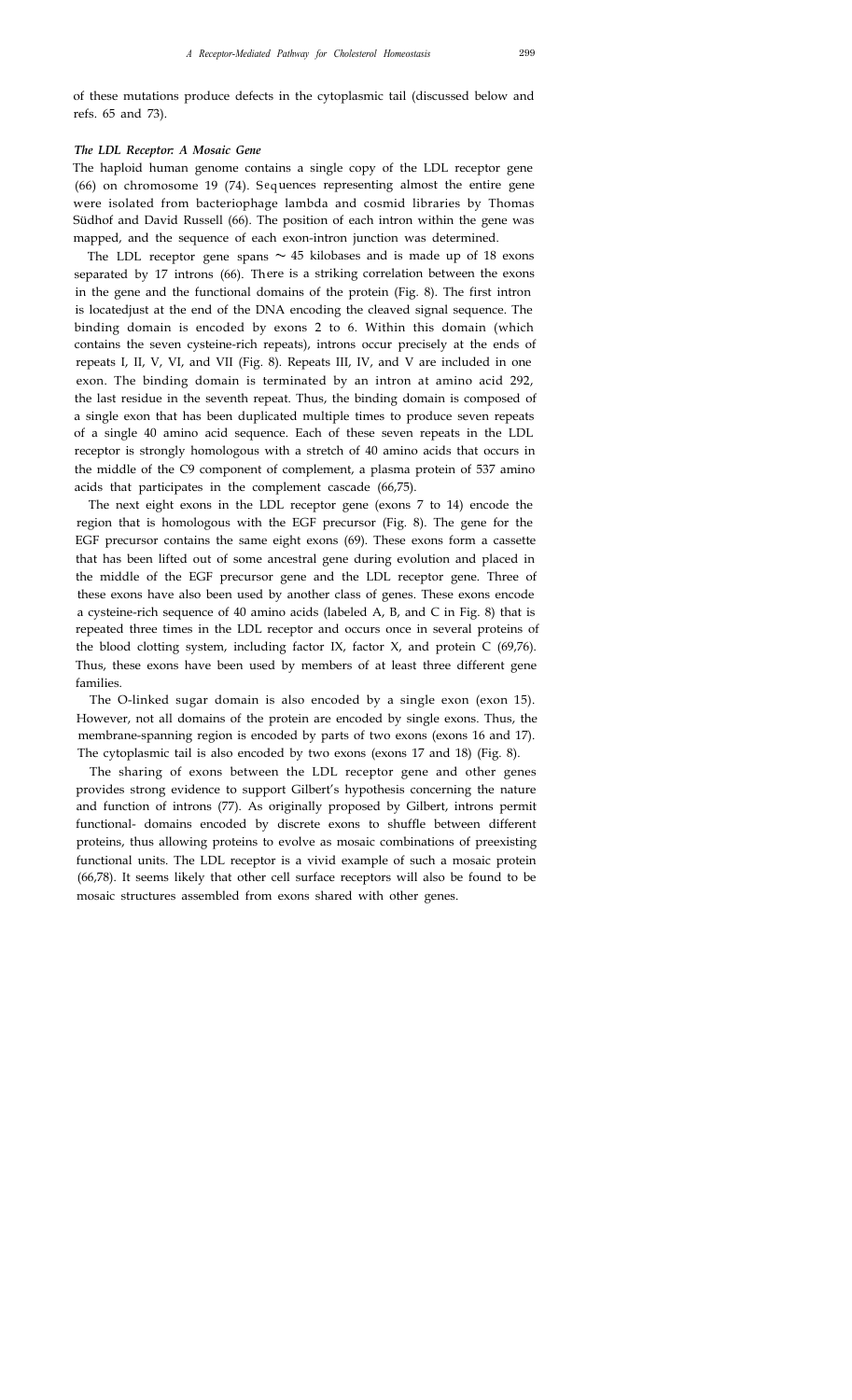

*Fig. 8.* Correlation of exon organization with protein domains in the human LDL receptor. The domains of the protein are delimited by thick black lines and are labeled in the lower portion. The seven cyst&e-rich, 40-amino acid repeats in the LDL binding domain (Fig. 7) are assigned roman numerals I to VII. Repeats IV and V are separated by eight amino acids. The three cysteine-rich repeats in the domain that is homologous with the EGF precursor are lettered A to C. The positions at which introns interrupt the coding region are indicated by arrowheads. Exon numbers are shown between the arrowheads. (Reprinted with permission from ref. 66.)

### GENETIC DEFECTS IN THE LDL RECEPTOR

The mutations in the LDL receptor gene in FH patients have helped to delineate the crucial steps of receptor-mediated endocytosis. At the time of this writing, we have studied fibroblasts from 110 patients with the clinical phenotype of homozygous FH. All of them show evidence of defects in the LDL receptor, but not all defects are the same. At least 10 different mutations can be distinguished by structural criteria (65). These fall into four classes as shown in Fig. 9. Many of the apparent FH homozygotes are actually compound heterozygotes who inherit different mutant alleles from each parent.

#### *Class I Mutations: No Receptors Synthesized*

This is the most common class of mutant alleles, accounting for approximately half of the mutations so far analyzed. These genes produce either no LDL receptor protein or only trace amounts as determined by reaction with polyclonal or monoclonal antibodies. One of these alleles has been analyzed by molecular cloning; the gene bears a large deletion that extends from exon 13 to an *AlU* repetitive element in intron 15 (79). This deletion is easily recognized on Southern blots of genomic DNA. We have not found evidence of a similar deletion in any other individual with the receptor-negative phenotype, so this particular deletion must be rare.

*Class II Mutations: Receptor Synthesized, But Transported Slowly From ER to Golgi* This is the second most common class of mutations. These alleles produce receptors that are synthesized as precursors whose apparent molecular weights vary from 100,000 to 135,000. Most have an apparent molecular weight similar to that of the normal precursor (120,000). These receptors contain high mannose N-linked sugars and the core N-acetylgalactosamine of the O-linked sugars (56,80). However, the N-linked sugars are not converted to the complex endoglycosidase H-resistant form nor are the O-linked sugar chains elongated.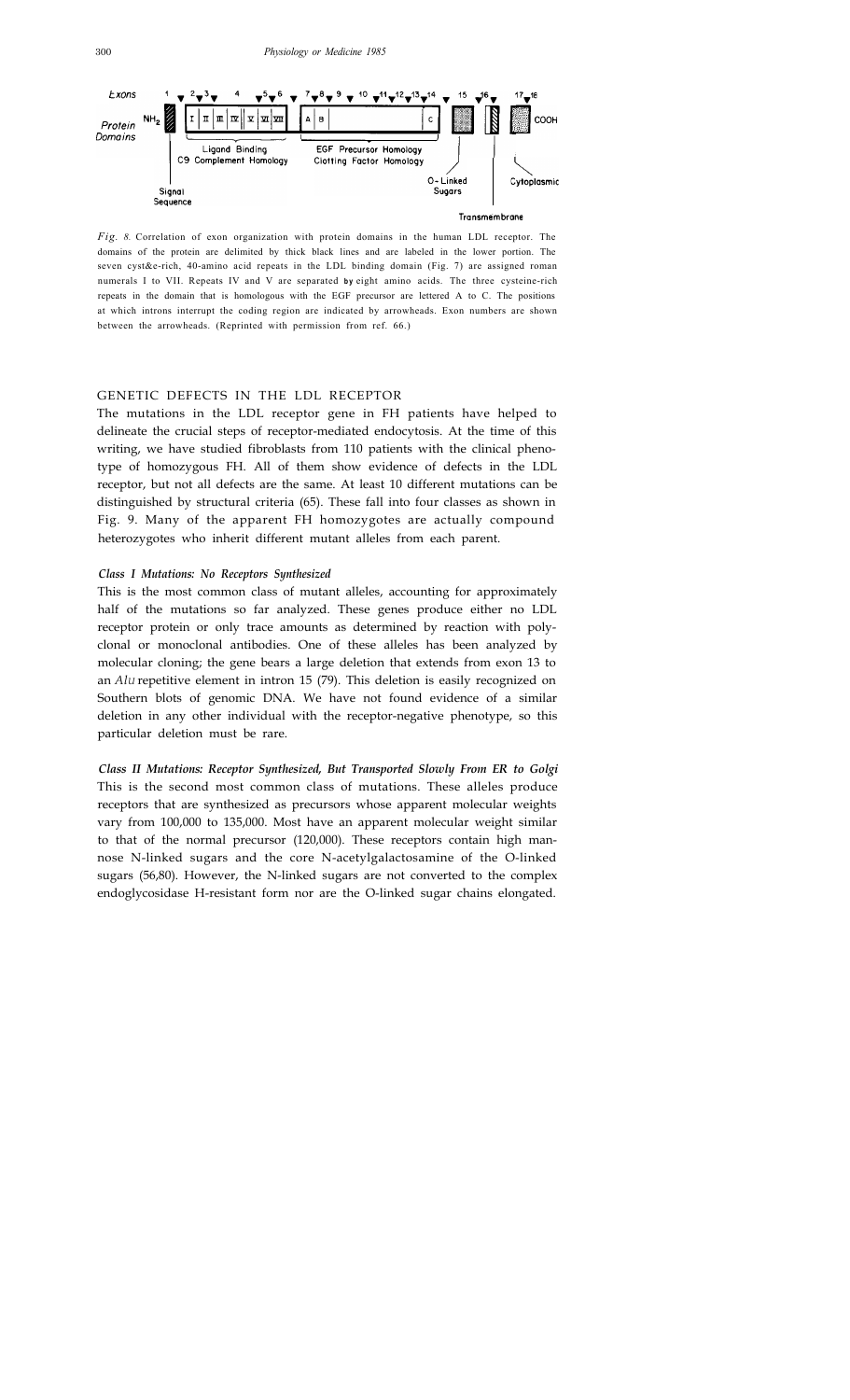

*Fig. 9.* Four classes of mutations that disrupt the structure and function of the LDL receptor and cause FH. Each class of mutation affects a different region in the gene and thus interferes with a different step in the process by which the receptor is synthesized, processed in the Golgi complex, and transported to coated pits. Each class of mutation can be further subdivided into different mutant alleles that are described in detail in ref. 65. (Reprinted with permission from ref. 132.)

These mutant receptors do not appear on the surface of the cell; rather, they seem to remain in the ER until they are eventually degraded. Some mutations in this class are complete, i.e., there is no detectable processing of carbohydrate. Others are partial, i.e., some of the receptors are processed and move to the surface at a rate that is one-tenth of normal (80,81). The molecular defect in this class of mutations has not been determined.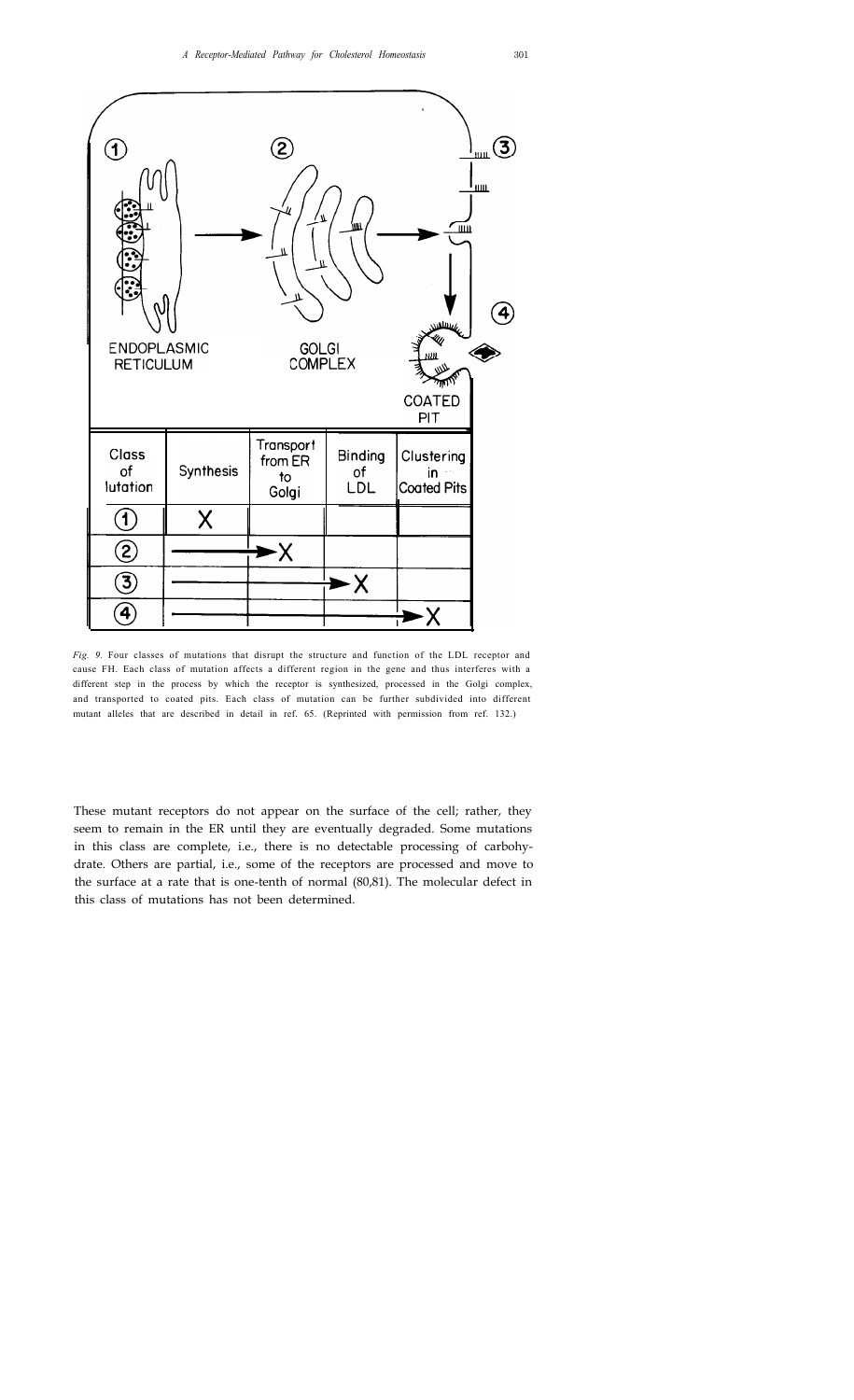### *Class III Mutations: Receptors Processed and Reach Cell Surface, But Fail to Bind LDL Normally*

In the mature form, these mutant receptors can have a normal apparent molecular weight of 160,000 or aberrant apparent molecular weights of 140,000 or 210,000 (65). They are all synthesized as precursors that appear to be 40,000 daltons smaller than the mature form. They all undergo normal carbohydrate processing and reach the cell surface, and they bind a variety of antibodies directed against the LDL receptor. However, they have a markedly reduced ability to bind LDL. We suspect that these mutations may involve amino acid substitutions, deletions, or duplications in the cysteine-rich LDL binding domain or the EGF precursor region, but none has yet been fully elucidated at the molecular level.

### *Class IV Mutations: Receptors Reach Cell Surface and Bind LDL, But Fail to Cluster in Coated Pits*

Study of these internalization-defective mutations at the cellular level originally revealed the importance of coated pits in receptor-mediated endocytosis (42,43). Three of the mutations have now been elucidated in molecular detail. All involve alterations in the cytoplasmic tail of the receptor, i.e., the 50 amino acids at the COOH-terminus that project into the cytoplasm (Fig. 10). The mutations have been unraveled through the preparation of genomic DNA libraries and the subsequent isolation and sequencing of exons 17 and 18, which encode the cytoplasmic domain. In the most drastic case a tryptophan codon has been converted to a nonsense (stop) codon at a position that is 2 residues distal to the membrane-spanning region (73). This produces a recep-



*Fig. 10.* Mutations affecting the cytoplasmic domain of the LDL receptor in three FH homozygotes with the internalization-defective form of  $FH$ .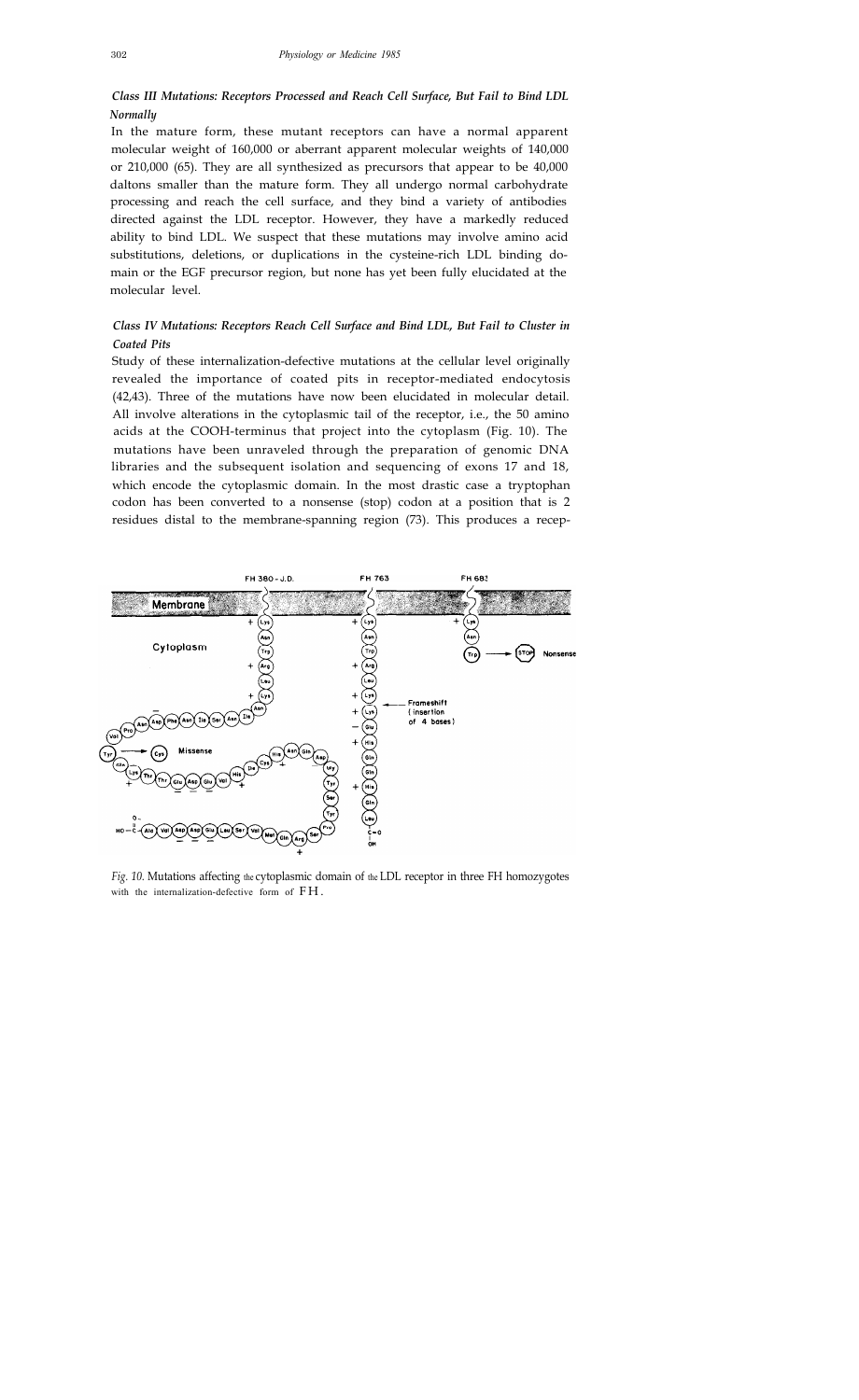tor with only 2 amino acids in the cytoplasmic tail. Another mutation involves a duplication of 4 nucleotides following the codon for the 6th amino acid of the cytoplasmic tail (73). This duplication alters the reading frame and leads to a sequence of 8 random amino acids followed by a stop codon. This receptor has only 6 of the normal amino acids in the cytoplasmic domain. Protein chemistry studies have confirmed that these two proteins lack the normal COOH-terminus (73).

The third mutation is the most informative. In this patient, who was the original internalization-defective subject to be described (J.D., Fig. 3), a single base change leads to the substitution of a cysteine for a tyrosine residue at position 807, which is in the middle of the cytoplasmic tail domain (Fig. 10). We have recently reproduced this amino acid substitution in the normal LDL receptor cDNA by oligonucleotide-directed mutagenesis. When the altered cDNA was introduced into Chinese hamster ovary cells by gene transfer techniques, it produced a receptor that bound LDL but did not cluster in coated pits, confirming that the single base change is responsible for the internalization defect in J.D.'s cells (82).

Inasmuch as all three internalization-defective mutations involve the cytoplasmic tail, this region must normally play a crucial role in the clustering of LDL receptors in coated pits. It is likely that the cytoplasmic tail binds to clathrin or some other protein that is itself linked to clathrin. The puzzling feature at the moment is that other cell surface receptors that cluster in coated pits do not show obvious homology with the LDL receptor in the amino acid sequences of their cytoplasmic tails (65). Thus, the precise structure that links receptors to coated pits remains a mystery.

We have identified several interesting variants of the Class IV mutations in which the mutant genes produce LDL receptors that are secreted into the culture medium. In two mutants of this class (each from an unrelated family), the responsible mutation is a large deletion that results from a recombination between two repetitive *Alu* sequences, one in intron 15 and the other in the 3' untranslated region of exon 18. The deletion joints in the two mutants are similar but not identical, indicating that the two mutations arose by independent events (83 and unpublished observations). In each mutant, the deletion removes the exons encoding the membrane-spanning region as well as the cytoplasmic tail. Presumably these prematurely terminated proteins have a short random sequence of amino acids at the COOH-terminus, owing to readthrough of an unspliced mRNA. The receptors are transported to the surface, where some of them remain bound to the membrane. The vast majority, however, are released into the culture medium (83 and unpublished observations). The few receptors that remain on the surface bind LDL, but do not migrate to coated pits, thus giving rise to an internalization-defective phenotype. These findings emphasize the importance of the membrane-spanning region in anchoring the LDL receptor to the plasma membrane.

Figure 11 shows the location of nine mutations in the LDL receptor gene that have been analyzed at the molecular level. Each FH family examined to date has had a different mutation, and multiple types of mutational events have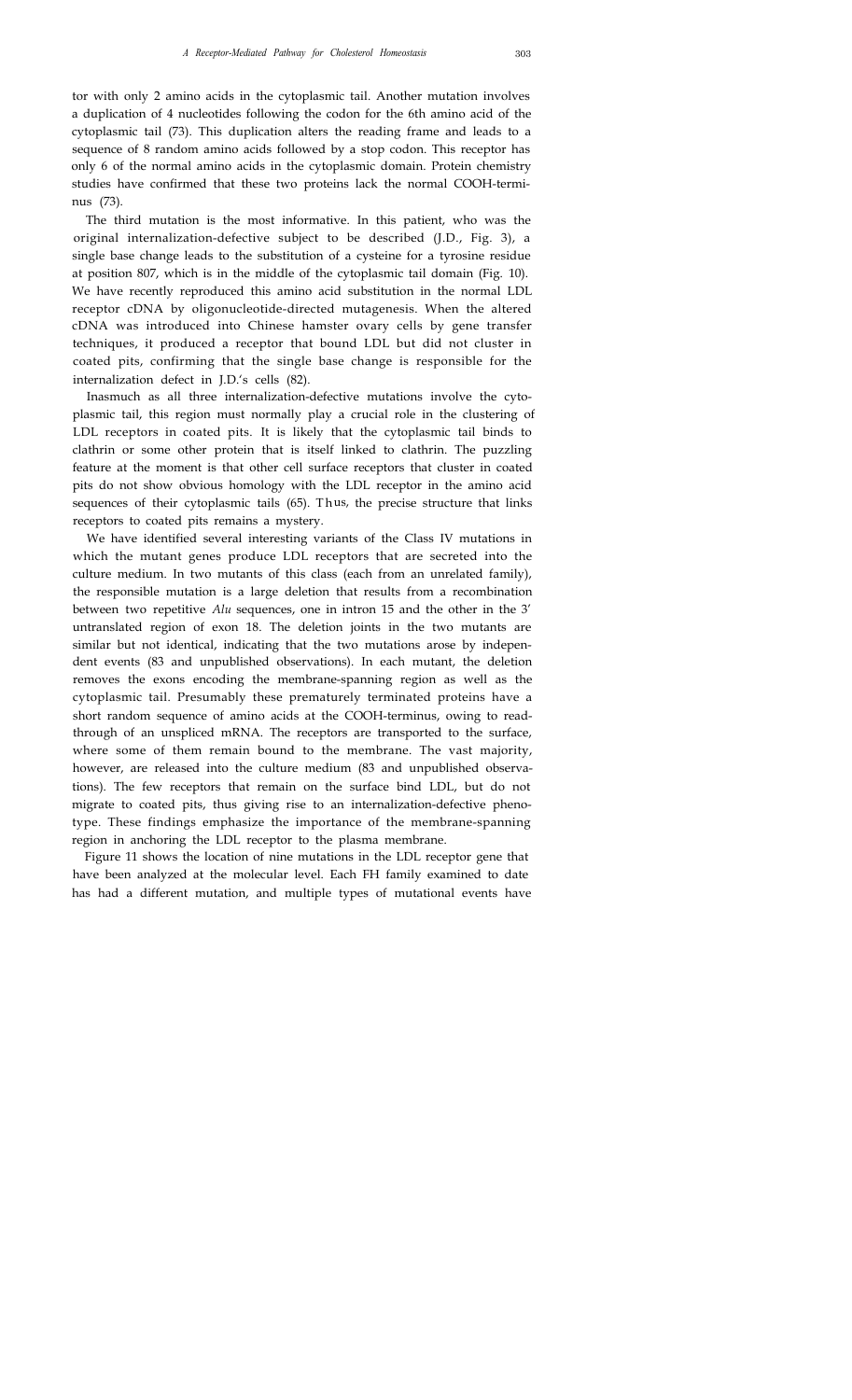

*Fig. 11.* Location of mutations in the LDL receptor gene. To date, nine mutations have been identified by molecular cloning and DNA sequence analysis or by restriction endonuclease analysis of genomic DNA. Five of the nine mutations are described in detail in refs. 73, 79, 82, and 83. kb denotes kilobases; nt denotes nucleotides.

occurred. Of the nine mutations, two involve single base substitutions, two involve insertions (one small and one large), and live involve large deletions. Many of the deletion joints occur in *Alu* repetitive elements.

### FUNCTIONS OF THE LDL RECEPTOR IN THE BODY

The LDL receptor was elucidated by an investigative route that is opposite to the one usually employed to uncover metabolic pathways in animals. These pathways are usually observed first in intact animals or tissues and then they are studied in isolated cells. The LDL receptor was first observed in a totally artificial environment - namely, tissue culture. The question immediately arose: What tissues express LDL receptors in the body, and how do they work? We knew at the outset that the receptor must play some role in the body as evidenced by the devastating consequences of LDL receptor deficiency in FH homozygotes and the proportionately less severe abnormalities in FH heterozygotes. Clearly, the receptor must be functioning somewhere. But where?

### *Detection of LDL Receptor Expression In Vivo*

The first cells that were demonstrated to have LDL receptor activity *in vivo* were circulating blood lymphocytes. In the initial studies carried out with Y.K. Ho in 1975, we isolated lymphocytes from the bloodstream and incubated them for 67 hr *in vitro* in the absence of exogenous cholesterol so as to "derepress" receptor synthesis (84). Under these conditions the lymphocytes expressed abundant LDL receptors as determined by measurements of the high affinity uptake and degradation of 1251-LDL (Fig. 12A). Lymphocytes from FH homozygotes did not express detectable LDL receptor activity, and lymphocytes from FH heterozygotes had an intermediate level consistent with the presence of only a single functional gene (85). LDL receptors were also detectable on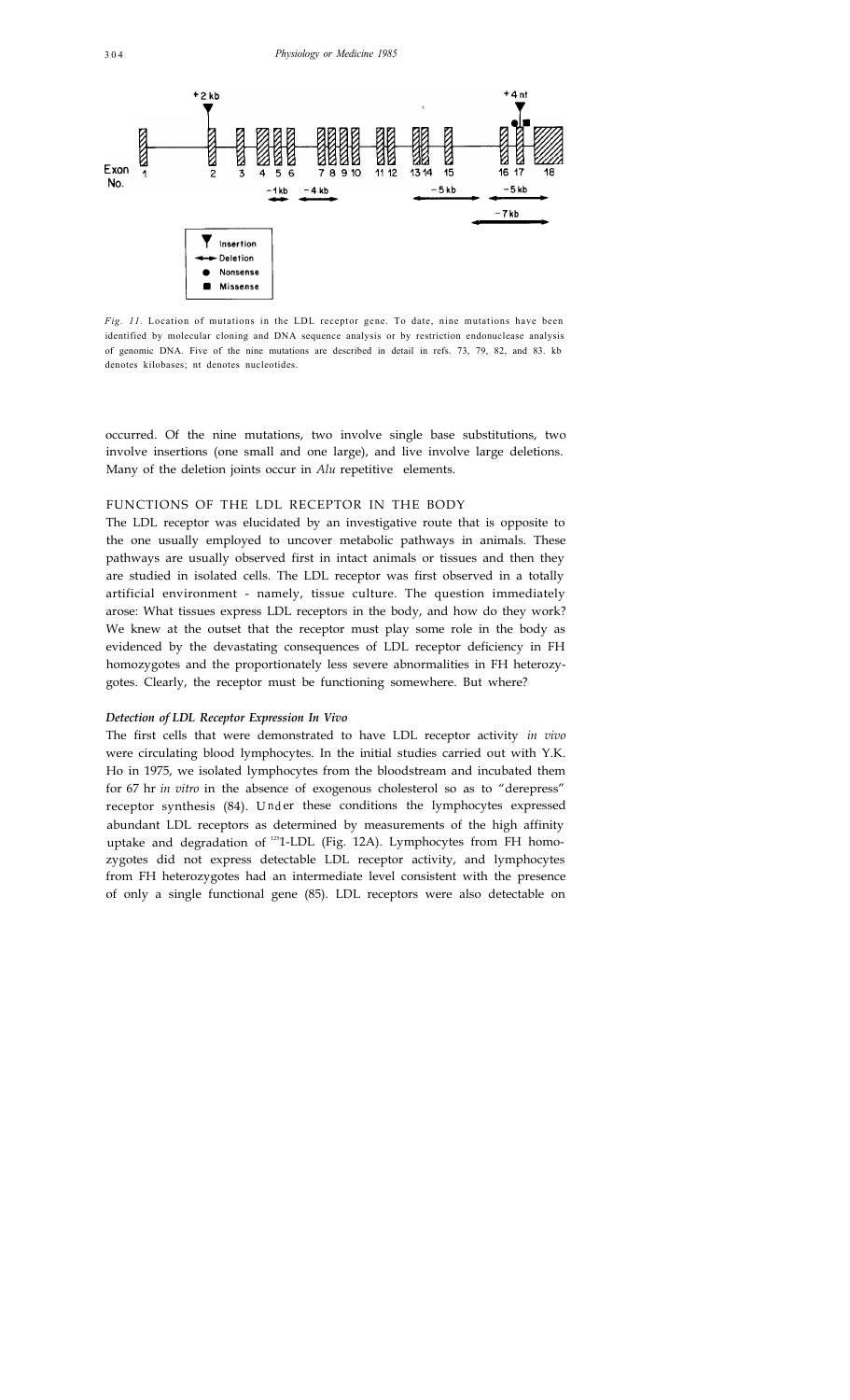lymphocytes immediately after their isolation from the bloodstream, although the level of activity was lower than it was after derepression for 67 hr (85). Thus, LDL receptors were expressed in at least one cell type *in vivo.*

Another early clue to the function of LDL receptors *in vivo* came from studies of the rate of disappearance of intravenously-injected <sup>125</sup>1-LDL from plasma (Fig. 12B). Such LDL is removed from the circulation more slowly in FH heterozygotes than it is in normals (86,87). In FH homozygotes the removal defect is even more profound (87-89). The sluggishness of LDL catabolism *in vivo* correlates with the relative deficiency of LDL receptors as determined in isolated lymphocytes.

More detailed demonstrations of LDL receptor function *in vivo* have been obtained in experimental animals. Together with Sandip K. Basu, we established an assay for the binding of <sup>125</sup>1-LDL to membranes from homogenates of cultured cells and various tissues of the cow and other animals (90). Using this assay, Petri Kovanen found that most tissues of the cow had detectable high affinity<sup>125</sup>1-LDL binding; the adrenal gland and ovarian corpus luteum had the highest activity on a per gram basis (91). When the weight of the organ was taken into consideration, the liver was found to produce by far the largest number of LDL receptors. Similar results were obtained in studies of human fetal tissues (91). In collaboration with Havel's laboratory, we showed that  $1251$ -LDL was taken up by perfused rat livers by a high affinity receptormediated process that could be markedly accelerated by administration of the estrogenic hormone,  $17\alpha$ -ethinyl estradiol (92).



*Fig. 12.* Measurement of the number of LDL receptors in blood lymphocytes (Panel A) and in living subjects (Panel B). Panel A: Lymphocytes were isolated from venous blood of 32 normal subjects (a), 15 FH heterozygotes  $\circled{c}$ ), and 4 FH homozygotes (0). After incubation for 67 hr at 37°C in medium containing 10% lipoprotein-deficient serum, LDL receptor activity was assessed by measurement of the high affinity degradation of  $^{125}$  1-LDL at 37°C. (Data replotted from ref. 85). Panel B: In the whole-body assay, a tracer amount of <sup>125</sup>I-LDL was injected intravenously, and the radioactivity remaining in the circulation over the next 16 days was measured in samples of venous blood (87,89). The higher the number of LDL receptors on body cells (Panel *A),* the faster the removal of 125I-LDL from the blood *(Panel B).*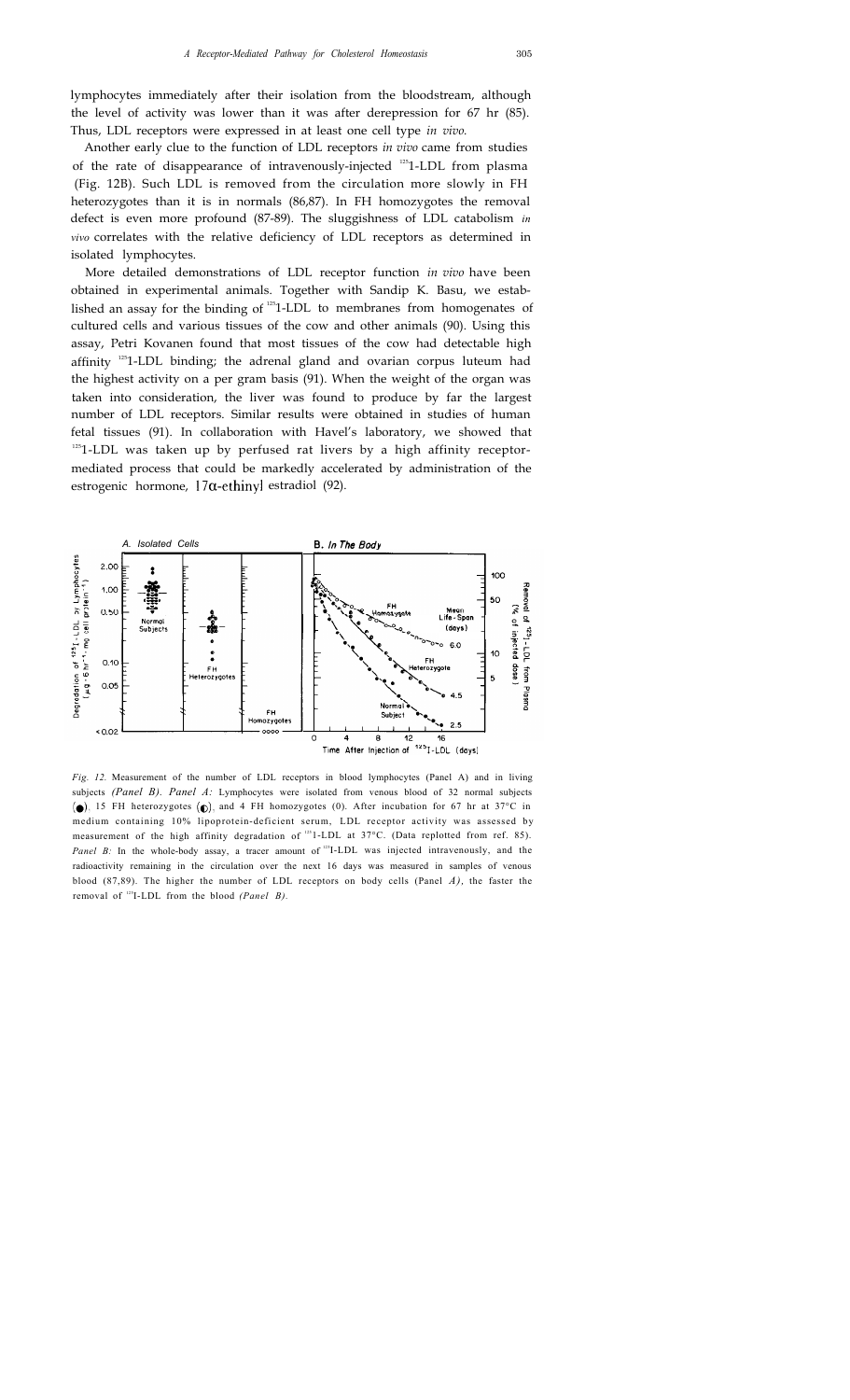High levels of hepatic LDL receptors were also observed when radiolabeled LDL was injected into the circulation of experimental' animals and its uptake into various tissues was compared. Steinberg and coworkers (93) and Dietschy and coworkers (94) showed that approximately 70% of the total-body uptake of radiolabeled LDL took place in the liver by LDL receptor-dependent pathways, but that the highest rates of uptake on a weight basis were seen in the adrenal gland. Various other tissues also showed receptor-mediated uptake of LDL in excess of that seen with nonspecific bulk phase markers such as radiolabeled albumin.

Measurements of receptor-mediated LDL uptake by tissues of animals were made more practical as a result of two developments: 1) Steinberg and coworkers developed a method to label LDL with radioactive sucrose and later with tyramine-cellobiose  $(95)$ . In contrast to <sup>125</sup>1-labeling of tyrosines, the latter methods produced a radioactive marker that remained trapped in lysosomes after uptake and degradation, thus allowing slow rates of uptake to be quantified cumulatively over long periods. 2) Shepherd and Packard (96) showed that LDL whose arginine residues were modified by reaction with cyclohexanedione was cleared from the human circulation much more slowly than was native LDL. The rationale for these latter studies lay in previous work from our laboratory (97) and from Mahley's laboratory (98), which showed that modification of arginine or lysine residues on LDL abolished its ability to bind to the LDL receptor. These observations provided a crude estimate of the fraction of LDL clearance that was attributable to LDL receptors.

We had earlier estimated the fraction of total LDL clearance that was receptor-dependent by comparing the rate of catabolism of intravenously injected <sup>125</sup>1-LDL in normal individuals and in FH homozygotes (99). The fractional catabolic rate for LDL, i.e., the fraction of the total plasma pool of LDL removed per unit time, was 3-fold higher in normal subjects than in FH homozygotes (87). From this observation we reasoned that approximately twothirds of LDL clearance is normally mediated through the LDL receptor (99). This conclusion has generally been borne out by a number of studies comparing the degradation rates for native versus lysine-modified or arginine-modified LDL both in normal human subjects and in a wide variety of experimental animals ( 100).

### *The WHHL Rabbit and the Role of the LDL Receptor in Clearance of IDL*

One of the most important functions of LDL receptors *in vivo* was appreciated only in the past few years as a result of studies performed in Watanabe Heritable-Hyperlipidemic (WHHL) rabbits. This strain of mutant rabbits was discovered in the late 1970's by Yosio Watanabe, a veterinarian in Kobe, Japan (101). These rabbits have a mutation in the LDL receptor gene that is similar to the Class II mutations in human FH (81,102). When present in the homozygous form, this mutation gives rise to extremely high LDL-cholesterol levels; the rabbits develop atherosclerosis early in life (101,102).

The WHHL rabbits proved invaluable in explaining a previously puzzling feature of homozygous FH. Kinetic studies of <sup>125</sup>1-LDL metabolism by Myant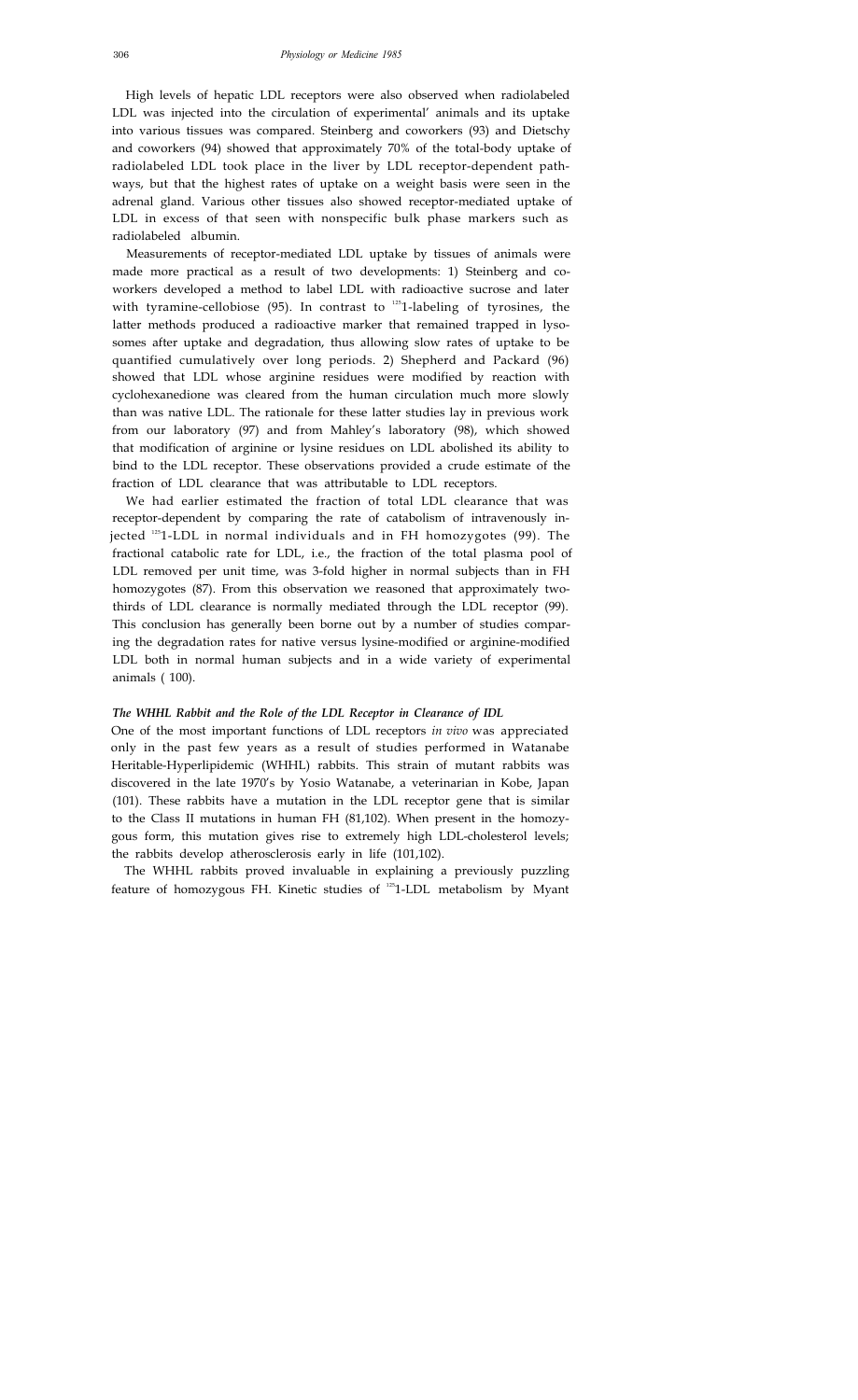and coworkers (88), and by Bilheimer and Grundy (87,89) indicated that FH subjects have a dual defect. In addition to degrading LDL more slowly, FH homozygotes and heterozygotes also appeared to overproduce LDL. How does a genetic defect in the LDL receptor lead simultaneously to overproduction and reduced degradation of LDL? The answer lies in the complex biosynthetic pathway for LDL.

Early studies by Gitlin (103) and later those of Bilheimer, Levy, and Eisenberg (104) suggested that LDL is not secreted directly from the liver, but rather produced in the circulation from a blood-borne precursor, very low density lipoprotein (VLDL) (Fig. 13A). VLDL is a large, triglyceride-rich lipoprotein that is secreted by the liver; it transports triglyceride to adipose tissue and muscle. The triglycerides in VLDL are removed in capillaries by the enzyme lipoprotein lipase, and the VLDL returns to the circulation as a smaller particle with a new name, intermediate-density lipoprotein (IDL). The IDL particles have lost most of their triglyceride, but they retain cholesteryl esters. Some of the IDL particles are rapidly taken up by the liver; others remain in the circulation where they undergo further triglyceride hydrolysis and are converted to LDL. A distinguishing feature of the IDL particles is their content of multiple copies of apo E in addition to a single copy of apo B-100. The multiple copies of apo E allow IDL to bind to the LDL receptor with very high affinity. When IDL is converted to LDL, the apo E leaves the particle and only apo B-100 remains. Thereafter, the affinity for the LDL receptor is much reduced (102).

With Toru Kita, we showed that the apparent overproduction of LDL in WHHL rabbits is due to the failure of IDL to be removed from the plasma (102,105) (Fig. 13B). Thus, when  $^{125}$ 1-VLDL was administered to WHHL rabbits, the resultant IDL was not taken up by the liver, as it was in normal rabbits (105). Rather it remained in the circulation and was converted in increased amounts to LDL. These findings strongly suggest that IDL is normally cleared from plasma by binding to LDL receptors in the liver. Although experiments of similar detail cannot be carried out in humans, the observations of Soutar, Myant, and Thompson (106) are consistent with the notion that enhanced conversion of IDL to LDL also occurs in FH homozygotes, thus accounting for much of the apparent overproduction of LDL.

Figure 13A illustrates the dual role of the LDL receptor in LDL metabolism as determined from the studies of WHHL rabbits. First, the receptor limits LDL production by enhancing the removal of the precursor, IDL, from the circulation. Second, it enhances LDL degradation by mediating cellular uptake of LDL. A deficiency of LDL receptors causes LDL to accumulate as a result both of overproduction and of delayed removal *(Fig. 13B).* By this quirk of dual functionality, LDL receptors become crucially important modulators of plasma LDL levels in humans and animals.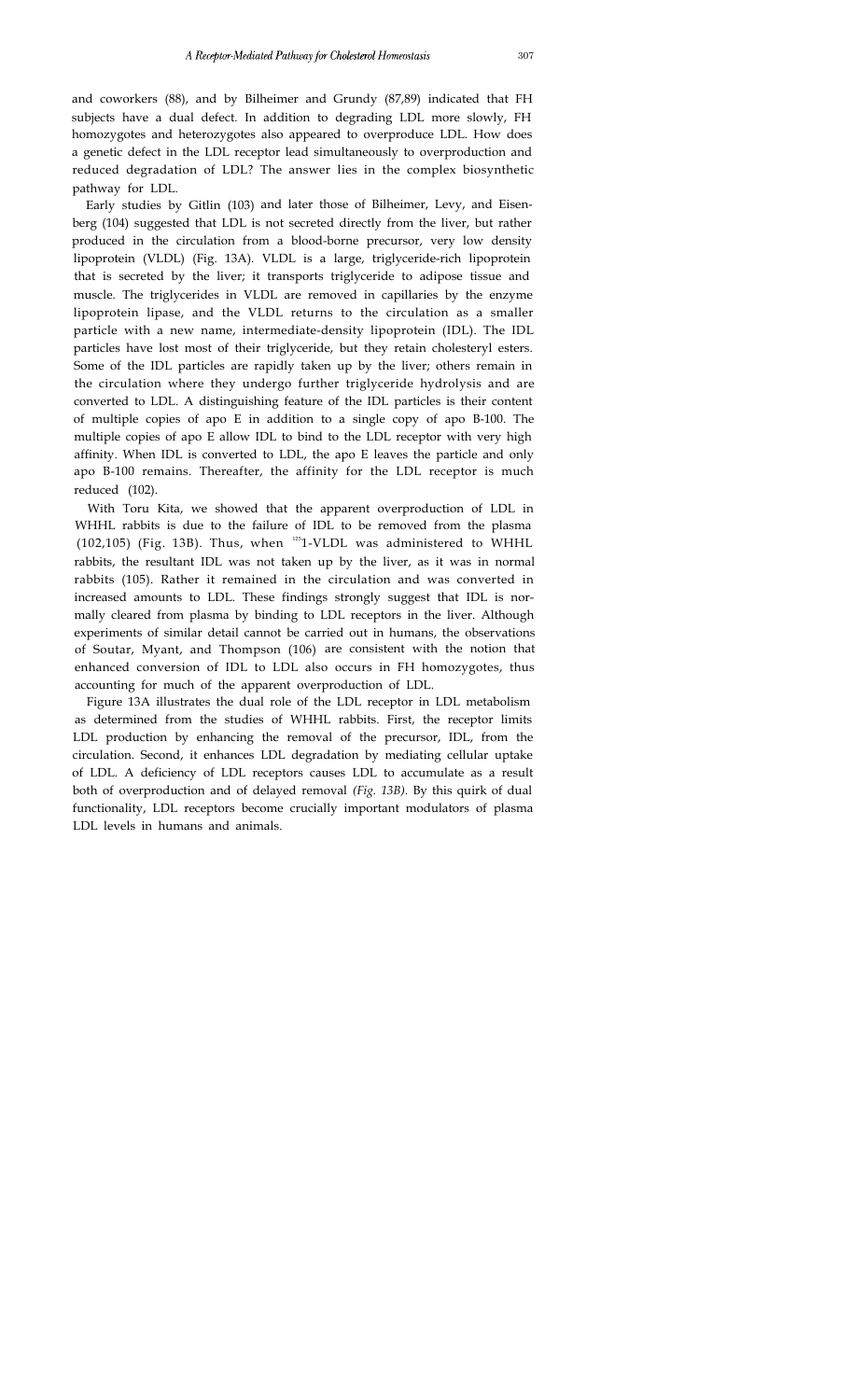

*Fig. 13.* Schematic model of the mechanism by which LDL receptors in the liver control both the production and catabolism of plasma LDL in normal human subjects *(Panel A),* in individuals with FH *(Panel B),* and in individuals consuming a diet rich in saturated fats and cholesterol *(Panel C).* VLDL denotes very low density lipoprotein; IDL denotes intermediate density lipoprotein. (Modified from ref. 132 with permission.)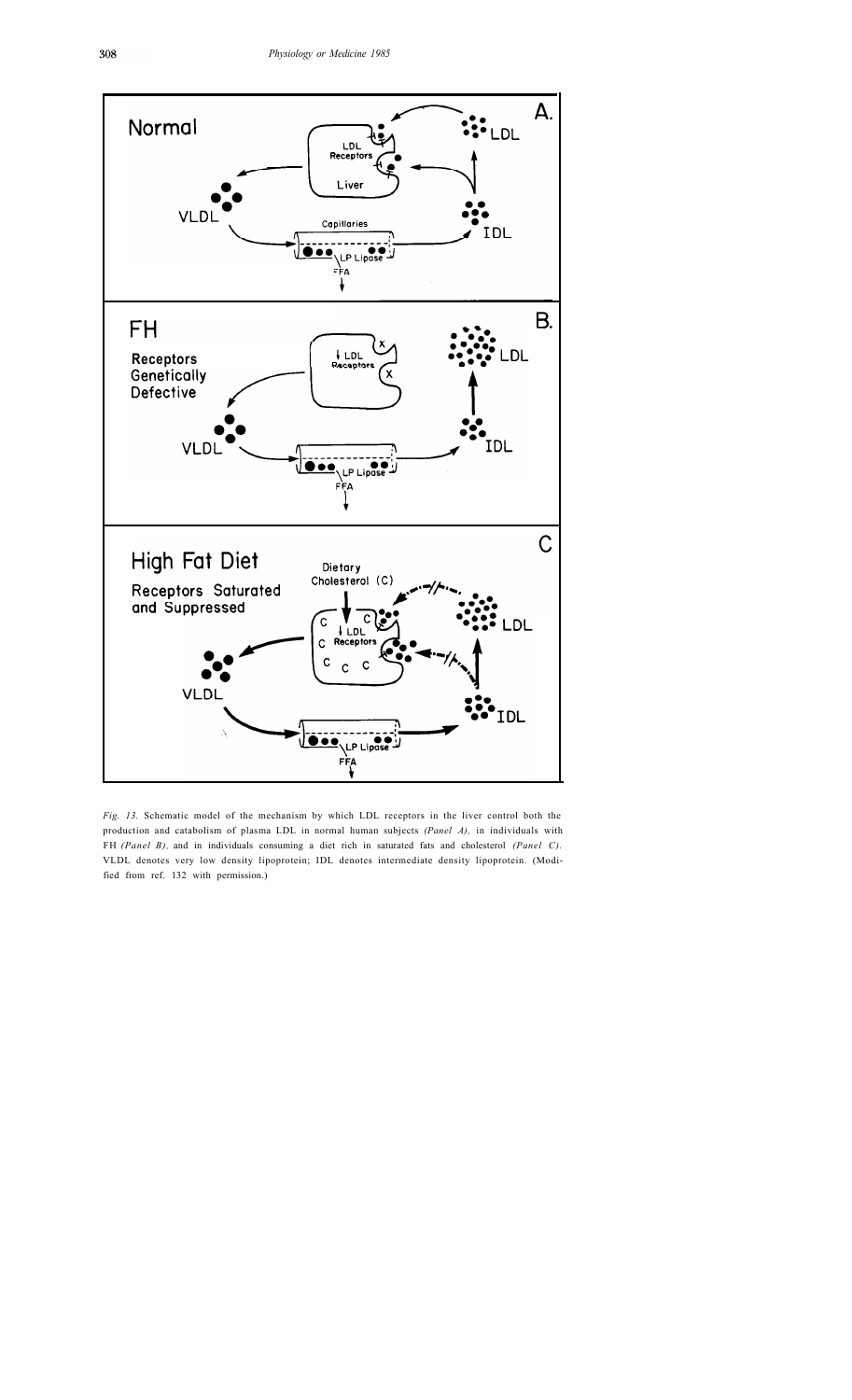### PERSPECTIVES

### *Receptor Regulation: Therapeutic Implications*

Knowledge of the fundamental properties of the LDL receptor has important implications for the therapy of FH and other hypercholesterolemic states. This knowledge also provides fuel for certain speculations about the role of the LDL receptor as a protective factor against atherosclerosis in human beings.

The therapeutic implications of the LDL receptor studies center on strategies for increasing the production of LDL receptors in the liver, thereby lowering plasma LDL-cholesterol levels. In FH heterozygotes this goal can be attained by stimulating the normal gene to produce more than its usual number of LDL receptors, thus compensating for the defective allele (107). The rationale for such therapy emerged from studies of cultured fibroblasts, which showed that the production of LDL receptors is driven by the cell's demand for cholesterol (9,36). When demands for cholesterol are high, the cells have high levels of mRNA for the LDL receptor. Conversely, when demands for cholesterol are reduced, excess cholesterol accumulates in cells, and the amount of receptor mRNA falls (36,37).

Inasmuch as the liver is the major site of expression of LDL receptors, the therapeutic problem is reduced to the development of methods to increase hepatic demands for cholesterol. This can be achieved by two techniques: 1) inhibition of the intestinal reabsorption of bile acids; and 2) inhibition of cholesterol synthesis. These techniques can be used alone or in combination, as illustrated in Fig. 14.

The liver requires cholesterol for conversion into bile acids, which constitute the major route by which cholesterol is excreted from the body (18). However, only a fraction of the bile acids secreted by the liver actually leaves the body. The vast bulk of bile acids are reabsorbed in the terminal ileum and returned to the liver for reutilization. As a result, the liver converts only a minimal amount of cholesterol into bile acids (Fig. 14, *left).* The liver's demand for cholesterol can be enhanced by the ingestion of resins that bind bile acids in the intestine and prevent their reabsorption. Since the liver can no longer re-use old bile acids, it must continually make new bile acids and the liver's demand for cholesterol increases. In order to obtain this cholesterol, the liver makes a dual response: 1) it synthesizes increased amounts of cholesterol through an increase in the activity of HMG CoA reductase; and 2) it attempts to take up additional plasma cholesterol by increasing the production of LDL receptors. The increased LDL receptor activity causes plasma LDL levels to fall (Fig. 14, *center).* The problem with bile acid resin therapy (and the physiologically equivalent procedure of ileal bypass surgery) is that the effects are not profound. The increase in cholesterol production partially offsets the hepatic demand for cholesterol-and so there is only a 15 to 20% increase in the synthesis of LDL receptors and only a 15 to 20% drop in plasma LDL-cholesterol levels.

The second method for increasing LDL receptor production, namely, inhibition of hepatic cholesterol synthesis, is much more powerful than bile acid depletion. The technique emerged from the discovery in 1976 of a class of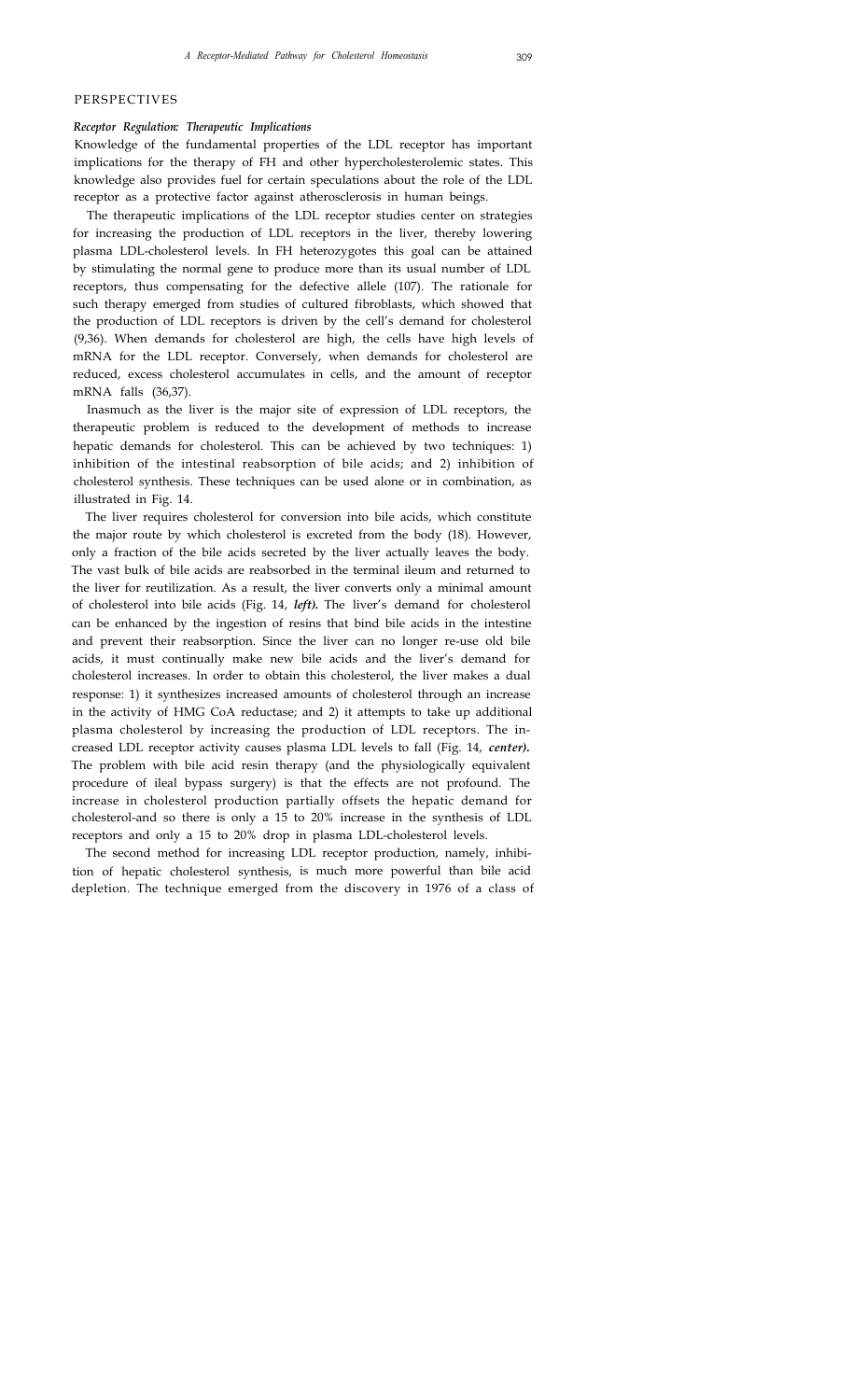

*Fig. 1 4 .* Rationale for the use of a bile acid binding resin and an inhibitor of 3-hydroxy-3 methylglutaryl Coenzyme A reductase in the treatment of FH heterozygotes. A detailed discussion of this figure is presented in the text.

fungal metabolites that inhibit HMG CoA reductase. The original compound, discovered by Akira Endo at the Sankyo Drug Company in Japan, is called compactin (108). A more recent version, developed by the Merck, Sharp and Dohme Research Laboratories in the United States, is called mevinolin (109). These two agents are potent competitive inhibitors of HMG CoA reductase; the inhibitory constant is approximately  $10^9$  molar ( 108).

When given to experimental animals, compactin or mevinolin initially inhibit cholesterol synthesis in the liver, and this triggers a complex regulatory mechanism that lowers the plasma LDL-cholesterol level. With Kovanen and Kita, we showed that the inhibition of cholesterol synthesis elicits a dual compensatory response: 1) hepatocytes synthesize increased amounts of HMG CoA reductase; and 2) they synthesize increased numbers of LDL receptors (110). When a new steady state is attained, the increase in HMG CoA reductase is almost sufficient to overcome the inhibitory effects of compactin. Total body cholesterol synthesis is only slightly reduced (111). Meanwhile, the plasma LDL level has fallen as a result of the increase in LDL receptors. The fall in plasma LDL levels is balanced by the increase in LDL receptors, and so the absolute amount of cholesterol entering the liver through the receptor pathway is the same as it was earlier. The difference, however, is that this delivery is now occurring at a lower plasma LDL level (107).

When given as a single agent to FH heterozygotes, mevinolin routinely produces a 30% fall in plasma LDL-cholesterol levels. When given together with cholestyramine, mevinolin blocks the compensatory increase in cholesterol synthesis, and the increase in LDL receptors is even more profound (Fig. 14, *right).* Plasma LDL cholesterol levels fall by 50 to 60% (112).

The important principle to emerge from these studies is that stimulation of LDL receptor activity lowers the plasma LDL-cholesterol level without grossly distorting cholesterol delivery (107,111). At present mevinolin and related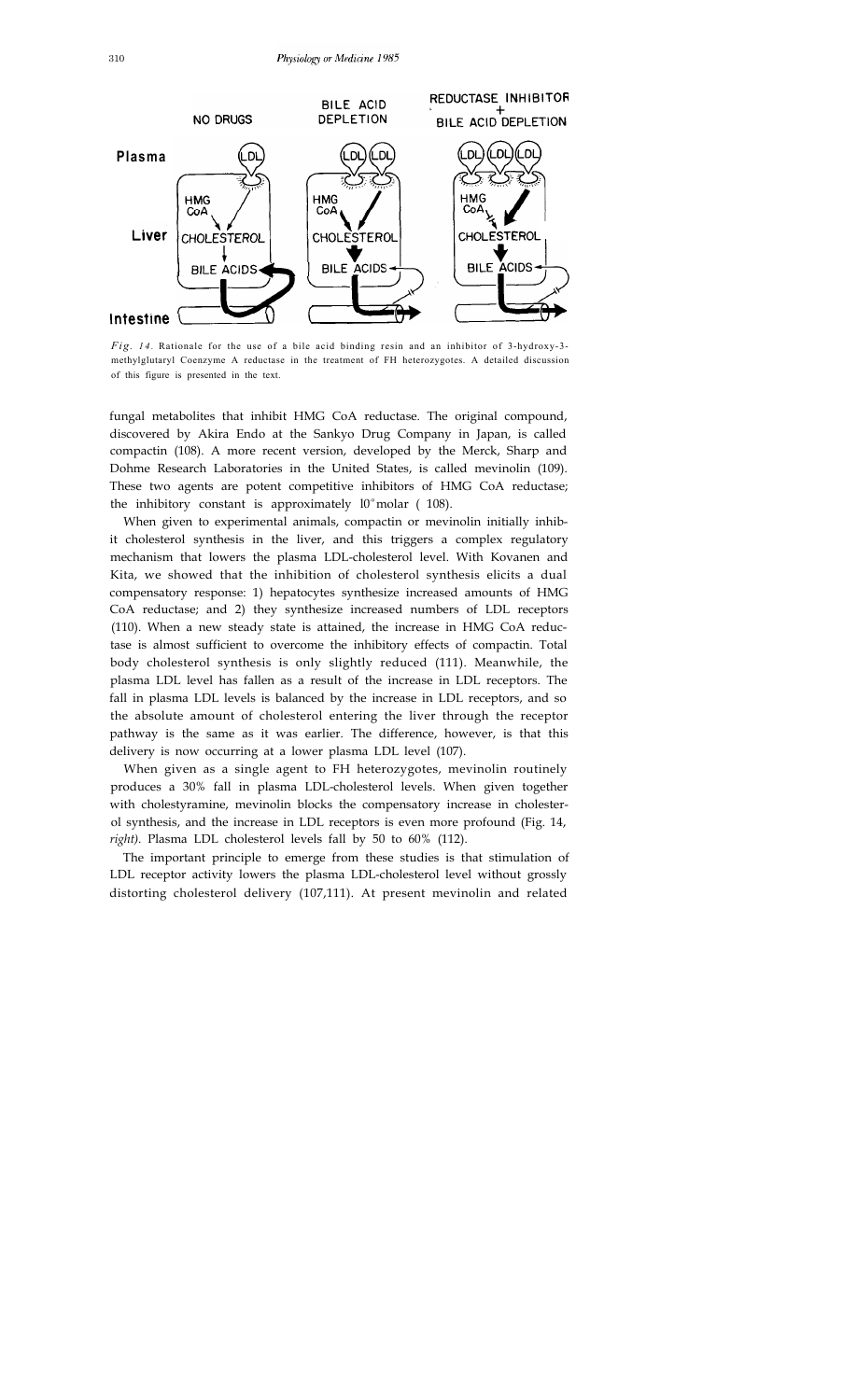compounds are in the early stages of clinical testing. Their efficacy in lowering plasma LDL-cholesterol levels has been well established, but there is no information regarding long-term toxicity in man. If these drugs turn out to be non-toxic, they will have an important role in the therapy of FH heterozygotes and probably of other hypercholesterolemic individuals as well.

The principles applied to treatment of FH heterozygotes cannot, unfortunately, be applied to homozygotes, especially those who have totally defective LDL receptor genes. These individuals do not respond to the above-mentioned drugs because they cannot synthesize LDL receptors (113). Current therapy for these individuals involves removal of LDL from plasma extracorporeally through repeated plasmapheresis (114). Such procedures, which must be repeated every two to three weeks, are technically difficult and are very demanding of patient and physician.

Recently, a more direct therapeutic approach was taken in an FH homozygote, whose initials are S.J. and who has two mutant genes at the LDL receptor locus. This six-year-old girl, who is a patient of our colleague David Bilheimer in Dallas, had a total plasma cholesterol level over 1,000 mg/dl (greater than 6 times above normal limits), and she sustained repeated episodes of myocardial infarction. After she failed to respond to two coronary bypass procedures plus a mitral valve replacement, she was subjected to combined heart-liver transplantation by a team of surgeons led by Thomas E. Starzl at the University of Pittsburgh (115). The liver transplant was designed to provide a source of LDL receptors. The heart transplantation was necessitated because of the poor condition of her own heart as a result of the atherosclerotic process.

Immediately after the operation, S.J.'s total plasma cholesterol level fell from 1100 mg/dl to the range of 200 to 300 mg/dl, and it remained in that range for the succeeding 13 months (Fig. 15A). Thereafter she was started on the HMG



*Fig. 25.* LDL metabolism in S.J., a patient with homozygous FH, before and after liver-heart transplantation. *Panel A:* Total cholesterol levels in plasma. *Panel B:* Plasma decay curves of 1251 - LDL after intravenous injection of tracer amounts of  $125$ I-LDL before  $(A)$  and after (A) liver-heart transplantation. (Data in *Panel B* reprinted with permission from ref. 115).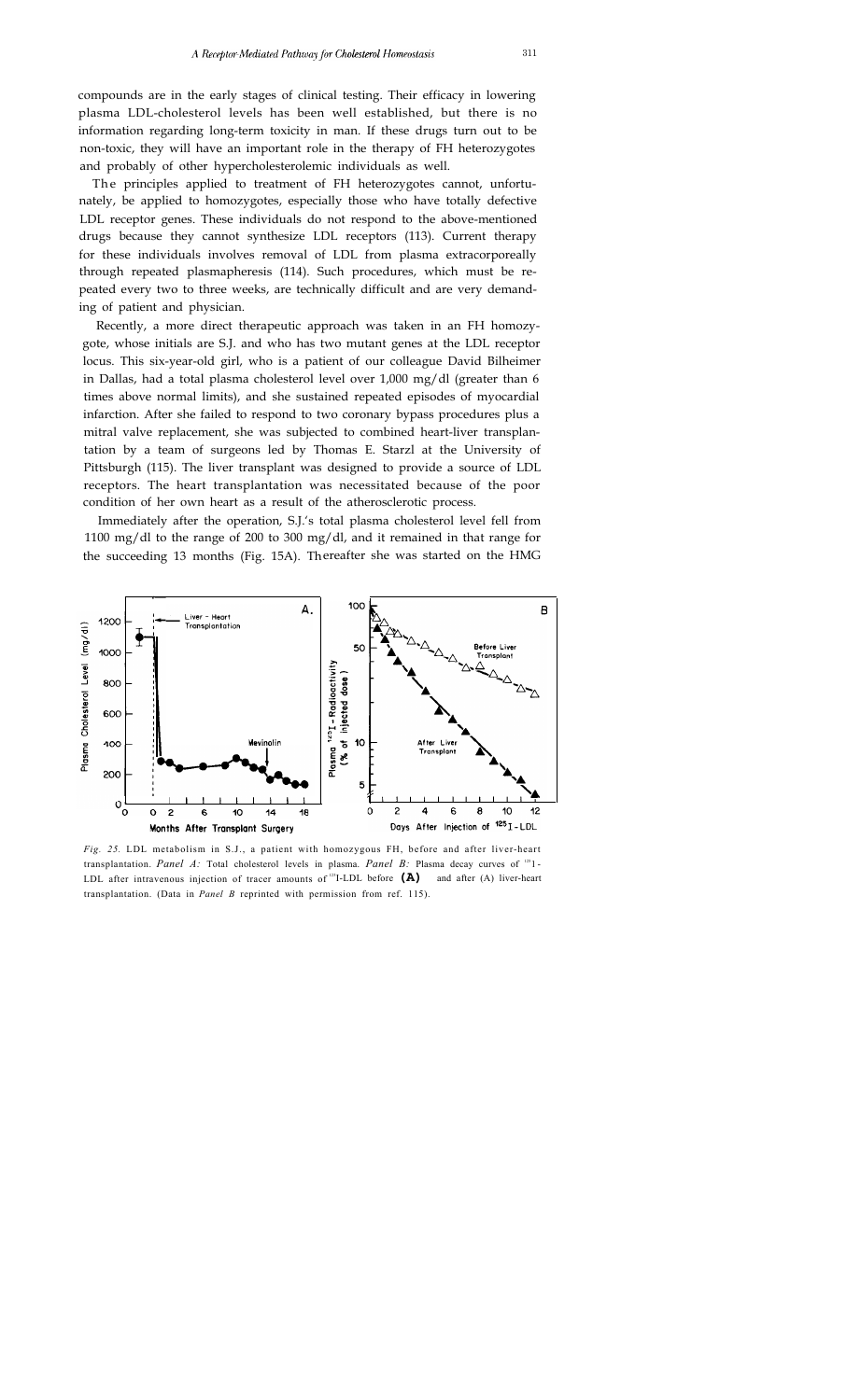CoA reductase inhibitor mevinolin, and her cholesterol fell further to the range of 150-200 mg/dl (Fig. 15A). Liver transplantation not only lowered the plasma cholesterol level but it also restored responsiveness to mevinolin, which requires a normal LDL receptor gene in order to act. Lipoprotein turnover studies performed six months after surgery confirmed that the new LDL receptors furnished by the transplanted liver were responsible for the dramatic drop in plasma cholesterol level (Fig. 15B). S.J. remains asymptomatic at the time of this writing, and her cutaneous xanthomas have resolved. However, she requires continuous therapy with cyclosporin to prevent rejection of the transplanted organs, and her long-term prognosis is uncertain.

The response to liver transplantation in S.J. underscores the importance of hepatic LDL receptors in *vivo* and raises the possibility that other FH homozygotes may respond to similar transplantation procedures. Hopefully, in appropriate cases liver transplantation can be performed before heart transplantation becomes necessary.

#### *Speculations: LDL Receptors and the General Problem of Atherosclerosis*

We now leave the realm of solidly established scientific fact and enter the much more controversial realm of speculation about the relation between cholesterol levels, LDL receptors, and atherosclerosis in the general population. After all, FH heterozygotes account for only 5% of myocardial infarctions in patients under the age of 60. What causes the other 95% of heart attacks?

Extensive epidemiologic studies performed in many populations in many countries over the past three decades have pointed strongly to a general association of high blood cholesterol levels with heart attacks. Among the most striking examples is the seven-country study of coronary artery disease directed by Ansel Keys (116). A similar correlation has been observed within a single population in the extensive studies in Framingham, Massachusetts ( 117).

These studies have all shown that the incidence of myocardial infarction rises in proportion to the plasma cholesterol level, more specifically the plasma level of LDL-cholesterol. When LDL-cholesterol levels are below 100 mg/dl (equivalent to a total plasma cholesterol level of  $\sim$  170 mg/dl), heart attacks are rare. When LDL-cholesterol levels are above 200 mg/dl (equivalent to a total plasma cholesterol level of  $\sim$  280 mg/dl), heart attacks are frequent. Controversy arises over the middle ground, i.e., individuals with plasma LDL-cholesterol levels between 100 and 200 mg/dl (total plasma cholesterol of 170 to 280 mg/dl). This is the, range in which the vast bulk of heart attacks occur. Somewhere within this range there is a threshold value of cholesterol at which heart attacks begin to become more frequent. In this middle ground how much of the heart attack burden is attributable to plasma cholesterol? There is no definitive answer. In addition to cholesterol, heart attacks in this group are aggravated by smoking, hypertension, stress, diabetes mellitus, and poorly understood genetic factors. However, it seems reasonable to propose that plasma cholesterol does have something to do with heart attacks in these subjects, and that the incidence of heart attacks would be reduced if plasma cholesterol could be lowered (10).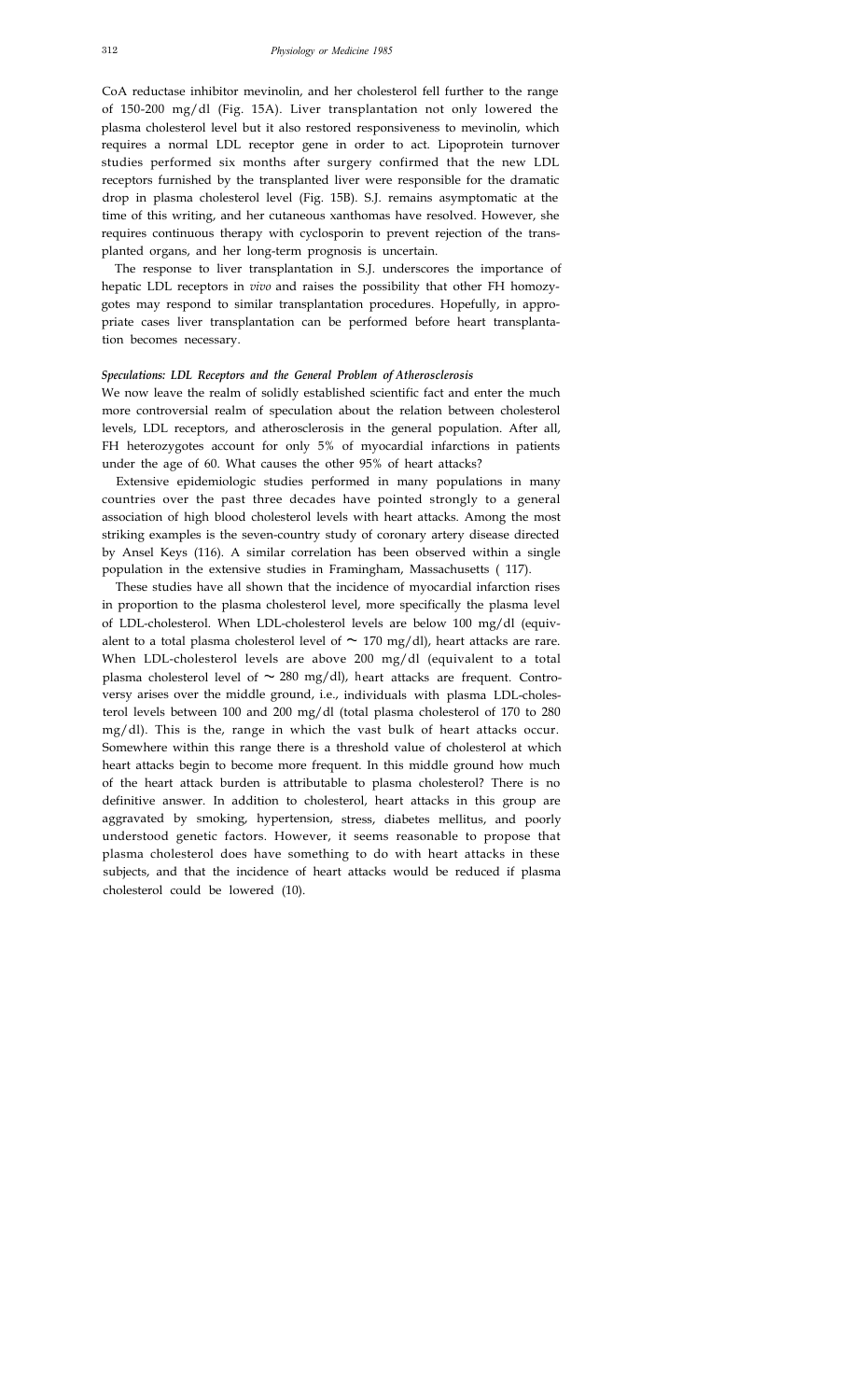The LDL receptor studies lend experimental support to the epidemiologists' suggestion that the levels of plasma cholesterol usually seen' in Western industrialized societies are inappropriately high (9). This support derives from knowledge of the affinity of the LDL receptor for LDL. The receptor binds LDL optimally when the lipoprotein is present at a cholesterol concentration of 2.5 mg/dl (28). In view of the 10 to 1 gradient between concentrations of LDL in plasma and interstitial fluid, a level of LDL-cholesterol in plasma of 25 mg/dl would be sufficient to nourish body cells with cholesterol (118). This is roughly one-fifth of the level usually seen in Western societies (Fig. 16 and ref. 119). Several lines of evidence suggest that plasma levels of LDL-cholesterol in the range of 25-60 mg/dl (total plasma cholesterol of 110 to 150 mg/dl) might indeed be physiologic for human beings. First, in other mammalian species that do not develop atherosclerosis, the plasma LDL-cholesterol level is generally less than 80 mg/dl (Fig. 16 and ref. 120). In these animals the affinity of the LDL receptor for their own LDL is roughly the same as the affinity of the human LDL receptor for human LDL, implying that these species are designed by evolution to have similar plasma LDL levels (9,119). Second, the LDL level in newborn humans is approximately 30 mg/dl  $(121)$ , well within the range that seems to be appropriate for receptor binding (Fig. 16). Third, when humans are raised on a low fat diet, the plasma LDL-cholesterol tends to stay in the range of 50 to 80 mg/dl. It only reaches levels above 100 mg/dl in individuals who consume a diet rich in saturated animal fats and cholesterol that is customarily ingested in Western societies (116,122).

What is the mechanism for the high levels of plasma LDL that are so frequent in Western industrialized societies? Extensive evidence implicates two major factors: diet and heredity. When people habitually consume diets low in animal fats, their plasma LDL-cholesterol levels generally tend to remain low. When even moderate amounts of animal fat are introduced into the diet, the plasma cholesterol level rises ( 116,122). However, the level does not rise equally in every person. Clearly, genetic as well as dietary factors play a role.

How might a diet rich in animal fats and cholesterol elevate the plasma LDL-cholesterol level? Here we believe that two properties of the LDL receptor play a role - saturation and suppression. As the plasma LDL level rises, the receptors become saturated. This saturation of receptors sets an upper limit on the rate at which LDL can be removed efficiently from plasma (123). Each receptor can handle only one particle of LDL at a time. Once the receptors become saturated, the rate of removal of LDL can be accelerated only by an increase in clearance by non-receptor pathways that operate at low efficiency. In order to drive these alternate pathways, the LDL level must be quite high (99). At ordinary levels of LDL, the major factor that limits the removal of LDL from plasma is saturation of the LDL receptor (123).

Once LDL receptors become saturated, the removal rate of LDL is proportional to the number of receptors. Whenever the number of receptors is reduced, plasma LDL levels must rise. Experiments in animals indicate that the consumption of a high fat diet decreases the number of LDL receptors in the liver (123, 124). We believe that this mechanism operates through feedback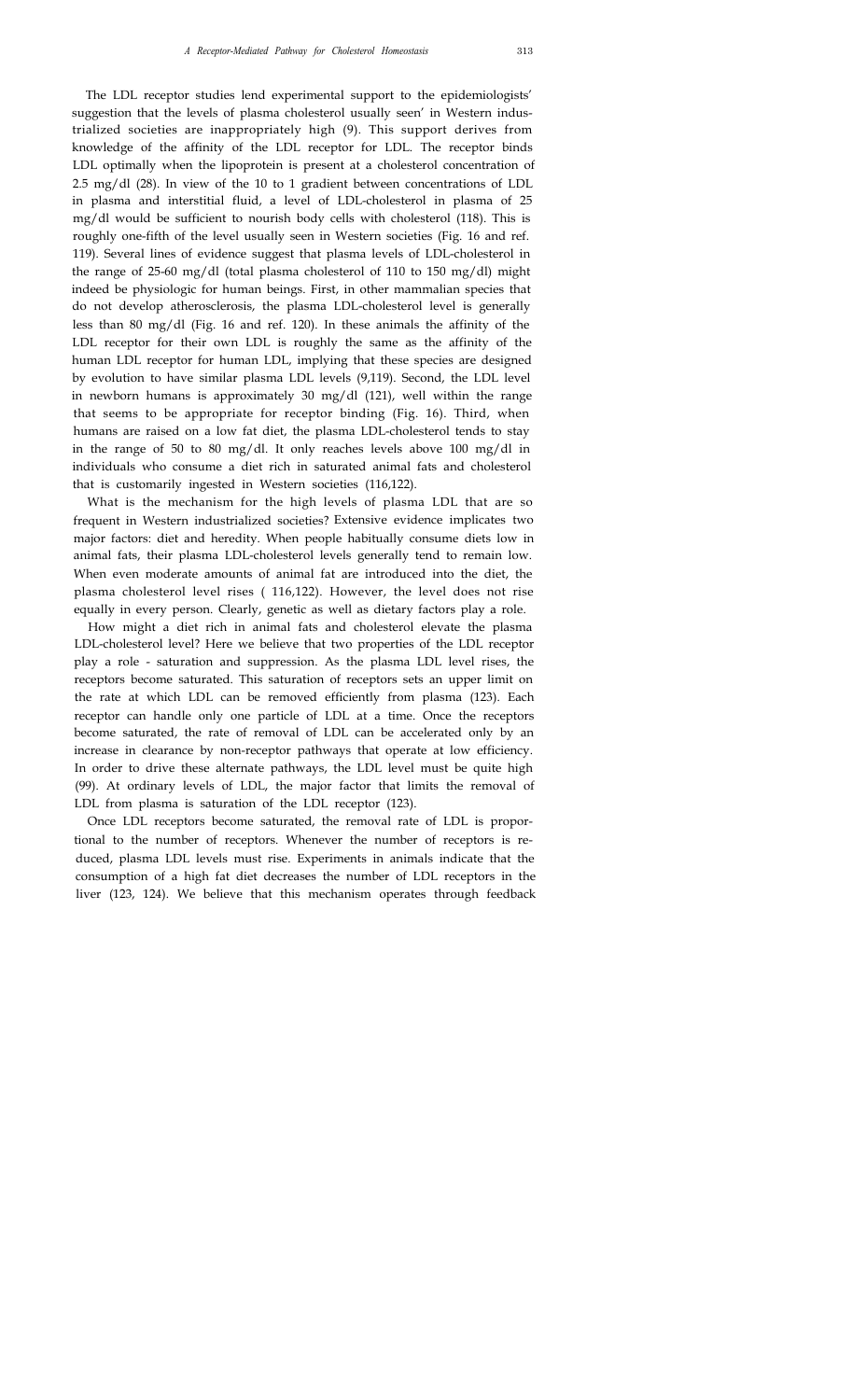suppression as described above. That is, when excess dietary cholesterol accumulates in the liver, the liver responds by decreasing the production of LDL receptors (Fig. 13C). The entry of dietary cholesterol into the liver is mediated by a receptor, termed the chylomicron remnant receptor, whose activity is genetically distinct from the LDL receptor (125). The chylomicron remnant receptor is unaffected by cholesterol accumulation (126), and it causes cholesterol to accumulate to high levels in liver when the diet contains excess fat.

The combination of saturation and suppression of hepatic LDL receptors contributes in a major way to the buildup of LDL in plasma when a diet rich in saturated fats and cholesterol is ingested. Insofar as such a diet also may increase production of LDL in the face of a fixed or declining removal capacity, the LDL level would rise even higher.

If the LDL receptor does limit the removal of LDL from plasma, then maneuvers that increase LDL receptor activity might be effective in individuals who have high plasma LDL-cholesterol levels, but who do not have defective LDL receptor genes. Such therapy seems feasible with the development of HMG CoA reductase inhibitors. However, it is still too early to tell whether such therapy would decrease the incidence of myocardial infarctions in individuals with moderately elevated plasma LDL-cholesterol levels in the range of 100 to 200 mg/dl. There is much circumstantial evidence to expect such improvement (127), but unequivocal data are simply not there. Hopefully, with the availability of powerful receptor-stimulating drugs, the hypothesis should be susceptible to testing in the near future.

In considering the role of diet and drugs in treatment of high cholesterol levels, physicians and public health authorities must bear in mind the genetic variability between individuals. This variability exists at three levels: 1) The degree of increase in plasma cholesterol upon ingestion of a high cholesterol diet is variable. Not all people develop hypercholesterolemia. Some people, such as the Pima Indians, maintain low plasma cholesterol levels despite ingestion of a high fat diet (10). 2) Even when the plasma cholesterol level becomes elevated, the propensity for atherosclerosis varies. For example, a substantial proportion of FH heterozygotes (10 to 20%) escape myocardial infarction until the 8th or 9th decade despite pronounced hypercholesterolemia from birth (14). 3) Genetic susceptibility to contributory risk factors is variable. Some people can withstand hypertension and cigarette smoking for decades without developing atherosclerotic complications; others are highly sensitive.

In view of this genetic variability in susceptibility, dietary and drug recommendations must be individualized. The family history of the individual must be constantly borne in mind, particularly the familial incidence of premature heart attacks or strokes. An important goal of future research will be to dissect this genetic variability. Hopefully, it will become possible to identify the genes that determine such predispositions and to analyze them in each individual. For example, are there alleles that produce subtle defects in the LDL receptor that predispose to "garden-variety", diet-responsive hypercholesterolemia? Are there subtle abnormal alleles at other loci such as those governing choles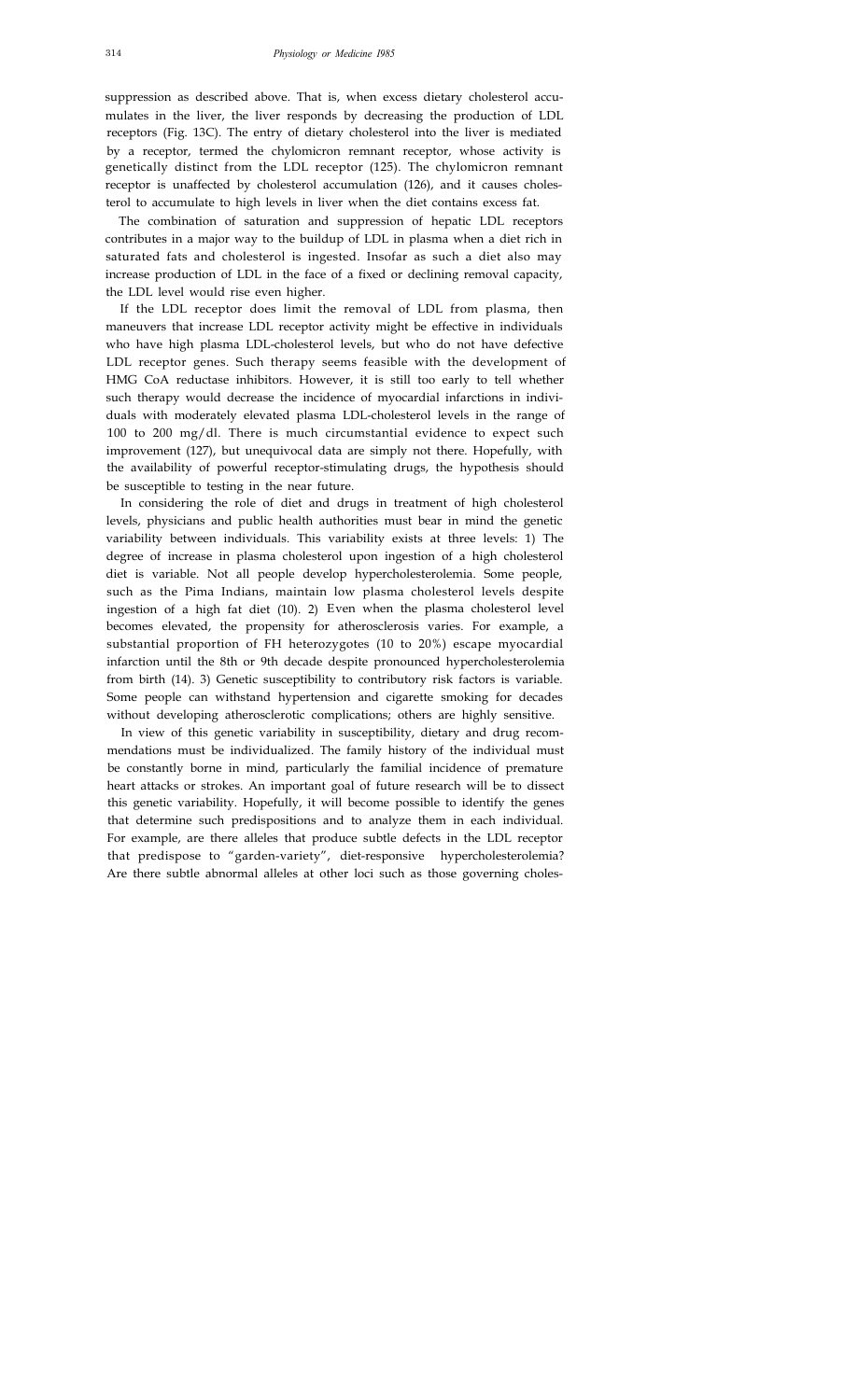terol absorption, cholesterol synthesis, or bile acid synthesis? It seems likely that variability at such loci exists; the scientific challenge is to expose it.

### *Receptor Recycling: A Novel Cellular Pathway*

The studies of the LDL receptor have revealed a new process by which membrane-embedded receptors cycle continuously into and out of cells. The receptors move from one organelle to another as a result of two sequential events: 1) segregation from other proteins by lateral movement in the plane of the membrane, and 2) pinching off of receptor-enriched membranes to form vesicles that eventually fuse with a different organelle. These receptors have been designated as "migrant" membrane proteins to distinguish them from "resident" membrane proteins that do not move in this fashion (4). The purpose of such intracellular traffic is to integrate the behavior of multiple organelles to form coherent biochemical pathways. Thus, the movement of the LDL receptor links the cell surface to the endosome and to the lysosome. The cholesterol liberated from LDL in lysosomes exerts regulatory effects in two other organelles, the endoplasmic reticulum and the nucleus. Selective movement of membrane proteins from one organelle to another allows such multiorganelle regulation to occur.



*Fig. 16.* Range of LDL levels in "normal" adults in Western industrial societies, indicated by the hell-shaped curve (127), is compared with the range in adult animals (120) and human infants (121) and with the levels seen in FH patients (14). Levels in the shaded region of the chart are above the threshold associated with accelerated atherosclerosis; more than half of the adults have LDL levels above this threshold. The LDL level is inversely associated with the number of LDL receptors. (Modified from ref. 10 with permission.)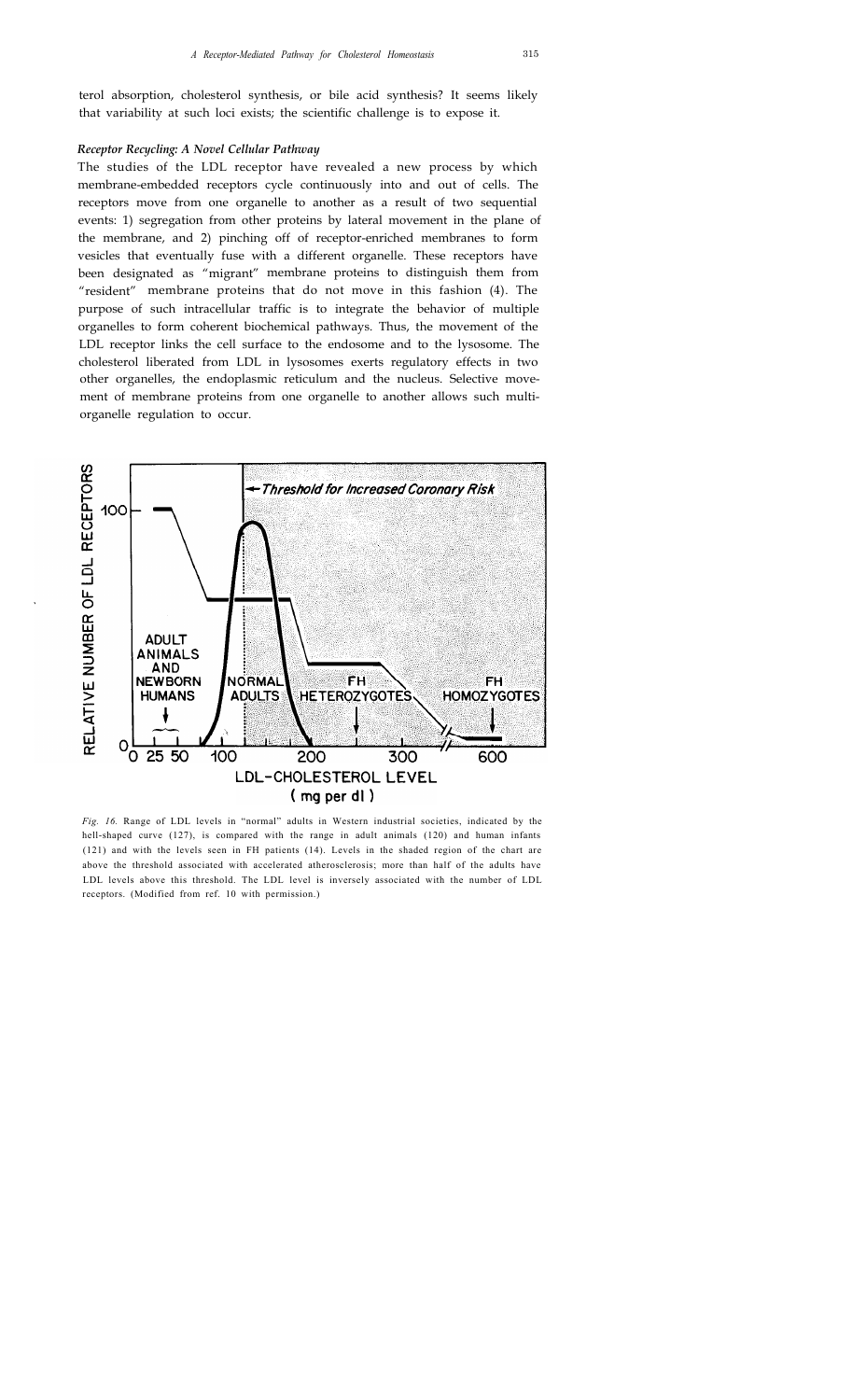What are the signals that dictate the path that each migrant membrane protein must follow? We are beginning to obtain some insight into the signals necessary for LDL receptors to be incorporated into one sorting structure, the coated pit. However, there is still no information with regard to signals that cause proteins to leave other organelles such as the endoplasmic reticulum and move to different organelles such as the Golgi complex. Delineation of these sorting signals is a major challenge facing the field of cell biology.

### CONCLUDING REMARKS

In his Nobel Lecture of 1964, Konrad Bloch summarized his brilliant studies on the biological synthesis of cholesterol. At the end of his talk, Bloch predicted that the next era in cholesterol research would involve the elucidation of homeostatic control mechanisms (128). A decade later, in 1973, the LDL receptor concept was advanced to explain the homeostasis of plasma cholesterol and to account for regulatory abnormalities in cholesterol metabolism that were observed in patients with familial hypercholesterolemia. During the next 12 years, the LDL receptor was transformed from a genetic abstraction to a well characterized protein whose structural domains have been defined. Studies of this receptor taught us about receptor-mediated endocytosis and the novel route by which receptors cycle in and out of cells. We have learned that receptors contain multiple functional domains that direct each step in this movement and that these domains are encoded on exons that can be shared among many proteins. We have learned that genetic defects in the receptor can cause cholesterol to accumulate in plasma, producing premature atherosclerosis. Together with others, we have also learned that the liver is the most important site of action of LDL receptors and that liver replacement can offer a successful form of therapy for children with homozygous FH. Finally, we have learned that regulation of this receptor through drugs and diet can profoundly change the LDL-cholesterol level and that saturation and suppression of receptors may contribute to the high incidence of hypercholesterolemia in industrialized society. It is hoped that these insights will lead to a deeper understanding of the biology of cells and thereby to more effective forms of treatment for diseases such as familial hypercholesterolemia.

We wish to express our deepest appreciation to Dr. Donald W. Seldin, chairman of the Department of Internal Medicine at the University of Texas Southwestern Medical School for more than 30 years and creator of the intellectual environment that made our work possible. We are grateful for the contributions of many students, postdoctoral fellows, and faculty members who have advanced this effort over the past 12 years. Finally, we acknowledge the National Heart, Lung, and Blood Institute of the National Institutes of Health, the Moss Heart Foundation, and the Leland Fikes Foundation for their longterm financial support.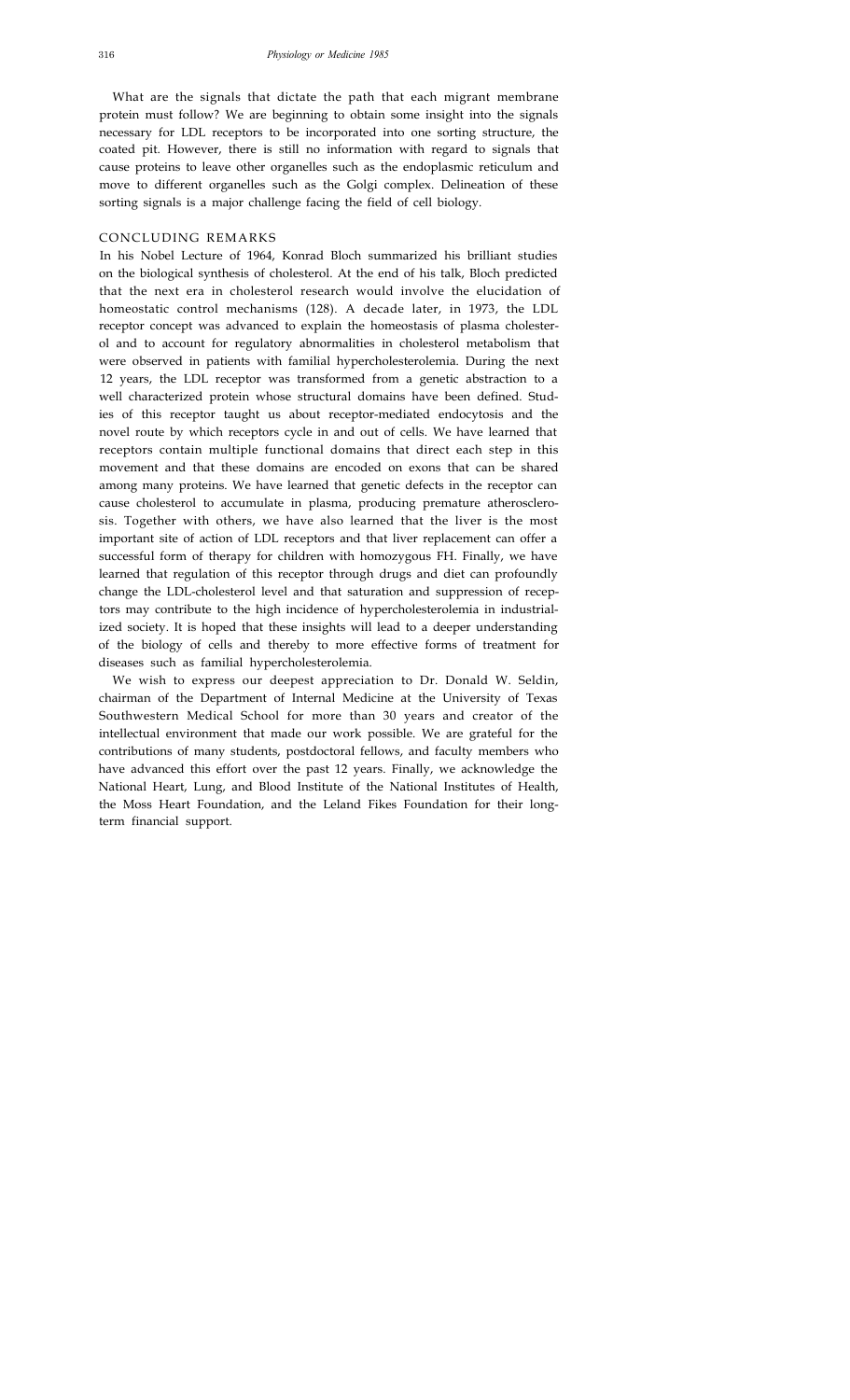#### REFERENCES AND NOTES

- 1. Garrod, A.E. (1923) *Inborn Errors of Metabolism.* Oxford University Press, London, 2nd edition. pp. l-216; Beadle, G.W. (1959) Genes and chemical reactions in neurospora. *Science 129:* 1715-1719; Tatum, E.L. (1959) A case history in biological research. *Science 129:* 1711- 1714; Pauling L., Itano H.A., Singer, S.J., and Wells, I.C. (1949) Sickle cell anemia: A molecular disease. *Science 110:* 543-548; Ingram, V.M. (1957) Gene mutations in human haemoglobin: The chemical difference between normal and sickle cell haemoglobin. Nature 180: 326-328.
- 2. Goldstein, J.L., and M.S. Brown. (1973) Familial hypercholesterolemia: Identification of a defect in the regulation of 3-hydroxy-3-methylglutaryl coenzyme A reductase activity associated with overproduction of cholesterol. *Proc. Natl. Acad. Sci. USA 70:* 2804-2808.
- 3. Brown, MS., and J.L. Goldstein. (1974) Familial hypercholesterolemia: Defective binding of lipoproteins to cultured fibroblasts associated with impaired regulation of 3-hydroxy-3 methylglutaryl coenzyme A reductase activity. *Proc. Natl. Acad. Sci. USA 71:* 788-792.
- 4. Goldstein, J.L., R.G.W. Anderson, and M.S. Brown. (1979) Coated pits, coated vesicles, and receptor-mediated endocytosis. *Nature* 279: 679-685; Brown, M.S., R.G.W. Anderson, and J.L. Goldstein, (1983) Recycling receptors: The round-trip itinerary of migrant membrane proteins. Cell 32: 663-667.
- 5. Heinrich O. Wieland (1928), Adolf O.R. Windaus (1928), Leopold Ruzicka (1939), Robert Robinson (1947), and Otto P.H. Diels (1950) were awarded the Nobel Prize in Chemistry in part for work that led to the elucidation of the structure of cholesterol, a brilliant chapter in the history of organic chemistry. Konrad Bloch and Feodor Lynen were awarded the Nobel Prize in Medicine or Physiology in 1964 for their landmark studies of the cholesterol biosynthetic pathway, a complex sequence involving at least 30 steps. Robert B. Woodward, who pioneered the stereochemical synthesis of cholesterol, received the Nobel Prize in Chemistry in 1965 "for his outstanding achievement in the art of organic synthesis." Derek H.R. Barton and Odd Hassel were awarded the Nobel Prize in Chemistry in 1969 "for developing and applying the principles of conformation in chemistry," which included establishing the all chair conformation of cholesterol. John W. Cornforth, who collaborated with George Popjak to establish the orientation of all of the hydrogen atoms in the cholesterol molecule, received the Nobel Prize in Chemistry in 1975 "for his work on the stereochemistry of enzyme-catalyzed reactions."
- 6. Oncley, J.L. (1956) Lipoproteins of human plasma. *Harvey Lect 50:* 71-91.
- 7. Gofman, J.W., O. Delalla, F. Glazier, N.K. Freeman, F.T. Lindgren, A.V. Nichols, B. Strisower, A.R. Tamplin. (1954) The serum lipoprotein transport system in health, metabolic disorders, atherosclerosis and coronary heart disease. *Plasma 2:* 413-484.
- 8. Fredrickson, D.S. (1974) Plasma lipoproteins and apolipoproteins. *Harvey Lect. 68:* 185-237.
- 9. Goldstein, J.L., and M.S. Brown. (1977) The low-density lipoprotein pathway and its relation to atherosclerosis. *Ann. Rev. Biochem. 46:* 897-930.
- 10. Brown, M.S., and J.L. Goldstein. (1984) How LDL receptors influence cholesterol and atherosclerosis. *Sci. Am. 251: 58-66.*
- 11. Müller, C. (1938) Xanthomata, hypercholesterolemia, angina pectoris. *Acta Med. Scand. 89: (suppl)* 75-84.
- 12. Khachadurian, A.K. (1964) The inheritance ofessential familial hypercholesterolemia. *Am. J. Med. 37: 402-407.*
- 13. Fredrickson, D.S., and R.I. Levy. (1972) Familial hyperlipoproteinemia. Chapter 28. In *T h e Metabolic Basis of Inherited Disease.* 3rd edition. J.B. Stanbury, J.B. Wyngaarden, and D.S. Fredrickson, editors. McGraw-Hill Book Co., New York. pp. 545-614.
- 14. Goldstein, J.L., and MS. Brown. (1983) Familial hypercholesterolemia. Chapter 33. In *T h e Metabolic Basis of Inherited Disease.* J.B. Stanbury, J.B. Wyngaarden, D.S. Fredrickson, J.L. Goldstein, and M.S. Brown, editors. 5th edition. McGraw-Hill Book Co., New York. pp. 672-712.
- 15. Goldstein, J.L., H.G. Schrott, W.R. Hazzard, E.L. Bier-man, and A.G. Motulsky. (1973) Hyperlipidemia in coronary heart disease. II. Genetic analysis of lipid levels in 176 families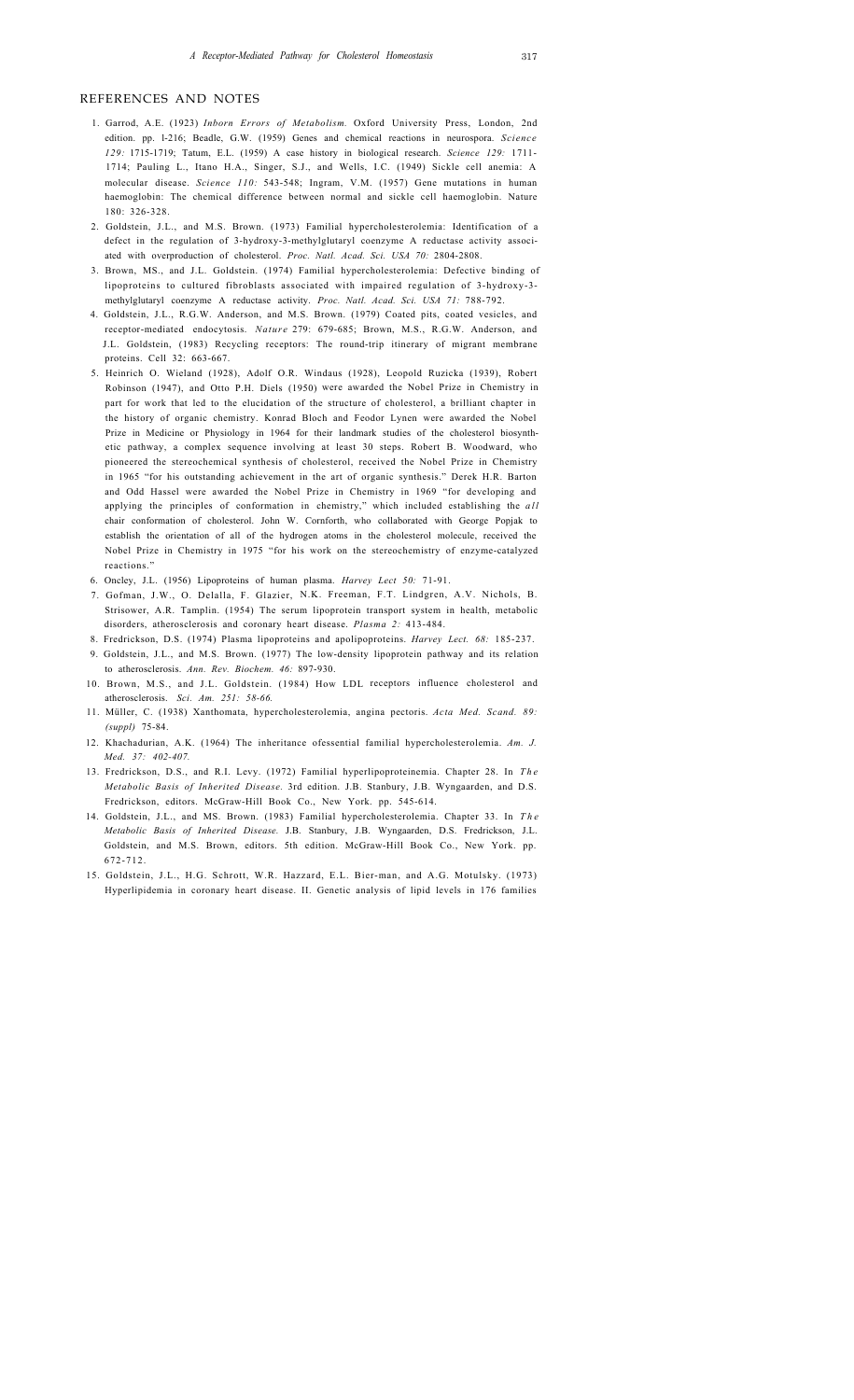and delineation of a new inherited disorder, combined hyperlipidemia. *J. Clin. Invest. 52:* 1544-1568.

- 16. Patterson, D., and J. Slack. (1972) Lipid abnormalities in male and female survivors of myocardial infarction and their first-degree relatives. *Lancet i: 393-399.*
- 17. Nikkila, E.A., and A. Aro. (1973) Family study of serum lipids and lipoproteins in coronary heart-disease. *Lancet i:* 954-958.
- 18. Dietschy, J.M., and J.D. Wilson. (1970) Regulation of cholesterol metabolism. *N. Engl. J. Med. 282:* 1128-1138, 1179-1183, 1241-1249.
- 19. Neufeld, E.F., and J.C. Fratantoni. (1970) Inborn errors of mucopolysaccharide metabolism. Science *169:* 141-146.
- 20. Bailey, J.M. (1973) Regulation of cell cholesterol content. In *Atherogenesis: Initiating Factors,* Ciba Found. Symp. Edited by R. Porter and J. Knight, Vol. 12. Elsevier, Amsterdam. pp.  $63 - 92.$
- 21. Rothblat, G.H. (1969) Lipid metabolism in tissue culture cells. *Adv. Lipid Res. 7:* 135-162.
- 22. Brown, M.S., S.E. Dana, and J.L. Goldstein. (1973) Regulation of 3-hydroxy-3-methylglutaryl coenzyme A reductase activity in human fibroblasts by lipoproteins. *Proc. Natl. Acad. Sci. USA 70:* 2162-2166.
- 23. Bucher, N.L.R., K. McGarrahan, E. Gould and A.V. Loud. (1959) Cholesterol biosynthesis in preparations of liver from normal, fasting, x-irradiated, cholesterol-fed, triton, or  $\Delta^4$ cholesten-3-one-treated rats. *J. Biol. Chem. 234:* 262-267; Bucher, N.L.R., P. Overath, and F. Lynen. (1960)  $\beta$ -hydroxy- $\beta$ -methylglutaryl coenzyme A reductase, cleavage and condensing enzymes in relation to cholesterol formation in rat liver. *Biochim. Biophys. Acta 40:* 491-501.
- 24. Siperstein, M.D. (1970) Regulation of cholesterol biosynthesis in normal and malignant tissues. *Curr. Topics Cell. Reg. 2:* 65-100.
- 25. Brown, MS., S.E. Dana, and J.L. Goldstein. (1974) Regulation of 3-hydroxy-3-methylglutaryl coenzyme A reductase activity in cultured human fibroblasts: Comparison of cells from a normal subject and from a patient with homozygous familial hypercholesterolemia. *J, Biol. Chem. 249:* 789-796.
- 26. Sutherland, E.W. (1972) Studies on the mechanism ofhormone action. *Science 177:* 401-408.
- 27: Goldstein, J.L., and MS. Brown. (1974) Binding and degradation of low density lipoproteins by cultured human fibroblasts: Comparison of cells from a normal subject and from a patient with homozygous familial hypercholesterolemia. *J. Biol. Chem. 249:* 5153-5162.
- 28. Goldstein, J.L., S.K. Basu, G.Y. Brunschede, and M.S. Brown. (1976) Release of low density lipoprotein from its cell surface receptor by sulfated glycosaminoglycans. *Cell 7: 85-95.*
- 29. Goldstein, J.L., S.E. Dana, J.R. Faust, A.L. Beaudet, and M.S. Brown. (1975) Role of lysosomal acid lipase in the metabolism of plasma low density lipoprotein: Observations in cultured fibroblasts from a patient with cholesteryl ester storage disease. *J. Biol. Chem. 250:* 8487-8495.
- 30. de Duve, C. (1983) Lysosomes revisited. *Eur. J. Biochem. 137:* 391-397.
- 31. Goldstein, J.L., G.Y. Brunschede, and MS. Brown. (1975) Inhibition of the proteolytic degradation of low density lipoprotein in human fibroblasts by chloroquine, concanavalin A, and Triton WR 1339. *J. Biol. Chem. 250:* 7854-7862.
- 32. de Duve, C., T. DeBarsy, B. Poole, A. Trouet, P. Tulkens, and F. Van Hoof. (1974) Lysosomotropic agents. *Biochem. Pharmacol. 23: 2495-2534.*
- 33. Luskey, K.L., J.R. Faust, D.J. Chin, M.S. Brown, and J.L. Goldstein. (1983) Amplification of the gene for 3-hydroxy-3-methylglutaryl coenzyme A rcductase, but not for the 53-kDa protein, in UT-1 cells. *J. Biol. Chem. 258:* 8462-8469.
- 34. Gil, G., J.R. Faust, D.J. Chin, J.L. Goldstein, and M.S. Brown. (1985) Membrane-bound domain of HMG CoA reductase is required for sterol-enhanced degradation of the enzyme. *Cell 41:* 249-258.
- 35. Goldstein, J.L., SE. Dana, and M.S. Brown. (1974) Esterification of low density lipoprotein cholesterol in human fibroblasts and its absence in homozygous familial hypercholesterolemia. *Proc. Natl. Acad. Sci. USA 71:* 4288-4292.
- 36. Brown, M.S., and J.L. Goldstein. (1975) Regulation of the activity of the low density lipoprotein receptor in human fibroblasts. *Cell 6:* 307-316.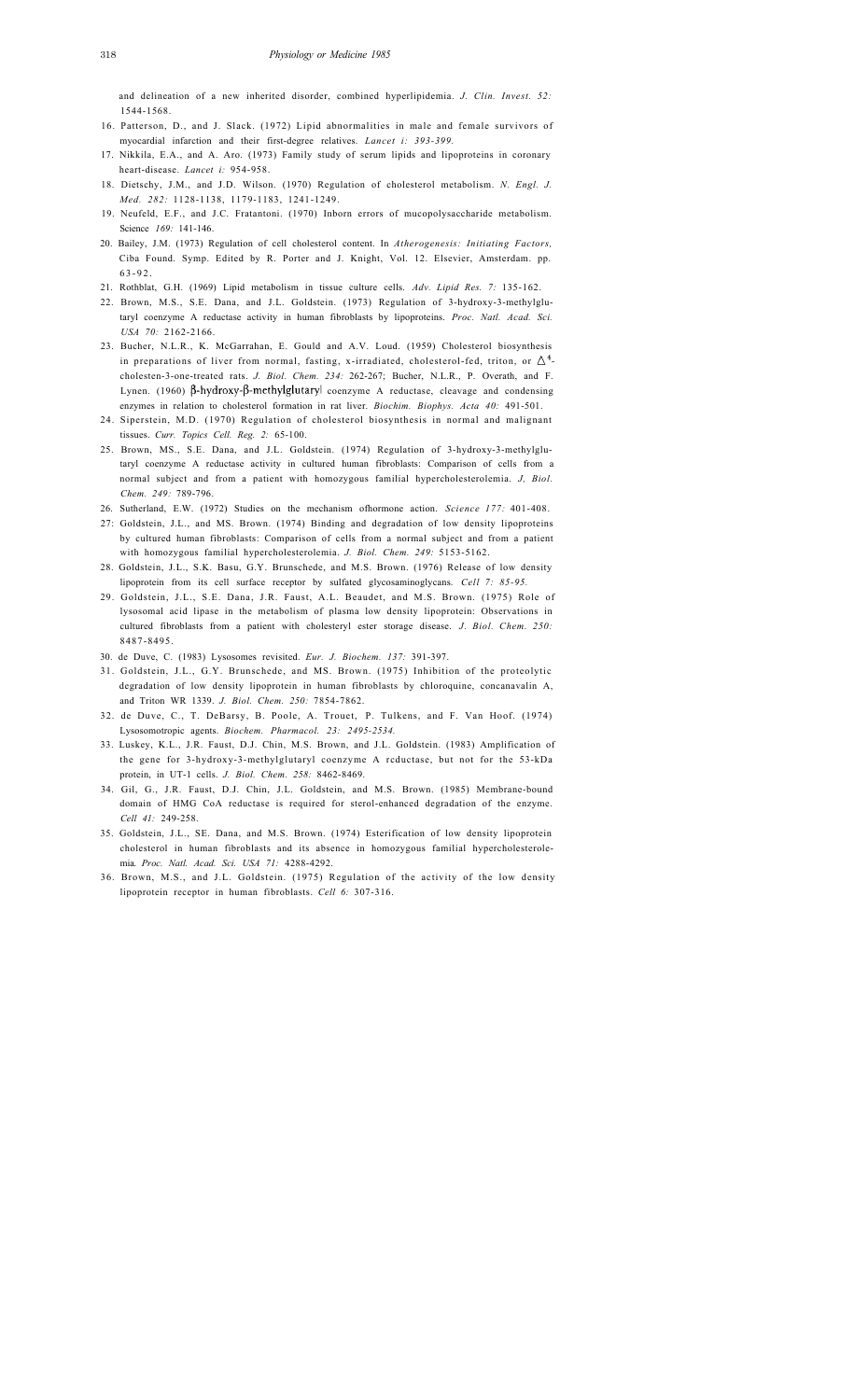- 37. Russell, D.W., T. Yamamoto, W.J. Schneider, C.J. Slaughter, M.S. Brown, and J.L. Goldstein. (1983) cDNA cloning of the bovine low density lipoprotein receptor: Feedback regulation of a receptor mRNA. *Proc. Natl. Acad. Sci. USA 80:* 7501-7505.
- 38. Palade, G.E. (1953) Fine structure of blood capillaries. *J. Applied Physic.7 24:* 1424.
- 39. Anderson, R.G.W., J.L. Goldstein, and M.S. Brown. (1976) Localization of low density lipoprotein receptors on plasma membrane of normal human fibroblasts and their absence in cells from a familial hypercholesterolemia homozygote. *Proc. Natl. Acad. Sci. USA 73:* 2434- 2438; Anderson, R.G.W., M.S. Brown, and J.L. Goldstein. (1977) Role of the coated endocytic vesicle in the uptake of receptor-bound low density lipoprotein in human fibroblasts. Cell *10: 351-364.*
- 40. Roth, T.F., and K.R. Porter. (1964) Yolk protein uptake in the oocyte of the mosquito *Aedes aqypti. L. J, Cell. Biol. 20:* 313-332.
- 41. Brown, M.S., and J.L. Goldstein. (1976) Analysis of a mutant strain of human fibroblasts with a defect in the internalization of receptor-bound low density lipoprotein. Cell 9: 663- 674.
- 42. Goldstein, J.L., M.S. Brown, and N.J. Stone. (1977) Genetics of the LDL receptor: Evidence that the mutations affecting binding and internalization are allelic. *Cell 12:* 629-641.
- 43. Anderson, R.G.W., J.L. Goldstein, and M.S. Brown. (1977) A mutation that impairs the ability of lipoprotein receptors to localise in coated pits on the cell surface of human fibroblasts. *Nature 270: 695-699.*
- 44. Pearse, B.M.F. (1976) Clathrin: A unique protein associated with intracellular transfer of membrane by coated vesicles. *Pror. Natl. Acad. Sri. USA 73:* 1255-1259.
- 45. Carpenter, G., and S. Cohen. (1976)<sup>125</sup>1-labeled human epidermal growth factor: Binding, internalization, and degradation in human fibroblasts. *J. Cell BioI. 71:* 159-171.
- 46. Terris, S., and D.F. Steiner. (1975) Binding and degradation of <sup>125</sup>1-insulin by rat hepatocytes. *J. Biol. Chem. 2.50:* 8389-8398.
- 47. Neufeld, E.F., G.N. Sando, A.J. Garvin, and L.H. Rome. (1977) The transport of lysosomal enzymes. *J. Supramol. Struct. 6:* 95-101.
- 48. Gonzalez-Noriega, A., J.H. Grubb, V. Talkad, and W.S. Sly. (1980) Chloroquine inhibits lysosomal enzyme pinocytosis and enhances lysosomal enzyme secretion by impairing receptor recycling. *J. Cell Biol. 85:* 839-852.
- 49. Ashwell, G., and J. Harford. (1982) Carbohydrate-specific receptors of the liver. *Ann. Rev. Biochem. 51:* 531-554; Stockert, R.J., D.J., Howard, A.G. Morell, and I.H. Scheinberg. (1980) Functional segregation of hepatic receptors for asialoglycoproteins during endocytosis. *J. Biol. Chem. 255:* 9028-9029.
- 50. Helenius, A., J. Kartenbeck, K. Simons, and E. Fries. (1980) On the entry of Semliki Forest virus into BHK-21 *cells. J. Cell. Biol. 84;* 404-420.
- 51. Pastan, I.H., and MC. Willingham. (1981) J ourney to the center of the cell: Role of the rcceptosome. *Science 214:* 504-509.
- 52. Carpentier, J-L., P. Gorden, R.G.W. Anderson, J.L. Goldstein, M.S. Brown, S. Cohen, and L. Orci. (1982) Co-localization of <sup>125</sup>1-epidermal growth factor and ferritin-low density lipoprotein in coated pits: A quantitative electron microscopic study in normal and mutant fibroblasts. *J. Cell Biol. 9.5:* 73-77.
- 53. Maxfield, F.R. (1982) Weak bases and ionophores rapidly and reversibly raise the pH of endocytic vesicles in cultured mouse fibroblasts. *J. Cell. Biol. 95:* 676-681.
- 54. Marsh, M., E. Bolzau, and A. Helenius. (1983) Penetration of Semliki forest virus from acidic prelysosomal vacuoles. *Cell 32:* 931-940.
- 55. Schneider, W.J., U. Beisiegel, J.L. Goldstein, and M.S. Brown. (1982) Purification of the low density lipoprotein receptor, an acidic glycoprotein of 164,000 molecular weight. *J. Biol. Chem. 257:* 2664-2673.
- 56. Cummings, R.D., S. Kornfeld, W.J. Schneider, K.K. Hobgood, H. Tolleshaug, M.S. Brown, and J.L. Goldstein. (1983) Biosynthesis of the N- and O-linked oligosaccharides of the low density lipoprotein receptor. *J. Biol. Chem. 258:* 15261-15273.
- 57. Davis, C.G., A. Elhammer, D.W. Russell, W.J. Schneider, S. Kornfeld, MS. Brown, and J.L. Goldstein. (1986) Deletion of clustered O-linked carbohydrates does not impair function of low density lipoprotein receptor in transfected fibrob1asts. *J. Biol. Chem. 261:* 2828-2838.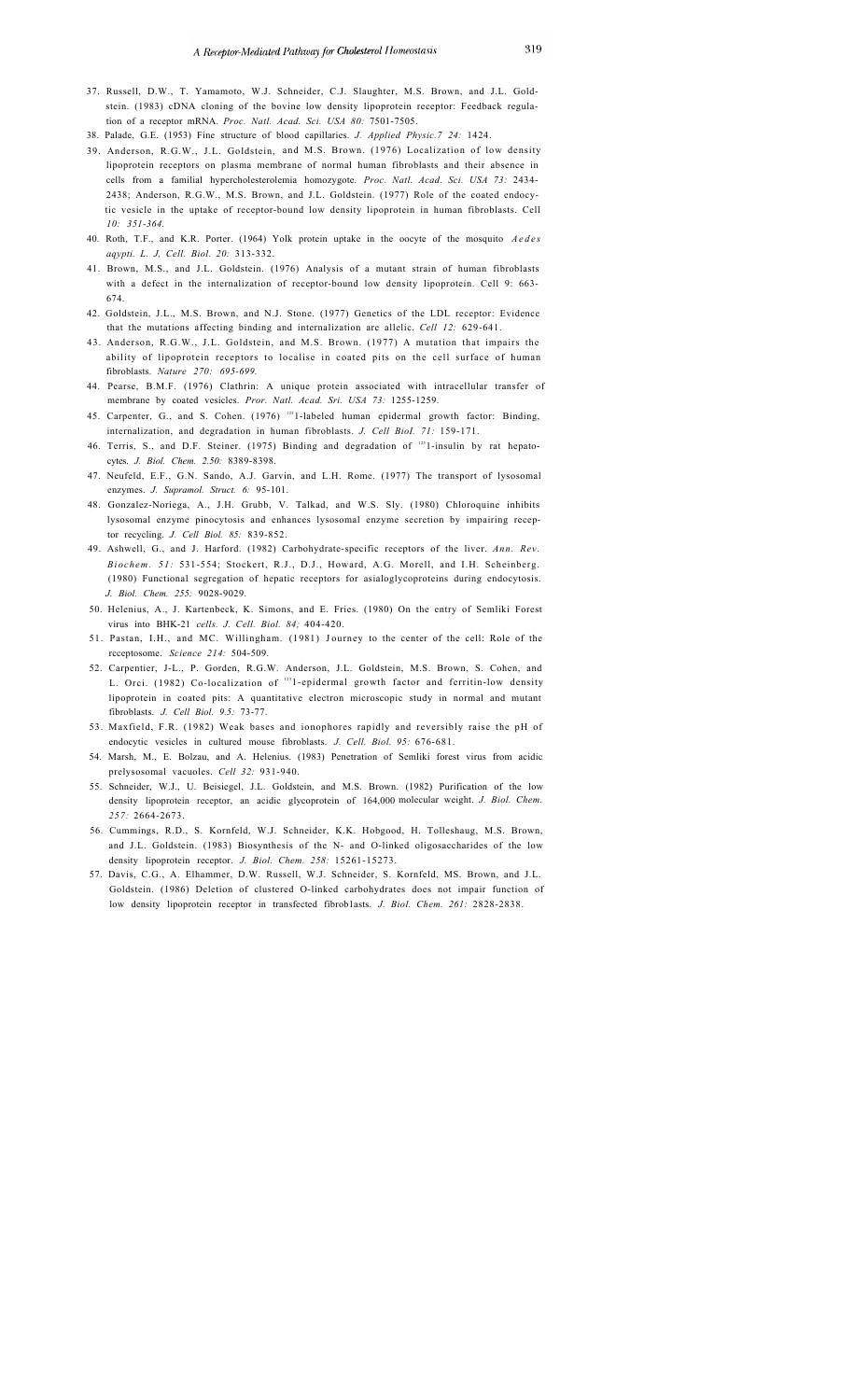- 58. Bersot, T.P., R.W. Mahley, M.S. Brown, and J.L. Goldstein. (1976) Interaction of swine lipoproteins with the low density lipoprotein receptor in human fibrob1asts. *J. Biol. Chem. 251:* 2395-2398.
- 59. Innerarity, T.L., and R.W. Mahley. (1978) Enhanced binding by cultured human fibroblasts of apo-E-containing lipoproteins as compared with low density lipoproteins. *Biochemistry 17:* 1440-1447.
- 60. Tolleshaug, H., J.L. Goldstein, W.J. Schneider, and M.S. Brown. (1982) Posttranslational processing of the LDL receptor and its genetic disruption in familial hypercholesterolemia. *Cell 30:* 715-724.
- 61. Helenius, A., I. Mellman, D. Wall, and A. Hubbard. (1983) Endosomes. *Trends Biochem. Sci. 8:* 245-250; Pastan, I., and M.C. Willingham. (1983) Receptor-mediated endocytosis: Coated pits, receptosomes and the Golgi. *Trends Biochem. Sci. 8:* 250-254.
- 62. Brown, M.S., R.G.W. Anderson, S.K. Basu, and J.L. Goldstein. (1981) Recycling of cell surface receptors: Observations from the LDL receptor system. *Cold Spring Harbor Symp. Quant. Biol. 46:* 713-721; Basu, S.K., J.L. Goldstein, R.G.W. Anderson, and M.S. Brown. (1981) Monensin interrupts the recycling of low density lipoprotein receptors in human fibroblasts. *Cell 24:* 493-502.
- 63. Yamamoto, T., C.G. Davis, M.S. Brown, W.J. Schneider, M.L. Casey, J.L. Goldstein, and D.W. Russell. (1984) The human LDL receptor: A cyst&e-rich protein with multiple Alu sequences in its mRNA. *Cell 39: 27-38.*
- 64. Russell, D.W., W.J. Schneider, T. Yamamoto, K.L. Luskey, M.S. Brown, and J.L. Goldstein. (1984) Domain map of the LDL receptor: Sequence homology with the epidermal growth factor precursor. *Cell 37:* 577-585.
- 65. Goldstein, J.L., M.S. Brown, R.G.W. Anderson, D.W. Russell, and W.J. Schneider. (1985) Receptor-mediated endocytosis: Concepts emerging from the LDL receptor system. *Ann. Rev. Cell Biol. I:* l-39.
- 66. Südhof, T.C., J.L. Goldstein, M.S. Brown, and D.W. Russell. (1985) The LDL receptor gene: A mosaic of exons shared with different proteins. *Science 228:* 815-822.
- 67. Schneider, W.J., C.J. Slaughter, J.L. Goldstein, R.G.W. Anderson, D.J. Capra, and M.S. Brown. (1983) Use of anti-peptide antibodies to demonstrate external orientation of  $NH_2$ terminus of the LDL receptor in the plasma membrane of fibroblasts. *J. Cell Biol. 97:* 1635- 1640.
- 68. Mahley, R.W., and T.L. Innerarity. (1983) Lipoprotein receptors and cholesterol homeostasis. *Biochim. Biophys. Acta* 737: 197-222; Innerarity, T.L., K.H. Weisgraber, KS. Arnold, S.C. Rall, Jr., and R.W. Mahley. (1984) Normalization of receptor binding of apolipoprotein E2: Evidence for modulation of the binding site conformation. *J. Biol. Chem. 259:* 7261-7267.
- 69. Südhof, T.C., D.W. Russell, J.L. Goldstein, M.S. Brown, R. Sanchez-Pescador, and G.I. Bell. (1985) Cassette of eight exons shared by genes for LDL receptor and EGF precursor. *Science 228; 893-895.*
- 70. Scott, J., M. Urdea, M. Quiroga, R. Sanchez-Pescador, N. Fong, M. Selby, W.J. Rotter, and G.I. Bell. (1983) Structure of a mouse submaxillary messenger RNA encoding epidermal growth factor and seven related proteins. *Science 221: 236-240.*
- 71. Gray, A., T.J. Dull, and A. Ullrich. (1983) Nucleotide sequence of epidermal growth factor cDNA predicts a 128,000-molecular weight protein precursor. *Nature 303: 722-725.*
- 72. Doolittle, R.F., D.-F. Feng, and M.S. Johnson. (1984) Computer-based characterization of epidermal growth factor precursor. *Nature 307: 558-566.*
- 73. Lehrman, M.A., J.L. Goldstein, M.S. Brown, D.W. Russell, and W.J. Schneider. (1985) Internalization-defective LDL receptors produced by genes with nonsense and frameshift mutations that truncate the cytoplasmic domain. *Cell 41:* 735-753.
- 74. Francke, U., M.S. Brown, and J.L. Goldstein. (1984) Assignment of the human gene for the low density lipoprotein receptor to chromosome 19: Synteny of a receptor, a ligand, and a genetic disease. *Proc. Natl. Acad. Sci. USA 81:* 2826-2830.
- 75. Stanley, K.K., H.-P. Kocher, J.P. Luzio, P. Jackson, and J. Tschopp. (1985) The sequence and topology of human complement component C9. *EMBO J. 4:* 375-382.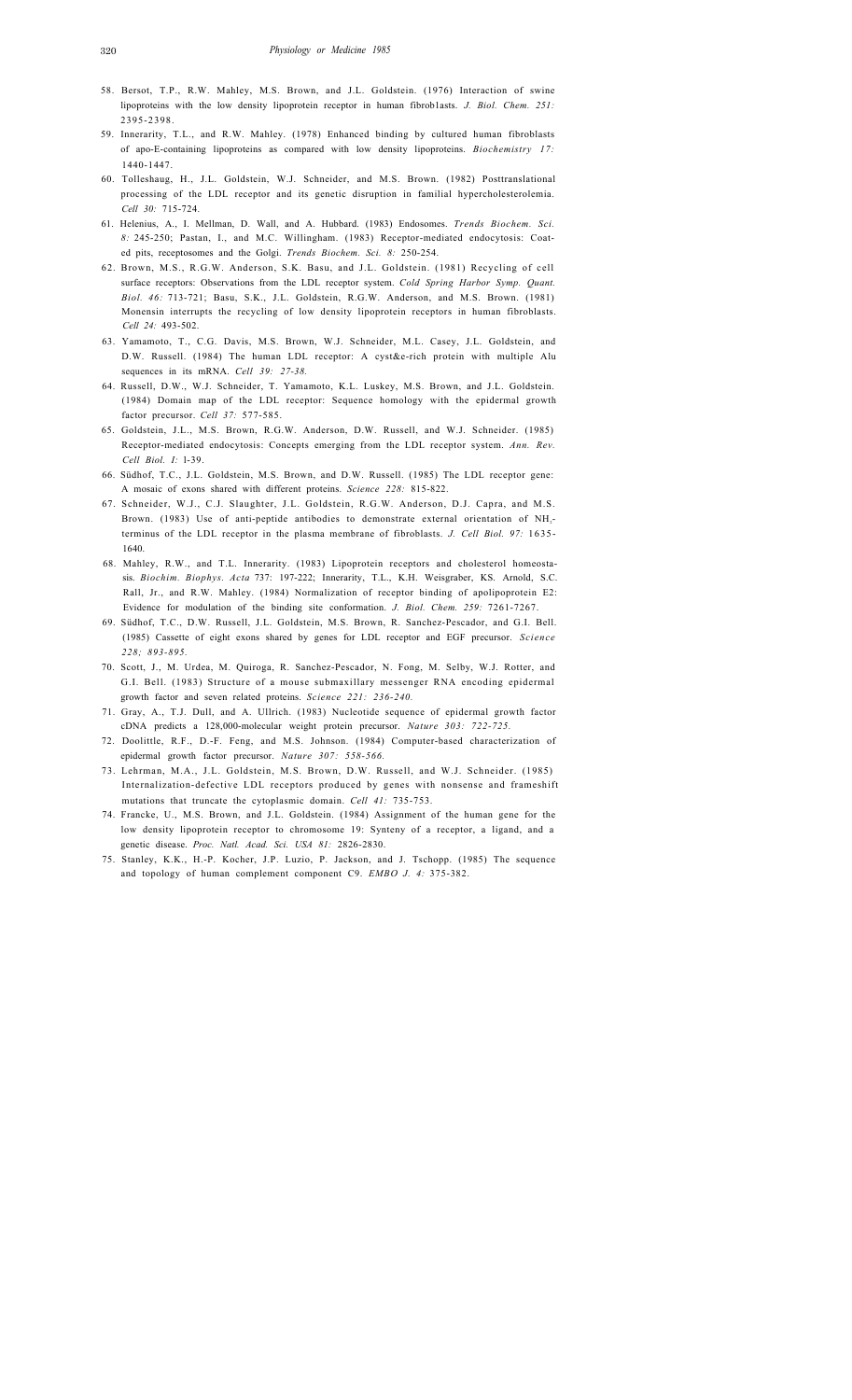- 76. Doolittle, R.F. (1985) The genealogy of some recently evolved vertebrate proteins. Trends *Biochem. Sci. 10:* 233-237.
- 77. Gilbert, W. (1978) Why genes in pieces? *Nature 271:* 501.
- 78. Gilbert, W. (1985) Genes-in-pieces revisited. *Science 228:* 823-824.
- 79. Lehrman, M.A., D.W. Russell, J.L. Goldstein, and M.S. Brown. (1986) Exon-Alu recombination deletes 5 kilobases from low density lipoprotein receptor gene, producing null phenotype in familial hypercholesterolemia. *Proc. Natl. Acad. Sci. USA* In Press.
- 80. Tolleshaug, H., K.K. Hobgood, M.S. Brown, and J.L. Goldstein. (1983) The LDL receptor locus in familial hypercholesterolemia: Multiple mutations disrupting the transport and processing of a membrane receptor. Cell 32: 941-95 I.
- 81. Schneider, W.J., M.S. Brown, and J.L. Goldstein. (1983) Kinetic defects in the processing of the LDL receptor in fibroblasts from WHHL rabbits and a family with familial hypercholesterolemia. *Mol. Biol. Med. I:* 353-367.
- 82. Davis, C.G., M.A. Lehrman, D.W. Russell, R.G.W. Anderson, M.S. Brown, and J.L. Goldstein. (1986) The J.D. mutation in familial hypercholesterolemia: Substitution of cysteine for tyrosine in cytoplasmic domain impedes internalization of LDL receptors. *Cell 45:* 15-24.
- 83. Lehrman, M.A., W.J. Schneider, T.C. Südhof, M.S. Brown, J.L. Goldstein, and D.W. Russell. (1985) Mutation in LDL receptor: Alu-Alu recombination deletes exons encoding transmembrane and cytoplasmic domains. *Science 227:* 140-146.
- 84. Ho, Y.K., M.S. Brown, D.W. Bilheimer, and J.L. Goldstein. (1976) Regulation of low density lipoprotein receptor activity in freshly isolated human lymphocytes. *J. Clin. Invest. 58:* 1465- 1474.
- 85. Bilheimer, D.W., Y.K. Ho, M.S. Brown, R.G.W. Anderson, and J.L. Goldstein. (1978) Genetics of the low density lipoprotein receptor: Diminished receptor activity in lymphocytes from heterozygotes with familial hypercholesterolemia. *J. Clin. Invest. 61:* 678-696.
- 86. Langer, T., W. Strober, and R.I. Levy. (1972) The metabolism of low density lipoprotein in familial type II hyper1ipoproteinemia. *J. Clin. Invest. 51:* 1528-1536.
- 87. Bilheimer, D.W., N.J. Stone, and S.M. Grundy. (1979) Metabolic studies in familial hypercholesterolemia: Evidence for a gene-dosage effect *in vivo. J. Clin. Invest. 64:* 524-533.
- 88. Simons, L.A., D. Reichl, N.B. Myant, and M. Mancini. (1975) The metabolism of the apoprotein of plasma low density lipoprotein in familial hyperbetalipoproteinaemia in the homozygous form. *Atherosclerosis 21:* 283-298.
- 89. Bilheimer, D.W., J.L. Goldstein, S.M. Grundy, and MS. Brown. (1975) Reduction in cholesterol and low density lipoprotein synthesis after portacaval shunt surgery in a patient with homozygous familial hypercholesterolemia. *J. Clin. Invest. 56:* 1420-1430.
- 90. Basu, S.K., J.L. Goldstein, and M.S. Brown. (1978) C haracterization of the low density lipoprotein receptor in membranes prepared from human fibroblasts. *J. Biol. Chem. 253:* 3852-3856.
- 91. Kovanen, P.T., S.K. Basu, J.L. Goldstein, and M.S. Brown. (1979) Low density lipoprotein receptors in bovine adrenal cortex. II. Low density lipoprotein binding to membranes prepared from fresh tissue. *Endocrinology 104:* 610-616; Brown, M.S., P.T. Kovanen, and J.L. Goldstein. (1979) Receptor-mediated uptake of lipoprotein-cholesterol and its utilization for steroid synthesis in the adrenal cortex. *Recent Prog. Hormone Res. 35:* 215-257.
- 92. Chao, Y.S., E.E. Windler, G.C. Chen, and R.J. Havel. (1979) Hepatic catabolism of rat and human lipoproteins in rats treated with  $17\alpha$ -ethinyl estradiol. *J. Biol. Chem. 254:* 11360-11366; Kovanen, P.T., M.S. Brown, and J.L. Goldstein. (1979) Increased binding of low density lipoprotein to liver membranes from rats treated with  $17\alpha$ -ethinyl estradiol. *J. Biol. Chem. 254:* 11367-11373.
- 93. Pittman, R.C., T.E. Carew, A.D. Attie, J.L. Witztum, Y. Watanabe, and D. Steinberg. (1982) Receptor-dependent and receptor-independent degradation of low density lipoprotein in normal rabbits and in receptor-deficient mutant rabbits. *J. Biol. Chem. 257:* 7994-8000.
- 94. Spady, D.K., D.W. Bilheimer, and J.M. Dietschy. (1983) Rates of receptor dependent and independent low density lipoprotein uptake in the hamster. *Proc. Natl. Acad. Sci. USA. 80:* 3499-3503.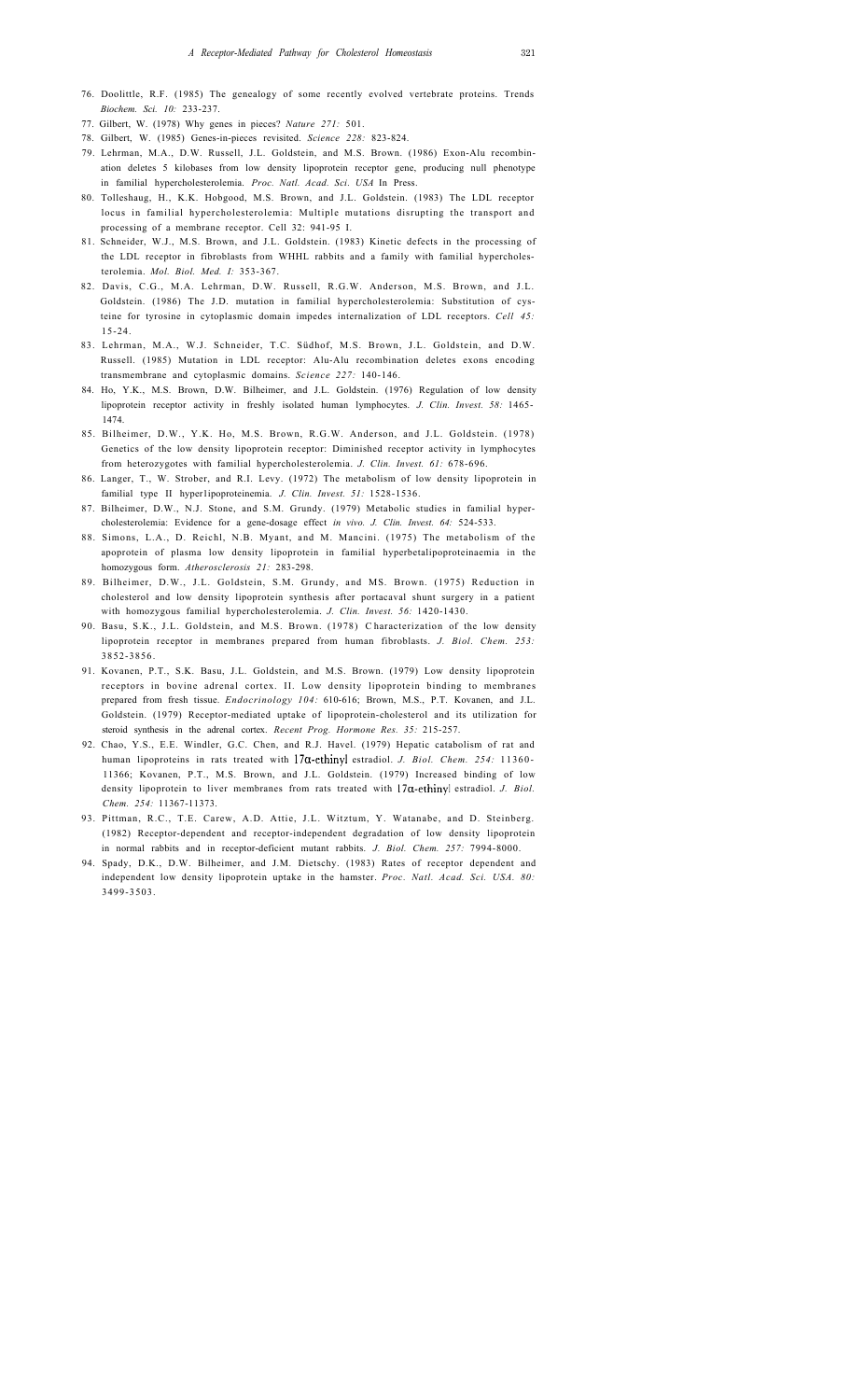- 95. Steinberg, D. (1983) Lipoproteins and atherosclerosis: A look back and a look ahead. *Arteriosclerosis 3:* 283-301.
- 96. Shepherd, J., S. Bicker, A.R. Lorimer, and C.J. Packard. (1979) Receptor mediated low density lipoprotein catabolism in man. *J. Lipid Res. 20:* 999-1006.
- 97. Basu, S.K., J.L. Goldstein, R.G.W. Anderson, and MS. Brown. (1976) Degradation of cautionized low density lipoprotein and regulation of cholesterol metabolism in homozygous familial hypercholesterolemia fibroblasts. *Proc. Natl. Acad. Sci. USA 73:* 3178-3182.
- 98. Mahley, R.W., T.L. Innerarity, R.E. Pitas K.H. Weisgraber J H Brown and E. Gross. (1977) Inhibition of lipoprotein binding to cell surface receptors of fibroblasts following selective modification of arginyl residues in arginine-rich and B apoproteins. *J. Biol. Chem. 252:* 7279- 7287; Weisgraber, K.H., T.L. Innerarity, and R.W. Mahley. (1978) Role of the lysine residues of plasma lipoproteins in high affinity binding to cell surface receptors on human fibrob1asts. *J. Biol. Chem. 253:* 9053-9062.
- 99. Goldstein, J.L., and M.S. Brown. (1977) Atherosclerosis: The low-density lipoprotein receptor hypothesis. *Metabolism 26:* 1257-1275.
- 100. Brown, M.S. and J.L. Goldstein. (1983) Lipoprotein receptors in the liver: Control signals for plasma cholesterol traffic. *J. Clin. Invest. 72:* 743-747.
- 101. Watanabe, Y. (1980) Serial inbreeding of rabbits with hereditary hyperlipidemia (WHHLrabbit). Incidence and development of atherosclerosis and xanthoma. *Atherosclerosis 36:* 261- 268.
- 102. Goldstein, J.L., T. Kita, and M.S. Brown. (1983) Defective lipoprotein receptors and atherosclerosis: Lessons from an animal counterpart of familial hypercholesterolemia. *N. Engl. J. Med. 309: 288-295.*
- 103. Gitlin, D., D.G. Cornwell, D. Nakasato, J.L. Oncley, W.L. Hughes, Jr., and C.A. Janeway. (1958) Studies on the metabolism of plasma proteins in the nephrotic syndrome. II. The lipoproteins. *J. Clin. Invest. 37:* 172-184.
- 104. Bilheimer, D.W., S. Eisenberg, and R. I. Levy. (1972) The metabolism of very low density lipoprotein proteins. I. Preliminary in vitro and *in vivo* observations. *Biochim. Biophys. Acta 260:* 212-221.
- 105. Kita, T., M.S. Brown, D.W. Bilheimer, and J.L. Goldstein. (1982) Delayed clearance of very low density and intermediate density lipoproteins with enhanced conversion to low density lipoprotein in WHHL rabbits. *Proc. Natl. Acad. Sci. USA 79:* 5693-5697.
- 106. Soutar, A.K., N.B. Myant, and G.R. Thompson. (1982) The metabolism of very low density and intermediate density lipoproteins in patients with familial hypercholesterolaemia. *Atherosclerosis. 43:* 217-231.
- 107. Brown, MS., and J.L. Goldstein. (1981) Lowering plasma cholesterol by raising LDL receptors (editorial). *N. Engl. J. Med. 305:* 515-517.
- 108. Endo, A., M. Kuroda, and K. Tanzawa. (1976) Competitive inhibition of 3-hydroxy-3 methylglutaryl coenzyme A reductase by ML-236A and ML-236B fungal metabolites, having hypocholesterolemic activity. *F.E.B.S. Lett.* 72: 323-326; Endo, A. (1985) Compactin (ML-236B) and related compounds as potential cholesterol-lowering *agents* that inhibit HMG-CoA reductase. *J. Medicinal Chem. 28:* 401-405.
- 109. Alberts, A.W., J. Chen, G. Kuron, V. Hunt, J. Huff, C. Hoffman, J. Rothrock, M. Lopez, H. Joshua, E. Harris, A. Patchett, R. Monaghan, S. Currie, E. Stapley, G. Albers-Schonberg, O. Hensens, J, Hirshfield, K. Hoogsteen, J. Liesch, and J. Springer. (1980) Mevinolin, a highly potent competitive inhibitor of HMG-CoA reductase and cholesterol lowering agent. *Proc. Natl. Acad. Sci. USA 77:* 3957-3961.
- 110. Kita, T., M.S. Brown, and J.L. Goldstein. (1980) Feedback regulation of 3-hydroxy-3 methylglutaryl coenzyme A reductase in livers of mice treated with mevinolin, a competitive inhibitor of the reductase. *J. Clin. Invest.* 66: 1094-1100; Kovanen, P.T., D.W. Bilheimer, J.L. Goldstein, J.J. Jaramillo, and M.S. Brown. (1981) Regulatory role for hepatic low density lipoprotein receptors *in vivo* in the dog. *Proc. Natl. Acad. Sci. USA 78:* 1194-1198.
- 11I. Grundy, S.M., and D.W. Bilheimer. (1984) Inhibition of 3-hydroxy-3-methylglutaryl-CoA reductase by mevinolin in familial hypercholesterolemia heterozygotes: Effects on cholesterol balance. *Proc. Natl. Acad. Sci. USA 81:* 2538-2542.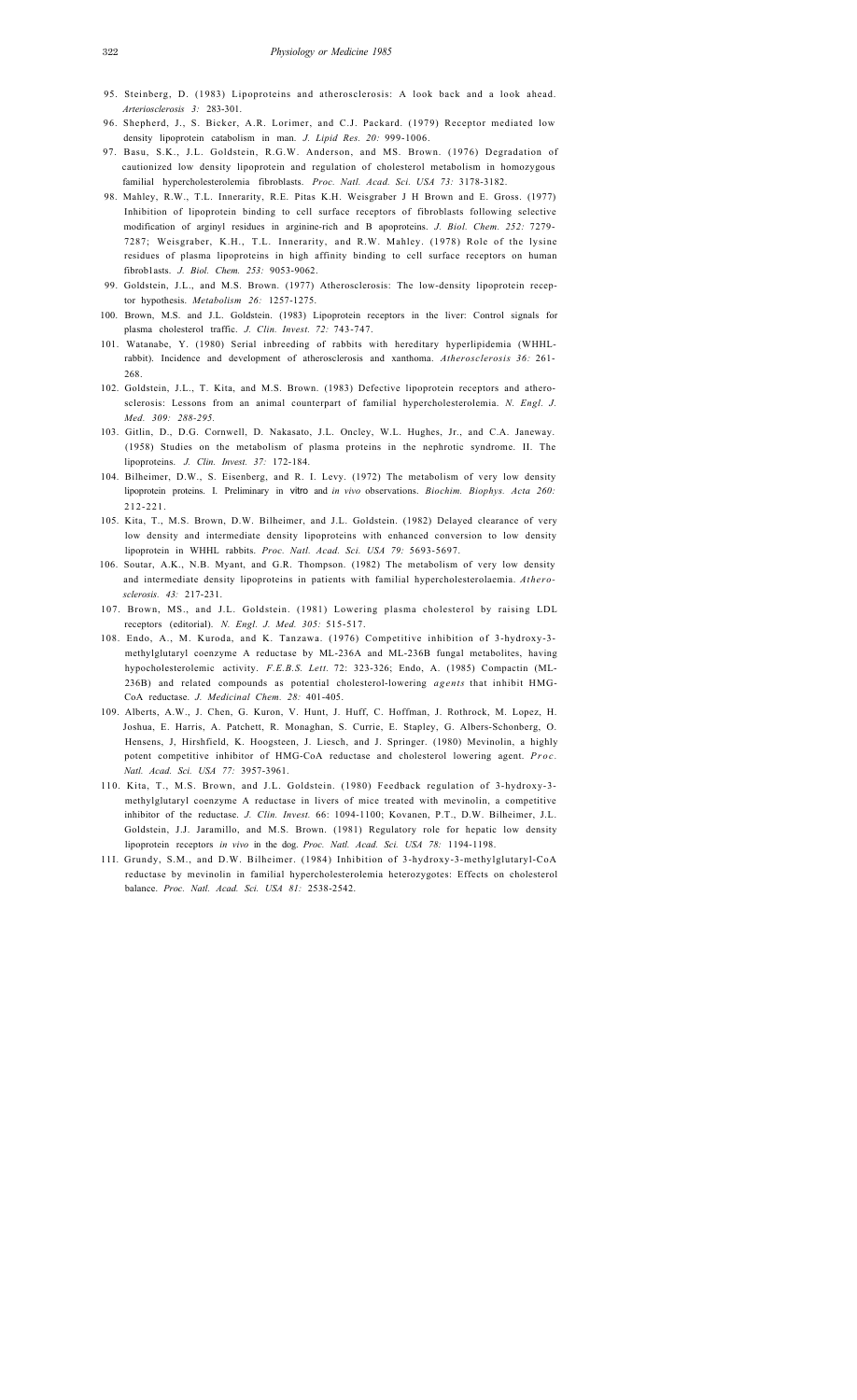- 112. Mabuchi, H. Sakai, T., Sakai, Y., Yoshimura, A., Watanabe, A., Wakasugi, T., Koizumi, J., and Takeda R. (1983) Reduction of serum cholesterol in heterozygous patients with familial hypercholesterolemia: additive effects of compactin and cholestyramine. N. *Eng1. J. Med. 308:* 609-613; Bilheimer, D.W., S.M. Grundy, MS. Brown, and J.L. Goldstein. (1983) Mevinolin stimulates receptor-mediated clearance of low density lipoprotein from plasma in familial hypercholesterolemia heterozygotes. *Proc. Natl. Acad. Sci. USA. 80:* 4124-4128; Illingworth, D.R. (1984) Mevinolin plus colestipol in therapy for severe heterozygous familial hypercholesterolemia. *Ann. Intern. Med. 102:* 598-604.
- 113. Yamamoto, A., H. Sudo, and A. Endo. (1980) Therapeutic effects of ML-236B in primary hypercholesterolemia. *Atherosclerosis 35: 259-266.*
- 114. Thompson, G.R., N.B. Myant, D. Kilpatrick, C.M. Oakley, M.J. Raphael, and R.E. Steiner. (1980) Assessment of long-term plasma exchange for familial hypercholesterolaemia. *Brit. Heart J. 43:* 680-688.
- 115. Bilheimer, D.W., Goldstein, J.L., Grundy, S.C., Starzl, T.E., and Brown, M.S. (1984) Liver transplantation provides low density lipoprotein receptors and lowers plasma cholesterol in a child with homozygous familial hypercholesterolemia. *N. Engl. J. Med. 311:* 1658-1664.
- 116. Keys, A. (1980) Seven *countries: A multivariate analysis of death and coronary heart disease.* Harvard University Press, Cambridge, MA. pp. l-381.
- 117. Kannel, W.B., W.P. Castelli, T. Gordon, and P.M. McNamara. (1971) Serum cholesterol, lipoproteins, and the risk of coronary heart disease: The Framingham Study. *Ann. Int. Med.* 74: 1-12.
- 118. Reichl, D., N.B. Myant, M.S. Brown, and J.L. Goldstein. (1978) Biologically active low density lipoprotein in human peripheral 1ymph. *J. Clin. Invest. 61:* 64-71.
- 119. Goldstein, J.L., and M.S. Brown. (1982) Lipoprotein receptors: Genetic defense against atherosclerosis. *Clin. Res. 30:* 417-426.
- 120. Mills, G.L., and C.E. Taylaur. (1971) The distribution and composition of serum lipoproteins in eighteen animals. *Comp. Biochem. Physiol. 4OB:* 489-501; Calvert, G.D. (1976) Mammalian low density lipoproteins. In: *Low Density Lipoproteins,* edited by C.E. Day and R.S. Levy, pp. 281-319. Plenum Press, New York.
- 121. Kwiterovich, P.O., Jr., R.I. Levy, and D.S. Fredrickson. (1973) Neonatal diagnosis offamilial type-11 hyperlipoproteinaemia. *Lancet i:* 118-122.
- 122. Connor, S.J., and W.E. Connor. (1984) The interactions of genetic and nutritional factors in hyperlipidemia. In: *Genetic Factors in Nutrition,* edited by A. Velazquez and H. Bourges. Academic Press, Orlando, FL. pp. 137-155; Applebaum-Bowden, D., S.M. Haffner, E. Hartsook, K.H. Luk, J.J. Albers, and W.R. Hazard. (1984) Down-regulation of the lowdensity lipoprotein receptor by dietary cholesterol. *Amer. J. Clin. Nutrition 39:* 360-367.
- 123. Kovanen, P.T., M.S. Brown, S.K. Basu, D.W. Bilheimer, and J.L. Goldstein. (1981) Saturation and suppression of hepatic lipoprotein receptors: A mechanism for the hypercholesterolemia of cholesterol-fed rabbits. *Proc. Natl. Acad. Sci. USA 78:* 1396-1400.
- 124. Hui, D.Y., T.I., Innerarity, and R.W. Mahley. (1981) Lipoprotein binding to canine hepatic membranes: Metabolically distinct apo-E and apo B,E receptors. *J. Biol. Chem. 256:* 5646- 5655; Spady, D.K., S.D. Turley, and J.M. Dietschy. (1985) Rates of low density lipoprotein uptake and cholesterol synthesis are regulated independently in the liver. *J. Lipid Res. 26:* 465-472.
- 125. Kita, T., J.L. Goldstein, M.S. Brown, Y. Watanabe, C.A. Hornick, and R.J. Havel. (1982) Hepatic uptake of chylomicron remnants in WHHL rabbits: A mechanism genetically distinct from the low density lipoprotein receptor. *Proc. Natl. Acad. Sci. USA 79: 3623-3627.*
- 126. Sherrill, B.C., and J.M. Dietschy. (1978) Characterization of the sinusoidal transport process responsible for uptake of chylomicrons by the liver. *J. Biol. Chem. 253:* 1859-1867.
- 127. Lipid Research Clinics Program. (1984) The lipid research clinics coronary primary prevention trial results: I. Reduction in incidence of coronary heart disease. *J. Amer. Med. Assn. 251:* 351-364; Lipid Research Clinics Program. (1984) The lipid research clinics coronary primary prevention trial results: II. The relationship of reduction in incidence of coronary heart disease to cholesterol lowering. *J. Amer. Med. Assn. 251:* 365-374.
- 128. Bloch, K. (1965) The biological synthesis of cholesterol. *Science 150:* 19-28